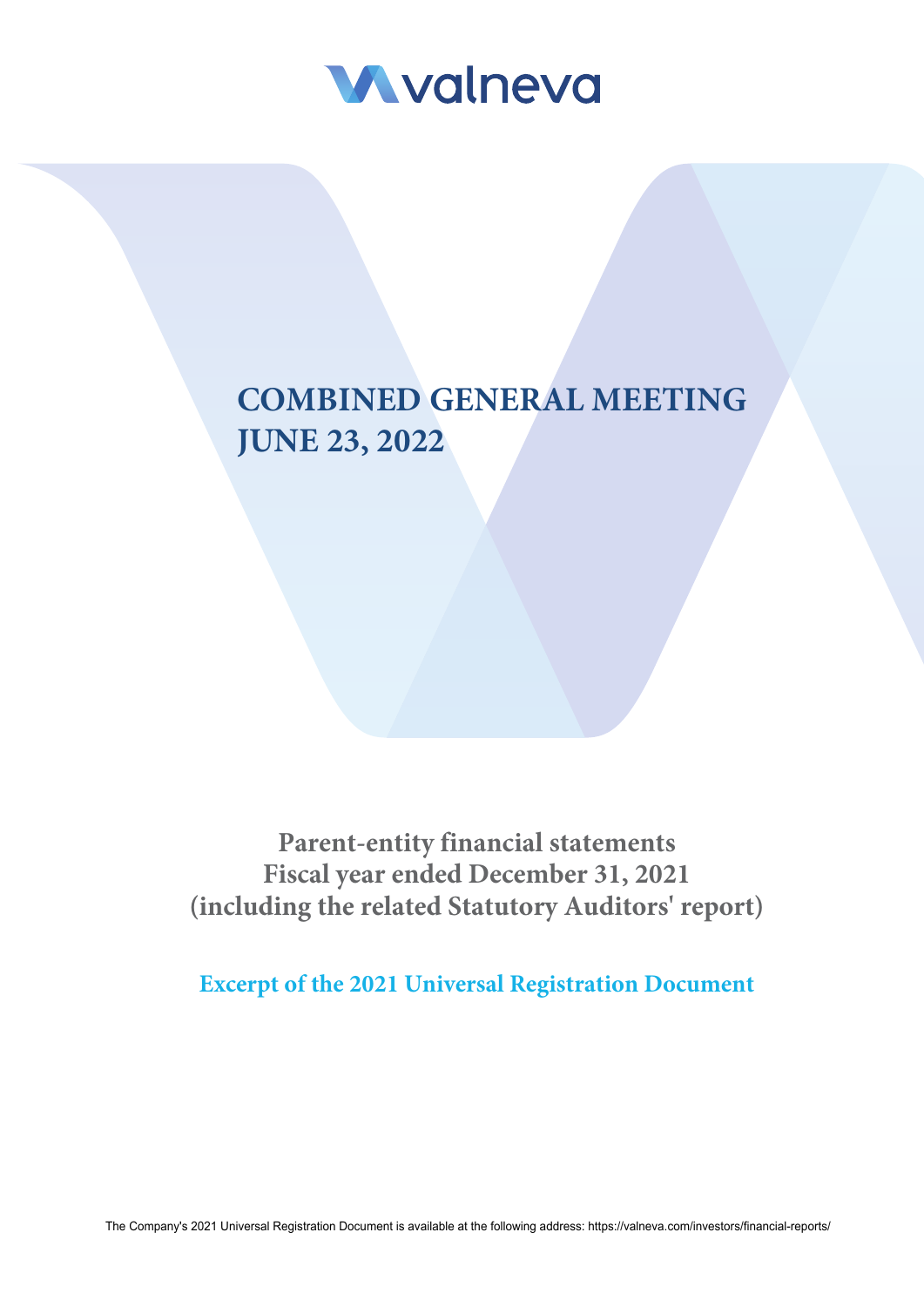## 4.2. **Parent entity financial statements at December 31, 2021**

## 4.2.1. **Balance sheet**

### (a) Assets

| In $\epsilon$ thousand                      | Note No. | <b>Gross Value</b> | Amortization,<br>depreciation and<br>provisions | December 31, 2021 | December 31, 2020 |
|---------------------------------------------|----------|--------------------|-------------------------------------------------|-------------------|-------------------|
| <b>INTANGIBLE FIXED ASSETS</b>              | 3.1      |                    |                                                 |                   |                   |
|                                             |          |                    |                                                 |                   |                   |
| Research and development expenditures       |          | 7,540              | 7.475                                           | 66                | 107               |
| Concessions, patents and similar rights     |          | 763                | 550                                             | 213               | 401               |
| Goodwill                                    |          | $\circ$            | 0                                               | $\circ$           | 0                 |
| Other intangible assets in process          |          | $\circ$            | 0                                               | $\circ$           | 0                 |
| <b>PROPERTY, PLANT AND EQUIPMENT</b>        | 3.2      |                    |                                                 |                   |                   |
| Land                                        |          | 679                | 277                                             | 401               | 402               |
| Constructions                               |          | 5,833              | 3,820                                           | 2,013             | 2.245             |
| Plant, machinery and equipment              |          | 4,681              | 3,566                                           | 1,115             | 958               |
| Other PPE                                   |          | 628                | 489                                             | 139               | 98                |
| Tangible fixed assets under construction    |          | $\circ$            | $\circ$                                         | $\circ$           | $\circ$           |
| Prepayments                                 |          | $\circ$            | O                                               | $\circ$           | 0                 |
| <b>LONG-TERM INVESTMENTS</b>                | 3.3      |                    |                                                 |                   |                   |
| Non-consolidated investments                |          | 166,690            | 6,874                                           | 159,816           | 159,821           |
| Receivables on non-consolidated investments |          | $\circ$            | $\circ$                                         | $\circ$           | 0                 |
| Loans                                       |          | 187                | 0                                               | 187               | 187               |
| Other financial assets                      |          | 645                | $\circ$                                         | 645               | 1,168             |
| <b>TOTAL NON-CURRENT ASSETS</b>             |          | 187,647            | 23,052                                          | 164,595           | 165,386           |
| <b>INVENTORIES AND WORK IN PROGRESS</b>     | 3.4      |                    |                                                 |                   |                   |
| Raw materials and supplies                  |          | 423                | $\circ$                                         | 423               | 137               |
| Work-in-progress                            |          | $\circ$            | $\circ$                                         | $\circ$           | O                 |
| <b>RECEIVABLES</b>                          |          |                    |                                                 |                   |                   |
| Trade receivables and related accounts      | 3.5      | 205                | $\circ$                                         | 205               | 178               |
| Other receivables                           | 3.6      | 47,633             | 14                                              | 47,619            | 21,313            |
| Called up capital                           |          | $\circ$            | $\circ$                                         | $\circ$           | 0                 |
| <b>OTHER CURRENT ASSETS</b>                 |          |                    |                                                 |                   |                   |
| Marketable securities                       |          | $\circ$            | $\circ$                                         | $\circ$           | $\circ$           |
| Cash at bank and in hand                    | 3.7      | 140,564            | 0                                               | 140,564           | 15,836            |
| <b>ACCRUAL ACCOUNTS</b>                     |          |                    |                                                 |                   |                   |
| Prepaid expenses                            | 3.8      | 2,862              | $\circ$                                         | 2,862             | 294               |
| <b>TOTAL CURRENT ASSETS</b>                 |          | 191,686            | 14                                              | 191,672           | 37,758            |
| Unrealized losses on foreign exchange       |          | 390                | O                                               | 390               | 353               |
| TOTAL LIABILITIES AND SHAREHOLDERS' EQUITY  |          | 379,723            | 23,067                                          | 356,657           | 203,498           |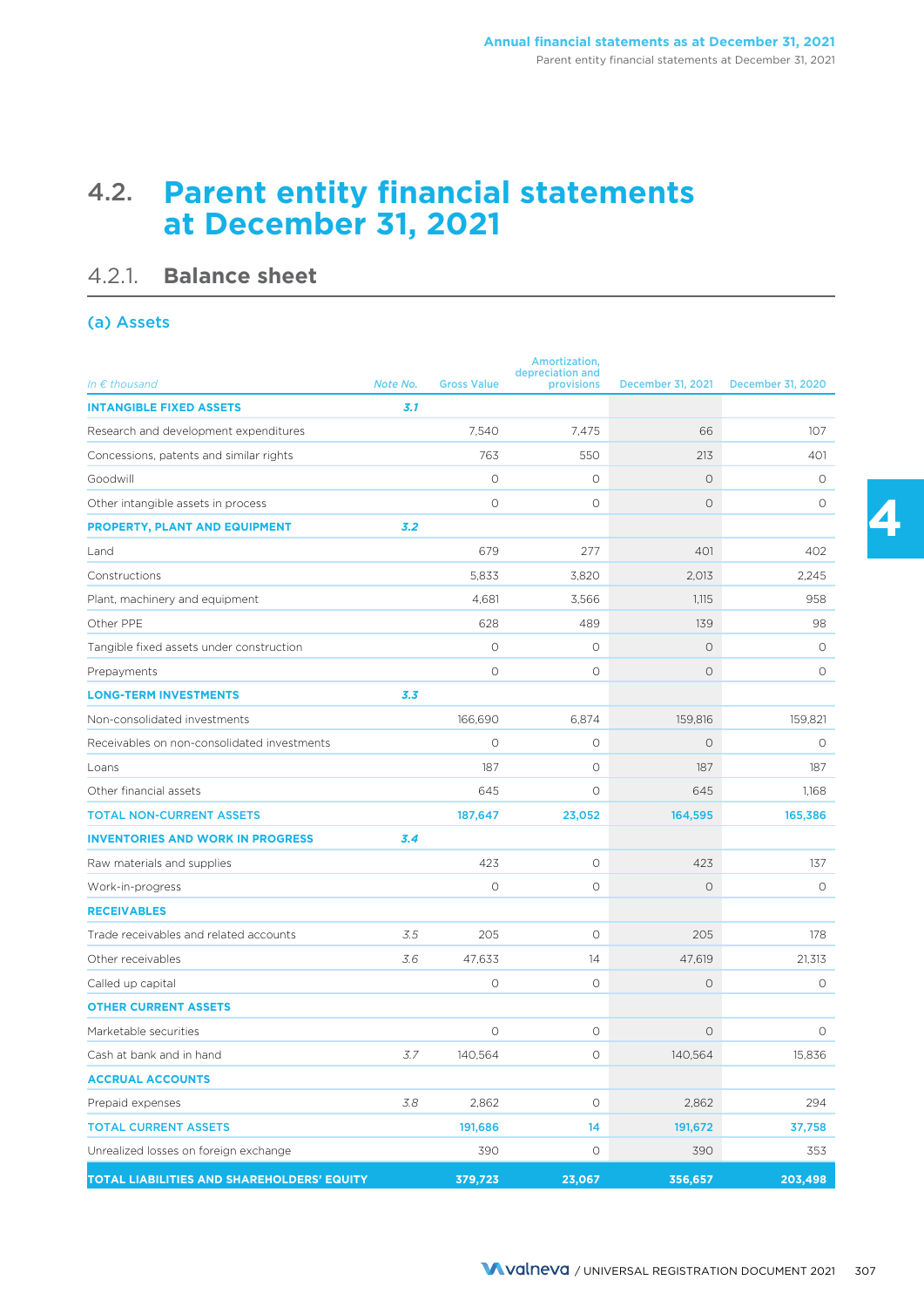### (b) Liabilities and equity

| In $\epsilon$ thousand                         | Note No. | December 31, 2021 | <b>December 31, 2020</b> |
|------------------------------------------------|----------|-------------------|--------------------------|
| Share capital or individual share              |          | 15.786            | 13.646                   |
| Additional paid-in capital                     |          | 430,438           | 266,163                  |
| Regulated reserves                             |          | 52,832            | 52,832                   |
| Retained earnings/(accumulated deficit)        |          | (163, 603)        | (149, 039)               |
| Other reserves                                 |          | (43)              | 0                        |
| Net income/(loss) for the year profit or loss  |          | (28, 222)         | (14, 564)                |
| Investment grants                              | 3.11     | 47                | 50                       |
| Tax-driven provisions                          |          | $\circ$           | $\circ$                  |
| <b>SHAREHOLDERS' EQUITY</b>                    | 3.10     | 307,234           | 169,089                  |
| Subordinated grants                            | 3.12     | 971               | 1,551                    |
| <b>OTHER EQUITY</b>                            |          | 971               | 1,551                    |
| Provisions for contingencies                   |          | 2,490             | 2,206                    |
| Provisions for losses                          |          | 3,448             | 2,157                    |
| <b>PROVISIONS FOR CONTINGENCIES AND LOSSES</b> | 3.13     | 5,937             | 4,363                    |
| <b>BORROWINGS</b>                              |          |                   |                          |
| Bank borrowings                                | 3.14     | 3,740             | 4,308                    |
| <b>OPERATING PAYABLES</b>                      |          |                   |                          |
| Trade payables and related accounts            | 3.15     | 4,275             | 2,589                    |
| Tax and employee-related liabilities           | 3.16     | 3,626             | 1,494                    |
| <b>OTHER PAYABLES</b>                          |          |                   |                          |
| Payables on fixed assets and equivalent        | 3.17     | 41                | 7                        |
| Other financial liabilities                    | 3.17     | 30,579            | 20,025                   |
| <b>ACCRUAL ACCOUNTS</b>                        |          |                   |                          |
| Deferred income                                | 3.18     | $\circ$           | $\circ$                  |
| <b>TOTAL LIABILITIES</b>                       |          | 42,261            | 28,423                   |
| Unrealized losses on foreign exchange          |          | 253               | 72                       |
| TOTAL LIABILITIES AND SHAREHOLDERS' EQUITY     |          | 356,657           | 203,498                  |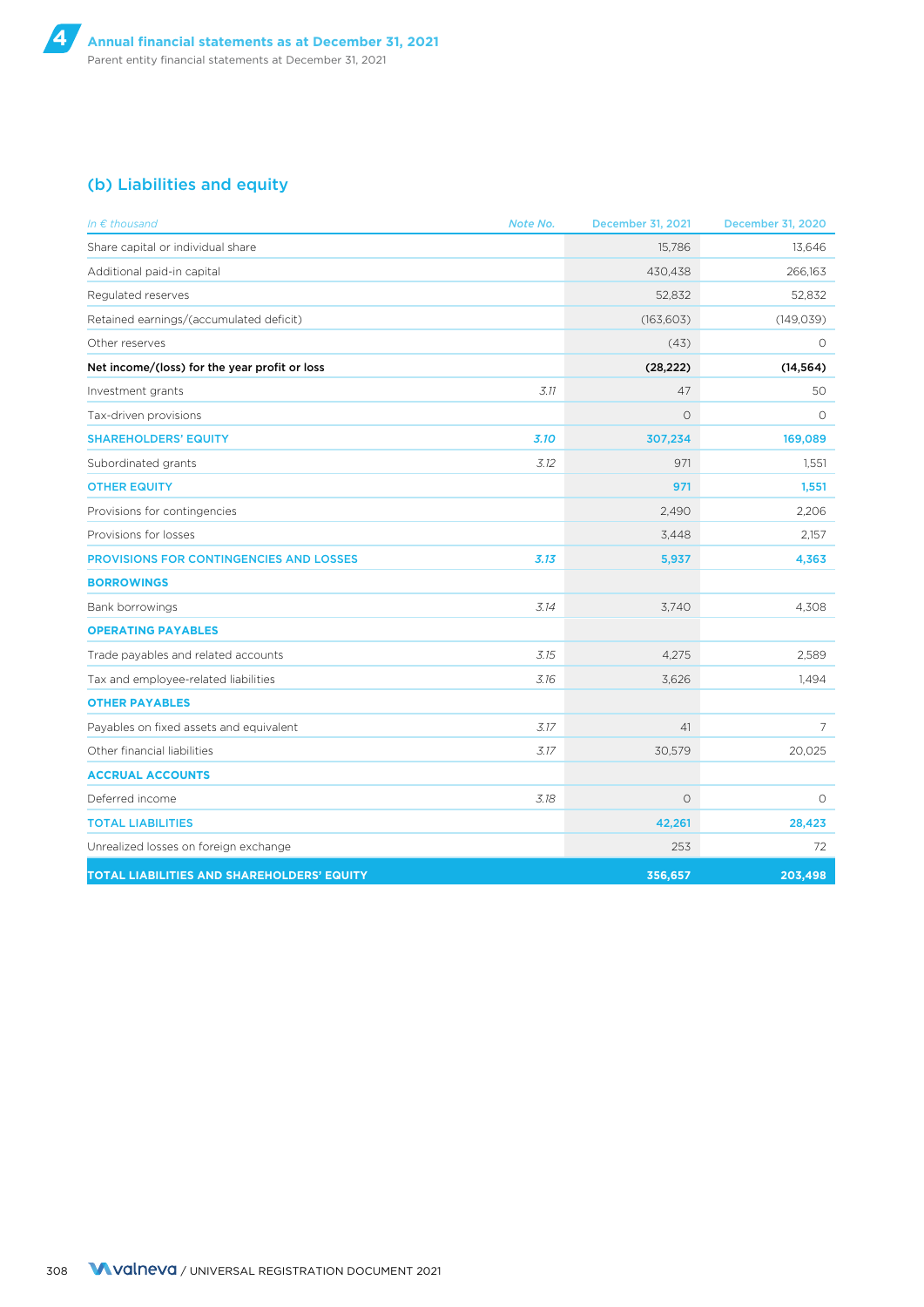## 4.2.2. **Income statement**

|                                                                                                                                   |               |               |          | As at December 31, |                    |
|-----------------------------------------------------------------------------------------------------------------------------------|---------------|---------------|----------|--------------------|--------------------|
| In $\epsilon$ thousand                                                                                                            | <b>France</b> | <b>Export</b> | Note No. | 2021               | 2020               |
| Sales of services                                                                                                                 | 328           | 3,271         |          | 3,598              | 3,378              |
| <b>NET SALES</b>                                                                                                                  |               |               | 4.1      | 3,598              | 3,378              |
| Change in inventory of own production of goods and services                                                                       |               |               |          |                    |                    |
| Own production of goods and services capitalized                                                                                  |               |               | 4.2      | $\circ$            | 0                  |
| Grants                                                                                                                            |               |               | 4.3      | $\circ$            | 3                  |
| Reversals of depreciation, amortization and provisions,<br>expense reclassifications                                              |               |               | 4.5      | 148                | 188                |
| Other income                                                                                                                      |               |               | 4.4      | 2,416              | 3,750              |
| <b>OPERATING INCOME</b>                                                                                                           |               |               |          | 6,163              | 7,319              |
| Purchase of trade goods                                                                                                           |               |               |          | $\circ$            | $\circ$            |
| Purchases of raw materials & other supplies<br>(including customs duties)                                                         |               |               |          | 999                | 619                |
| Change in inventory (raw materials and supplies)                                                                                  |               |               |          | (286)              | (3)                |
| Other purchases and external expenses                                                                                             |               |               | 4.6      | 25,686             | 14,023             |
| Taxes other than on income and related payments                                                                                   |               |               | 4.7      | 131                | 206                |
| Wages and salaries                                                                                                                |               |               | 4.8      | 3,716              | 3,396              |
| Employee benefit expense                                                                                                          |               |               | 4.8      | 3,639              | 1,416              |
| Allowances for depreciation and amortisation, provisions                                                                          |               |               |          |                    |                    |
| For fixed assets                                                                                                                  |               |               | 4.9      | 828                | 705                |
| For current assets                                                                                                                |               |               | 4.9      | 14                 | $\circ$            |
| For contingencies and losses                                                                                                      |               |               | 4.9      | 1,414              | 1,757              |
| Other expenses                                                                                                                    |               |               |          | 776                | 288                |
| <b>OPERATING EXPENSES</b>                                                                                                         |               |               |          | 36,918             | 22,407             |
| <b>INCOME (LOSS) FROM ORDINARY ACTIVITIES</b>                                                                                     |               |               |          | (30,755)           | (15,089)           |
| Joint venture operations                                                                                                          |               |               |          |                    |                    |
| <b>Financial income</b>                                                                                                           |               |               |          |                    |                    |
| Financial income from non-consolidated investments                                                                                |               |               |          |                    |                    |
| Income from other marketable securities and receivables<br>capitalized                                                            |               |               |          | 279                | 77                 |
| Other interests and similar income                                                                                                |               |               |          | 234                | 87                 |
| Reversals of provisions and expense reclassifications                                                                             |               |               | 4.9      | 447                | 533                |
| Foreign exchange gains                                                                                                            |               |               |          | 1,557              | 0                  |
| Net proceeds from the disposal of marketable securities                                                                           |               |               |          | $\circ$            | $\circ$            |
| <b>FINANCIAL INCOME</b>                                                                                                           |               |               |          | 2,518              | 698                |
| Amortization and charges to provisions for financial items                                                                        |               |               | 4.9      | 395                | 355                |
| Interest and similar expenses                                                                                                     |               |               |          | 291                | 1,127              |
| Foreign exchange losses                                                                                                           |               |               |          | 821                | 12                 |
| Net charges on disposals of<br>marketable securities                                                                              |               |               |          | 0                  | 0                  |
| <b>FINANCIAL EXPENSES</b>                                                                                                         |               |               |          | 1,506              |                    |
|                                                                                                                                   |               |               | 4.10     |                    | 1,494              |
| <b>NET FINANCIAL INCOME (EXPENSE)</b><br><b>INCOME (LOSS) FROM ORDINARY ACTIVITIES BEFORE TAX</b><br><b>AND EXCEPTIONAL ITEMS</b> |               |               |          | 1,012<br>(29, 743) | (797)<br>(15, 885) |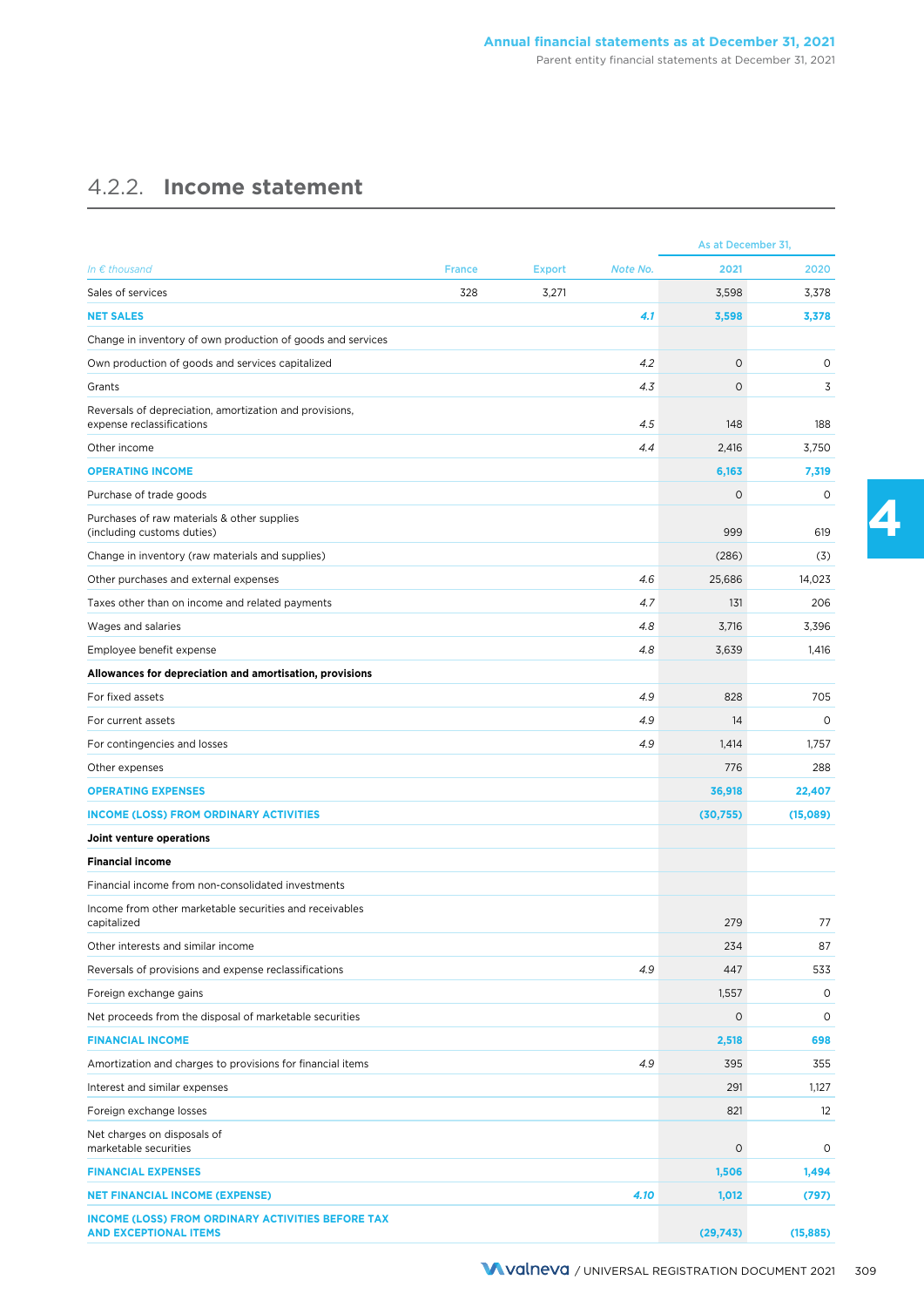|                                                       |               |               |          | As at December 31, |           |
|-------------------------------------------------------|---------------|---------------|----------|--------------------|-----------|
| In $\epsilon$ thousand                                | <b>France</b> | <b>Export</b> | Note No. | 2021               | 2020      |
| Exceptional income from non-capital transactions      |               |               |          |                    | $\circ$   |
| Exceptional income from capital transactions          |               |               |          | 3                  | 8         |
| Reversals of provisions and expense reclassifications |               |               |          | 0                  | 247       |
| <b>EXCEPTIONAL INCOME</b>                             |               |               |          | 5.                 | 255       |
| Exceptional expenses on non-capital transactions      |               |               |          | $\circ$            | $\circ$   |
| Exceptional expenses on capital transactions          |               |               |          | 10 <sup>°</sup>    | 7         |
| Exceptional depreciation, amortization and provisions |               |               |          | 247                | 0         |
| <b>EXCEPTIONAL EXPENSES</b>                           |               |               |          | 257                | 7         |
| <b>NET EXCEPTIONAL ITEMS</b>                          |               |               | 4.11     | (253)              | 248       |
| Corporate income tax                                  |               |               | 4.12     | (1,774)            | (1,073)   |
| <b>TOTAL INCOME</b>                                   |               |               |          | 8,685              | 8,271     |
| <b>TOTAL EXPENSES</b>                                 |               |               |          | 36,907             | 22,835    |
| <b>PROFIT OR LOSS</b>                                 |               |               |          | (28, 222)          | (14, 564) |
| Basic net earnings per share (in euros)               |               |               | 4.13     | (0.29)             | (0.16)    |
| Diluted net earnings per share (in euros)             |               |               |          | (0.29)             | (0.16)    |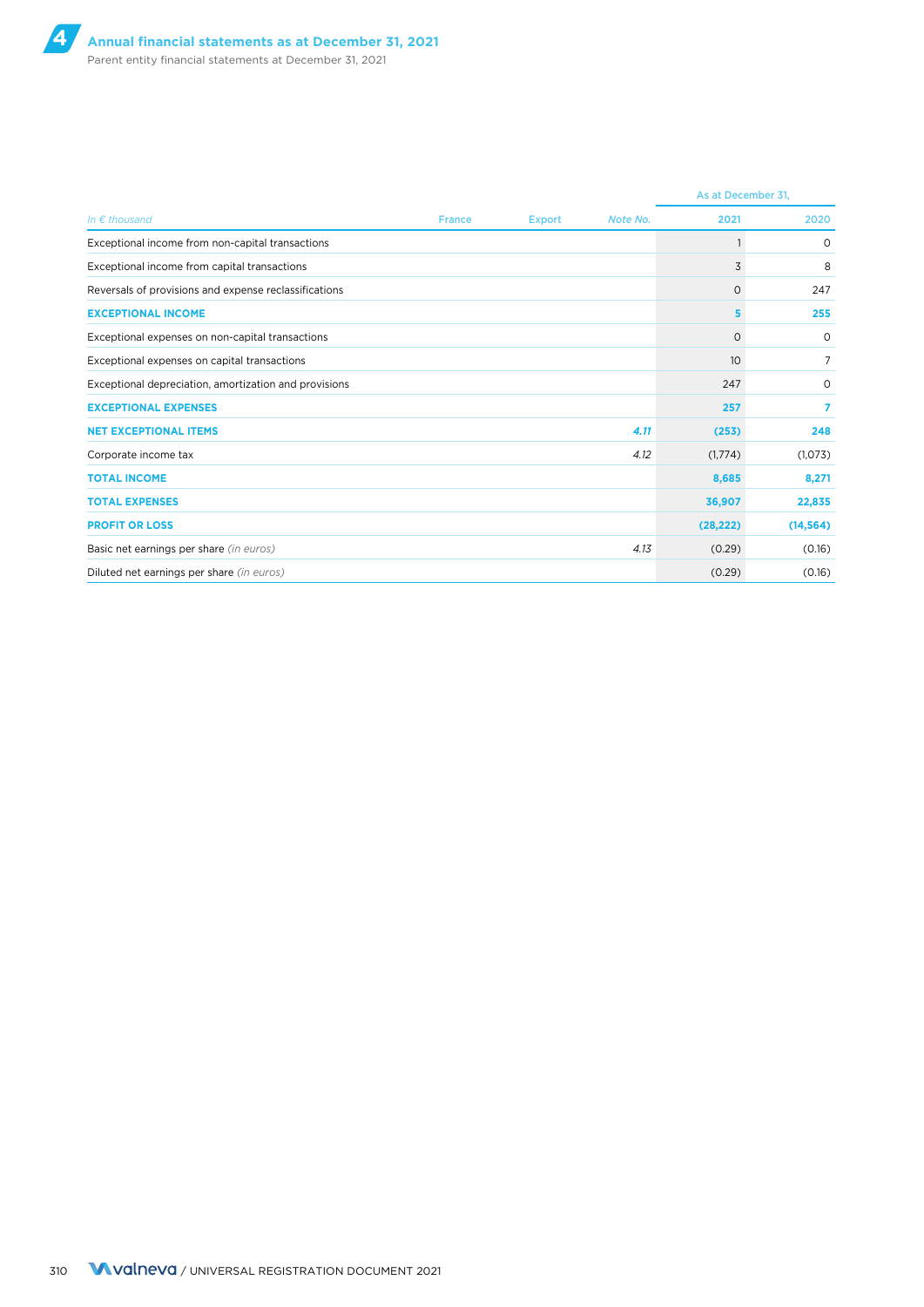## 4.2.3. **Cash flow statement**

| In $\epsilon$ thousand                                                          | Note No.      | 2021        | 2020      |
|---------------------------------------------------------------------------------|---------------|-------------|-----------|
| Cash flow from operating activities                                             |               |             |           |
| Net profit/(loss)                                                               | Section 4.2.2 | (28, 222)   | (14, 564) |
| Income and expenses with no impact on cash or unrelated to operating activities |               |             |           |
| Operating depreciation and amortization expenses                                | 4.9           | 2,256       | 2,461     |
| Reversals of operating depreciation and amortization expenses                   | 4.9           | (123)       | (164)     |
| Financial depreciation and amortization expenses                                | 4.9           | (52)        | (178)     |
| Exceptional depreciation and amortization                                       | 4.9           | 247         | $\circ$   |
| Reversals of exceptional provisions                                             | 4.9           | $\circ$     | (247)     |
| Expense reclassifications on capitalized assets                                 | 4.2           | $\mathbf 0$ | $\circ$   |
| Amount of grants recognized under income                                        | 4.11          | (3)         | (4)       |
| (Gains)/losses on disposal of assets                                            | 4.11          | $\circ$     | 6         |
| Cancellation of operating/exceptional receivables                               |               | $\circ$     | 0         |
| <b>OPERATING CASH FLOWS</b>                                                     |               | (25, 898)   | (12,690)  |
| Change in other current assets and liabilities                                  |               |             |           |
| Inventories                                                                     | 3.4           | (286)       | (3)       |
| Trade receivables and related accounts                                          | 3.5           | (27)        | (128)     |
| Trade payables and related accounts                                             | 3.15          | 1,687       | 967       |
| Other receivables                                                               | 3.6           | (26,320)    | 9,853     |
| Prepayments and accrued income                                                  |               | (2,604)     | (190)     |
| Tax and employee-related liabilities                                            | 3.16          | 2,131       | 101       |
| Other accruals and deferred income                                              | 3.17          | 10,554      | 1,307     |
| Accruals and deferred income                                                    |               | 180         | 22        |
| <b>NET CASH FROM (USED IN) OPERATING ACTIVITIES</b>                             |               | (40, 582)   | (760)     |
| Cash flow from investing activities                                             |               |             |           |
| Purchase of intangible fixed assets:                                            | 3.1           | (11)        | (400)     |
| Purchase of property, plant and equipment                                       | 3.2           | (553)       | (417)     |
| Purchase of long-term investments                                               | 3.3           | $\circ$     | $\Omega$  |
| Net capital expenditure                                                         |               | 616         | 34        |
| Change in working capital requirements with regard to assets                    | 3.17          | 33          | (3)       |
| <b>NET CASH USED IN INVESTING ACTIVITIES</b>                                    |               | 86          | (786)     |
| Net cash generated from financing activities                                    |               |             |           |
| Proceeds from borrowings                                                        | 3.14          | 859         | 1.493     |
| Repayment of borrowings                                                         | 3.14          | (1, 426)    | (21,520)  |
| Subordinated grants received/repaid                                             | 3.12          | (580)       | (281)     |
| Investment grants received                                                      | 3.11          | $\circ$     | $\circ$   |
| Capital increase                                                                | 3.10          | 179,785     | (103)     |
| Transaction costs charged to merger premium                                     | 3.10          | (13, 414)   | 0         |
| <b>NET CASH FROM FINANCING ACTIVITIES</b>                                       |               | 165,224     | (20, 411) |
| <b>NET CHANGE IN CASH AND CASH EQUIVALENTS</b>                                  |               | 124,728     | (21, 957) |
| Opening cash, cash equivalents and marketable securities                        | 3.7           | 15,836      | 37,793    |
| Closing cash, cash equivalents and marketable securities                        | 3.7           | 140,564     | 15,836    |
| <b>NET CHANGE IN CASH AND CASH EQUIVALENTS</b>                                  |               | 124,728     | (21, 957) |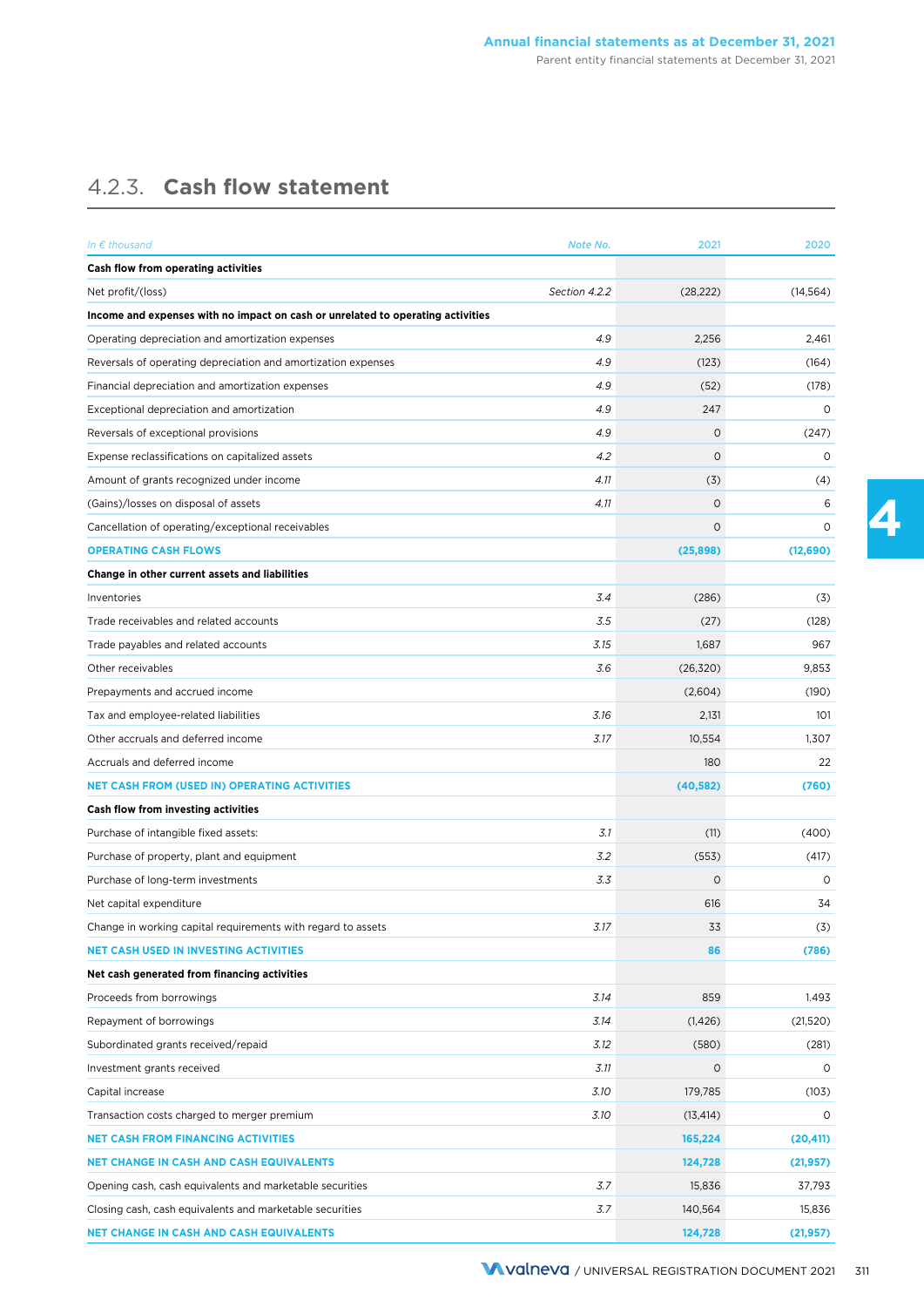## 4.2.4. **Notes to the financial statements**

| Note <sub>1</sub> | <b>Events of the year</b>                        | 313 |
|-------------------|--------------------------------------------------|-----|
| Note 2            | <b>Accounting policies and methods</b>           | 313 |
| 2.1.              | General background                               | 313 |
| 2.2.              | Use of and changes in estimates                  | 313 |
| 2.3.              | Unrealized foreign exchange gains and<br>losses  | 313 |
| 2.4.              | Intangible fixed assets                          | 313 |
| 2.5.              | Research and development<br>expenditures         | 314 |
| 2.6.              | Concessions, patents and similar rights          | 314 |
| 2.7.              | Property, plant and equipment                    | 314 |
| 2.8.              | Impairment of assets                             | 314 |
| 2.9.              | Borrowing costs                                  | 315 |
| 2.10.             | Financial assets                                 | 315 |
| 2.11.             | Inventories                                      | 315 |
| 2.12.             | Receivables and related accounts                 | 315 |
| 2.13.             | Cash at bank and in hand                         | 315 |
| 2.14.             | Employee commitments                             | 315 |
| 2.15.             | Grant income                                     | 315 |
| 2.16.             | Subordinated grants                              | 316 |
| 2.17.             | Provisions for contingencies and losses          | 316 |
| 2.18.             | Payables                                         | 316 |
| 2.19.             | Revenues                                         | 316 |
| 2.20.             | Operating grants                                 | 316 |
| 2.21.             | Other income                                     | 316 |
| 2.22.             | Staff costs                                      | 316 |
| 2.23.             | Net exceptional items                            | 316 |
| 2.24.             | Corporate income tax                             | 316 |
| 2.25.             | Earnings per share/Diluted earnings<br>per share | 317 |

| Note 3 | <b>Notes to the balance sheet</b>                                                          | 318 |
|--------|--------------------------------------------------------------------------------------------|-----|
| 3.1.   | Net intangible fixed assets                                                                | 318 |
| 3.2.   | Net intangible fixed assets                                                                | 320 |
| 3.3.   | <b>Financial assets</b>                                                                    | 322 |
| 3.4.   | Inventories and work-in-progress                                                           | 324 |
| 3.5.   | Trade receivables and related accounts                                                     | 324 |
| 3.6.   | Other receivables                                                                          | 325 |
| 3.7.   | Net cash                                                                                   | 326 |
| 3.8.   | Prepaid expenses                                                                           | 326 |
| 3.9.   | Accrued income                                                                             | 326 |
| 3.10.  | Shareholders' equity                                                                       | 327 |
| 3.11.  | Investment grants                                                                          | 329 |
| 3.12.  | Subordinated grants                                                                        | 330 |
| 3.13.  | Provisions for contingencies and losses                                                    | 331 |
| 3.14.  | <b>Borrowings</b>                                                                          | 332 |
| 3.15.  | Trade payables and related accounts                                                        | 333 |
| 3.16.  | Tax and employee-related liabilities                                                       | 333 |
| 3.17.  | Other financial liabilities                                                                | 333 |
| 3.18.  | Deferred income                                                                            | 334 |
| 3.19.  | Accrued expenses                                                                           | 334 |
| Note 4 | <b>Notes to the income statement</b>                                                       | 335 |
| 4.1.   | Revenues                                                                                   | 335 |
| 4.2.   | Own production of goods and services<br>capitalized                                        | 335 |
| 4.3.   | Operating grants                                                                           | 335 |
| 4.4.   | Other income                                                                               | 335 |
| 4.5.   | Reversals of depreciation, amortization<br>and provisions and expense<br>reclassifications | 335 |
|        |                                                                                            |     |
| 4.6.   | Purchases and external expenses                                                            | 336 |
| 4.7.   | Taxes, duties and related amounts                                                          | 337 |
| 4.8.   | Personnel                                                                                  | 337 |
| 4.9.   | Depreciation, amortization<br>& impairment of fixed assets                                 | 339 |
| 4.10.  | Net income/(loss) from financial items                                                     | 340 |
| 4.11.  | Net exceptional items                                                                      | 340 |
| 4.12.  | Income tax                                                                                 | 341 |
| 4.13.  | Earnings per share                                                                         | 341 |
| 4.14.  | Other information                                                                          | 342 |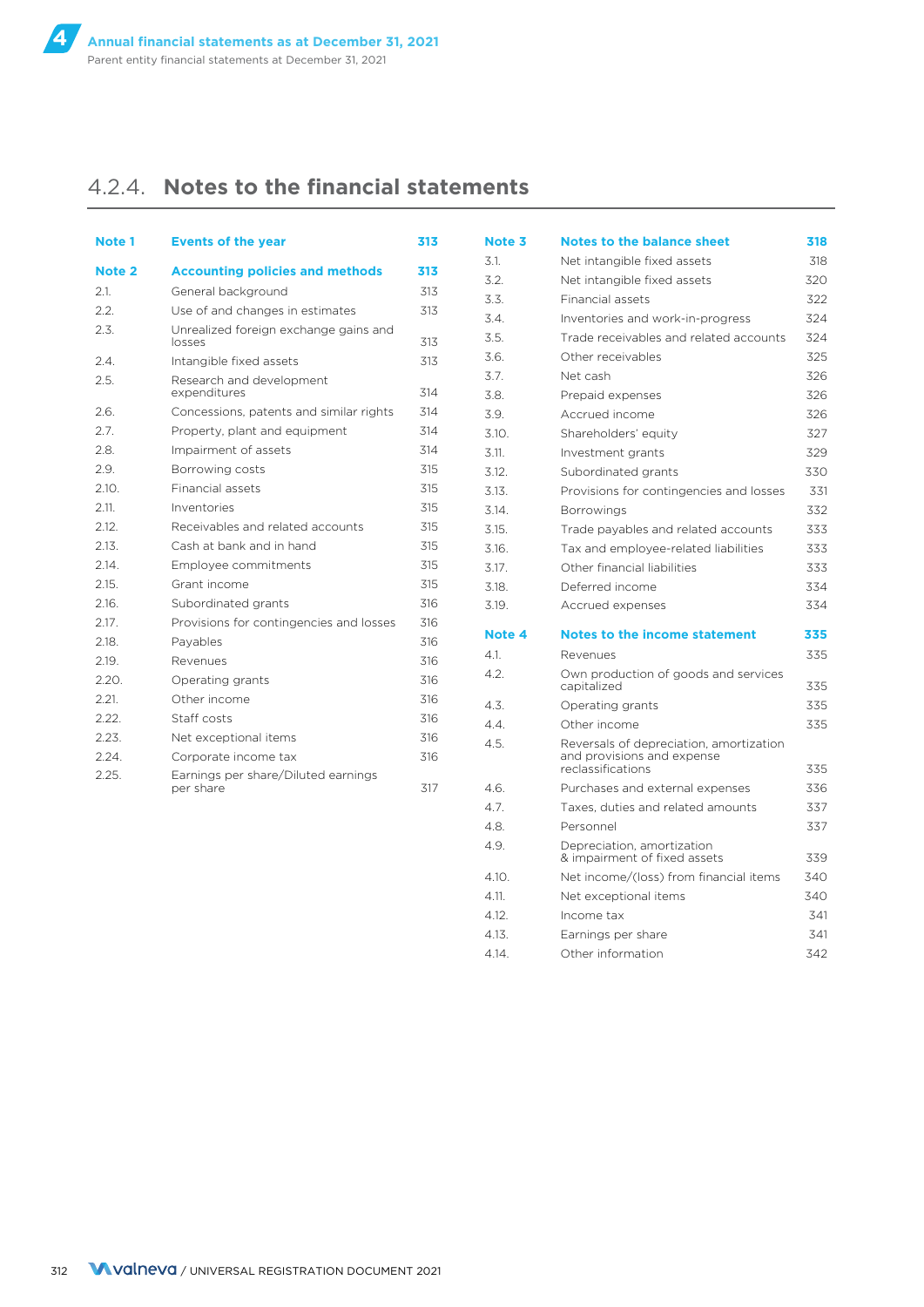### **Note 1 Events of the year**

- On May 10, 2021, Valneva has completed the global offering consisting of a public offering of 2,850,088 "American Depositary Shares" or "ADS", each representing two ordinary shares (or 5,700,176 ordinary shares), and a concurrent private placement of 2,445,000 ordinary shares in Europe. This issue generated an increase in the share capital of €1,2 million and share premium of €88,4 million.
- On November 2, 2021, Valneva has completed the global offering consisting of the public offering of 354,060 "American Depositary Shares" or "ADS", each representing two ordinary shares (or 708,120 ordinary shares), and a concurrent private placement of 4,466,880 ordinary shares in Europe. This issue generated an increase in the share capital of €0,8 million and share premium of €87,2 million.

### **Note 2 Accounting policies and methods**

### **2.1. General background**

The financial statements have been drawn up in accordance with French generally accepted accounting principles in line with the requirements of Regulation 99-03 of the French Accounting Regulation Committee relating to Regulation 2016-07 of the French accounting standard setter (*Autorité des Normes Comptables* or ANC), and applied in accordance with the fundamental accounting principles of prudence, going concern, consistency and accruals, the time period concept and general financial statements preparation and presentation rules.

Items are recorded in the financial statements in accordance with the historical cost method.

The financial information is expressed in thousands of euros and was approved by the Management Board on March 23, 2022 (full statements including notes to the financial statements).

### **2.2. Use of and changes in estimates**

To produce this financial information, the Company's management has to make estimates and assumptions that affect the carrying amount of the assets and liabilities, income and expenses, and the information disclosed in the Notes.

Management makes these estimates and assessments continuously based on its past experience and various other factors considered reasonable that form the basis of these assessments.

The figures that appear in its future financial statements are likely to differ from these estimates should the assumptions change or the conditions differ.

The main significant estimates made by the Company's management relate notably to the valuation of intangible fixed assets, financial assets and provisions for contingencies and losses.

#### **2.3. Unrealized foreign exchange gains and losses**

Foreign currency income and expense items are translated in the accounts at the exchange rate prevailing on the transaction date.

In accordance with Regulation 2015-05 of July 2, 2015 on forward financial instruments and hedging transactions applicable as from January 1, 2017, foreign exchange gains and losses on trade receivables and payables are now recognized under "other income and expenses" in the operating income statement. Foreign exchange gains and losses on financial transactions remain recognized in the financial income statement.

Foreign-currency denominated receivables, payables and cash balances are recorded in the balance sheet at the closing exchange rate. Translation differences resulting from the retranslation of foreign-currency denominated receivables and payables at the closing exchange rate are recorded in "Unrealized foreign exchange gains/losses" in the balance sheet. A contingency provision is recorded to cover all unrealized foreign exchange losses. The portion of the unrealized loss corresponding to trade receivables and payables is recognized in operating income to ensure a symmetry between the recognition of the unrealized loss and the permanent loss.

### **2.4. Intangible fixed assets**

With the exception of the specific cases mentioned below, intangible fixed assets are recognized at cost.

Intangible fixed assets with finite useful lives are amortized over their expected period of use. This amortization period is determined on a case-by-case basis according to the nature and characteristics of the items included under this heading.

When the useful life of intangible assets is indefinite, they are not amortized but instead subject to systematic impairment tests.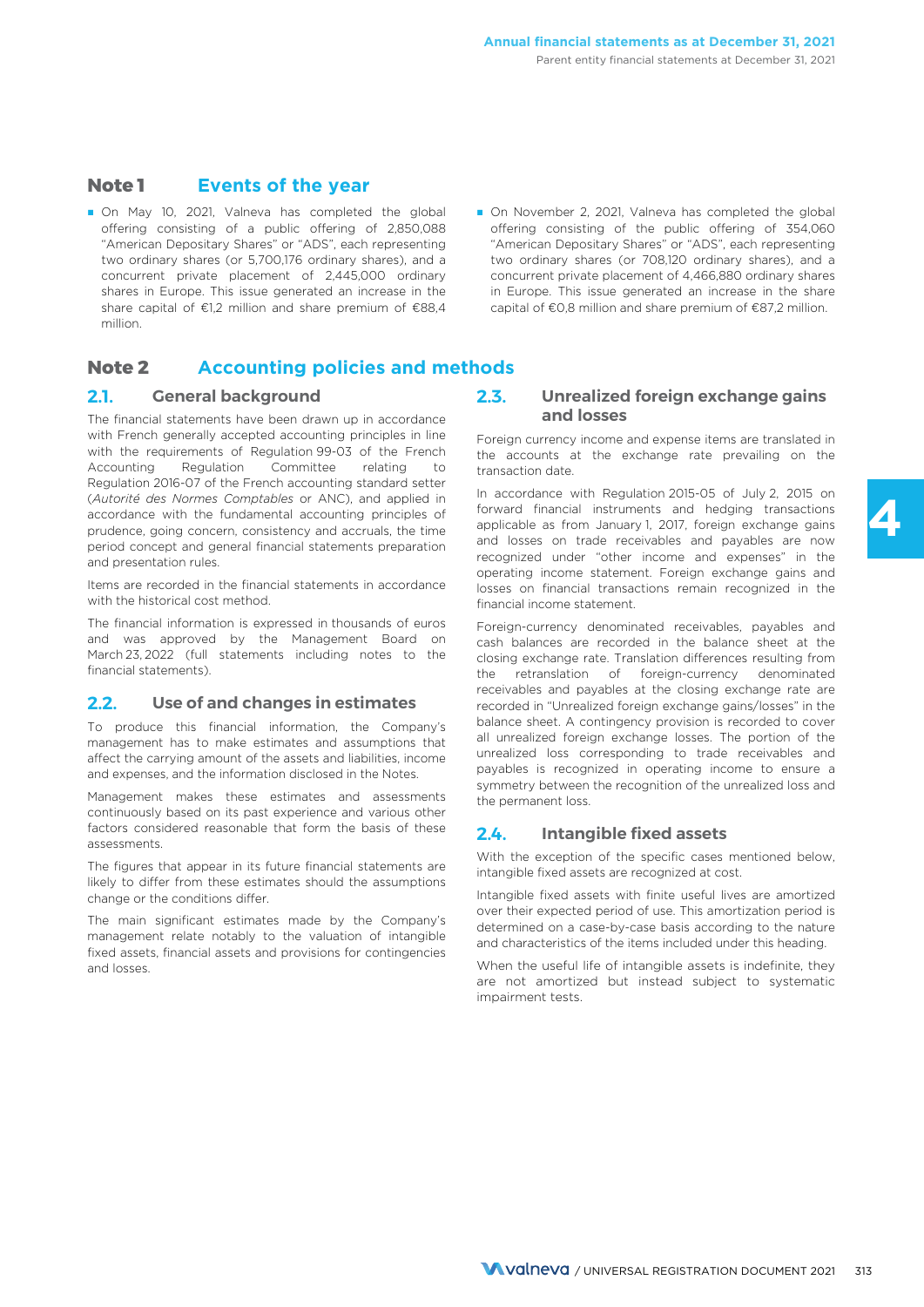### **2.5. Research and development expenditures**

Research expenditure is expensed as and when incurred.

According to the option offered under the French Official Chart of Accounts, development expenditures are capitalized and recognized as intangible assets only if the Company considers all of the following criteria are met:

- the technical feasibility of completing the intangible asset so that it will be available for use or sale;
- the intention to complete the intangible asset and use or sell it;
- its ability to use or sell the intangible asset;
- how the intangible asset will generate probable future economic benefits;
- the availability of adequate technical, financial and other resources to complete the development and to use or sell the intangible asset;
- the ability to measure reliably expenditures attributable to the intangible asset during its development.

When these conditions are not fulfilled, development expenditures are treated as expenses. When a project for which development expenditures have been capitalized no longer meets one of the criteria defined above, the asset is canceled.

Development expenditures recorded as intangible assets include staff costs (wages and social charges) allocated to the development projects, the cost of raw materials and services, external services and the depreciation and amortization of fixed assets.

When development expenditures are capitalized, economic amortization begins at the start of the commercial use of products resulting from this development work. Economic amortization is calculated on a straight-line basis over an estimated useful life for projects.

### **2.6. Concessions, patents and similar rights**

Computer software is recognized at cost and amortized over two or six years according to the straight-line method.

#### **2.7. Property, plant and equipment**

Tangible fixed assets are recognized at purchase cost or, where necessary, production cost. Depreciation is calculated using the straight-line method over the estimated useful life of the assets. No residual value is included in the depreciable amount of the tangible fixed assets on their date of acquisition as the Company expects to use them over their useful life. However, the residual value and useful life of tangible fixed assets are reviewed annually by the Company and any changes are included in the calculation of the assets' depreciable amount.

The estimated useful lives are as follows:

- Constructions:
	- buildings:

i) structure: 25 years,

- ii) roofing: 25 years,
- iii) weatherboarding: 25 years,
- iv) exterior woodwork: 20 years,
- v) interior partitions: 20 years;
- general installations:
	- i) fluid and energy systems: 10 to 15 years,
	- ii) air treatment: 10 years,
	- iii) ventilation and air conditioning: 10 years;
- buildings on land owned by third parties: 8 to 10 years;
- Land:
	- land improvements: 10 years
	- plantations: 10 years;
- Plant, machinery and equipment: 4 to 10 years;
- Vehicles: 4 years;
- Office and computer equipment: 3 to 10 years;
- Furniture: 4 to 10 years.

### **2.8. Impairment of assets**

Intangible and tangible fixed assets are subject to impairment tests once there is an indication of loss in value. To assess whether there is an indication that an asset may be impaired, the Company considers the following external and internal indications:

#### External indications:

- an asset's market value has declined significantly (more than it would be expected as a result of the passage of time or normal use);
- significant changes with an adverse effect on the entity have taken place during the period, or will take place in the near future, in the technological, economic or legal environment in which the Company operates or in the market to which an asset is dedicated;
- market interest rates or other market rates of return on investments have increased during the period, and those increases are likely to decrease the asset's recoverable amount and/or value in use materially.

#### Internal indicators:

- evidence is available of obsolescence or physical damage of an asset not provided by the depreciation or amortization schedule;
- significant changes in the extent to which, or manner in which, an asset is used or is expected to be used;
- the economic performance of an asset is, or will be, worse than expected;
- a significant decline in the future cash flows generated by the Company.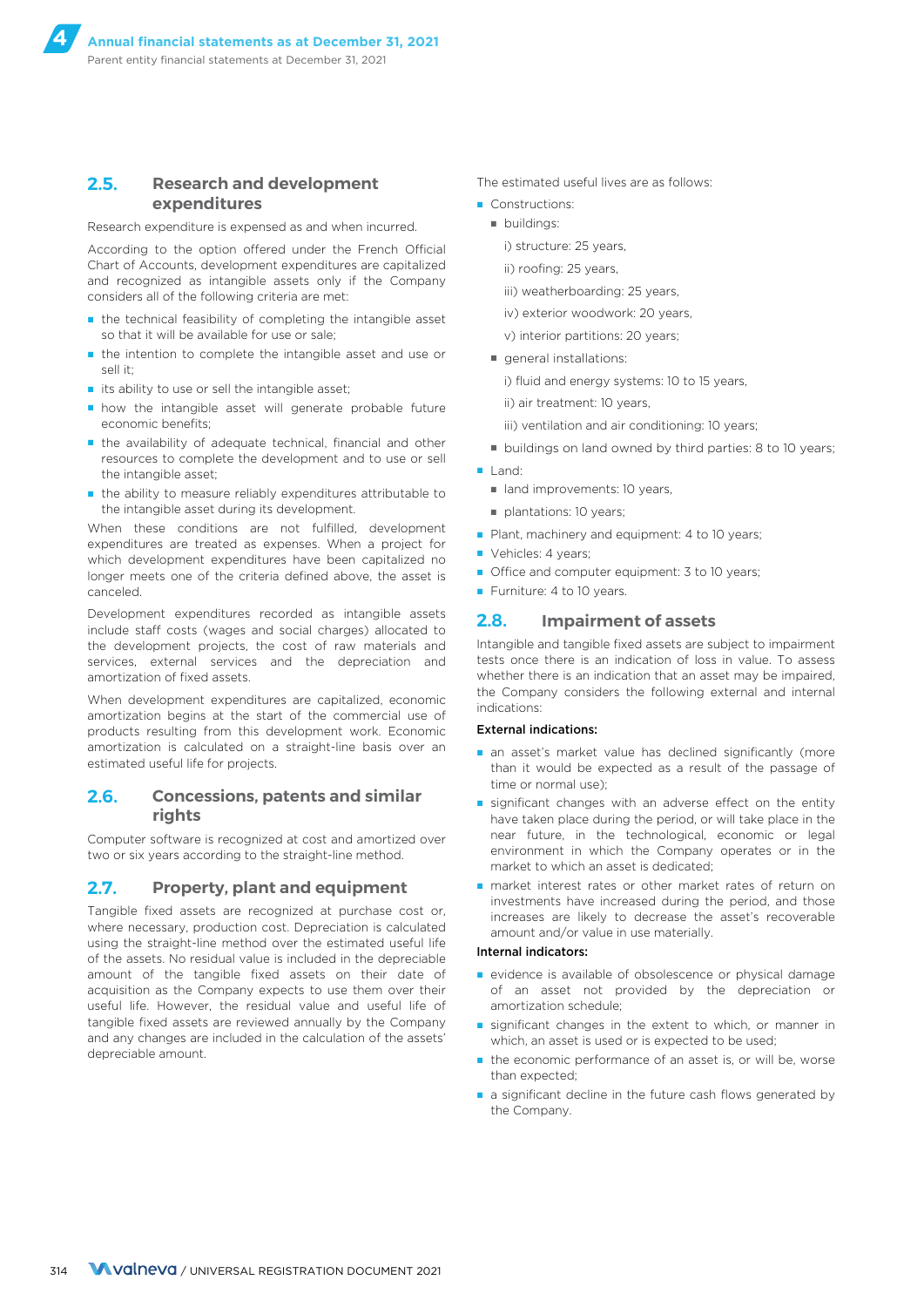Where there is an indication of loss in value, an impairment test is carried out: the net carrying amount of the capitalized asset is compared with its present value.

The net carrying amount of an asset is its gross value less accumulated depreciation (or amortization) and impairment.

Present value is an estimate determined, according to the market and the asset's utility for the Company, by comparing fair value and value in use. Fair value is the amount obtainable from the sale of an asset in an arm's length transaction, less the costs of disposal.

The value in use is the value of the future cash flows expected to arise from the continuing use of an asset and from its disposal. The Company considers value in use to be non-discounted expected net cash flows that are determined using budgetary data approved by the Management Board.

#### **2.9. Borrowing costs**

Any borrowing costs incurred by the Company to finance tangible and intangible fixed assets are expensed as and when incurred.

#### **2.10. Financial assets**

Equity investments include costs for the acquisition of different subsidiaries of the Company.

The value of each equity investment is determined in reference to the share in the net equity and future prospects of the subsidiaries. When this value is lower than their carrying amount, an impairment expense is recorded for the difference.

Other long-term investments consist of 124,322 ordinary treasury shares amounting to €645,107, corresponding to financial compensation paid by the Company to former Intercell shareholders who exercised their exit right following the merger with Intercell AG in May 2013.

An impairment is recognized for financial assets where their carrying amount exceeds their recoverable amount at the balance sheet date, or in respect to the liquidity agreement. for the difference between the carrying value and the estimated recoverable value calculated on the basis of the average share price for the month preceding the end of the reporting period.

#### **2.11. Inventories**

Inventories are stated at cost using the basis of the actual price. Amounts for impairment may be recognized on the basis of the net realizable value.

#### **2.12. Receivables and related accounts**

Receivables are stated at par value. An impairment expense is recognized where the carrying amount exceeds the recoverable amount.

### **2.13. Cash at bank and in hand**

Cash at bank and in hand includes cash in bank current accounts.

#### **2.14. Employee commitments**

The Company's employees are entitled to retirement severance benefits. Since December 31, 2005, the corresponding commitments are paid according to the rights vested by the recipients in the form of provisions.

For defined benefit plans, retirement costs are determined once a year :

- Up to December 31, 2020, using the projected unit credit method where each period of service gave rise to an additional unit of benefit entitlement and where each unit was measured separately to determine the final obligation.

- As of December 31, 2021, under the new calculation method proposed by the IFRIC IC and according to the updated recommendation of the ANC n° 2013-02 as at December 31, 2021 : under this method, when the plan provides for the payment of an indemnity to the employee, if he or she is present at the date of retirement, the amount of which depends on seniority and is capped at a certain years of service, the commitment must be calculated solely on the basis of the years of service prior to the retirement date.

The final obligation is then discounted. These calculations mainly use the following assumptions:

- a discount rate;
- a salary escalation rate; and
- and an employee turnover rate.

The gains and losses arising from changes in the actuarial assumptions are recognized in the income statement.

The gain resulting from the change in calculation method in 2021 is considered to be not material.

For basic schemes and defined contribution plans, the Company recognizes the contributions as expenses when payable, as it has no obligations over and above the amount of contributions paid.

A provision for social security charges due on share-based payments has been recognized since December 31, 2020, using Valneva's closing share price (€24.5 as at December 31, 2021).

#### **2.15. Grant income**

Operating grants are recognized upon the signature of the contracts.

Investment grants are recognized in liabilities under "Investment grants" within shareholders' equity. These grants are transferred to income (under "Other exceptional income") as and when economic amortization and accelerated amortization charges are recognized for the assets financed by these grants.

Operating grants are recognized in "Other operating income" at the same rate as the expenses financed by the grants.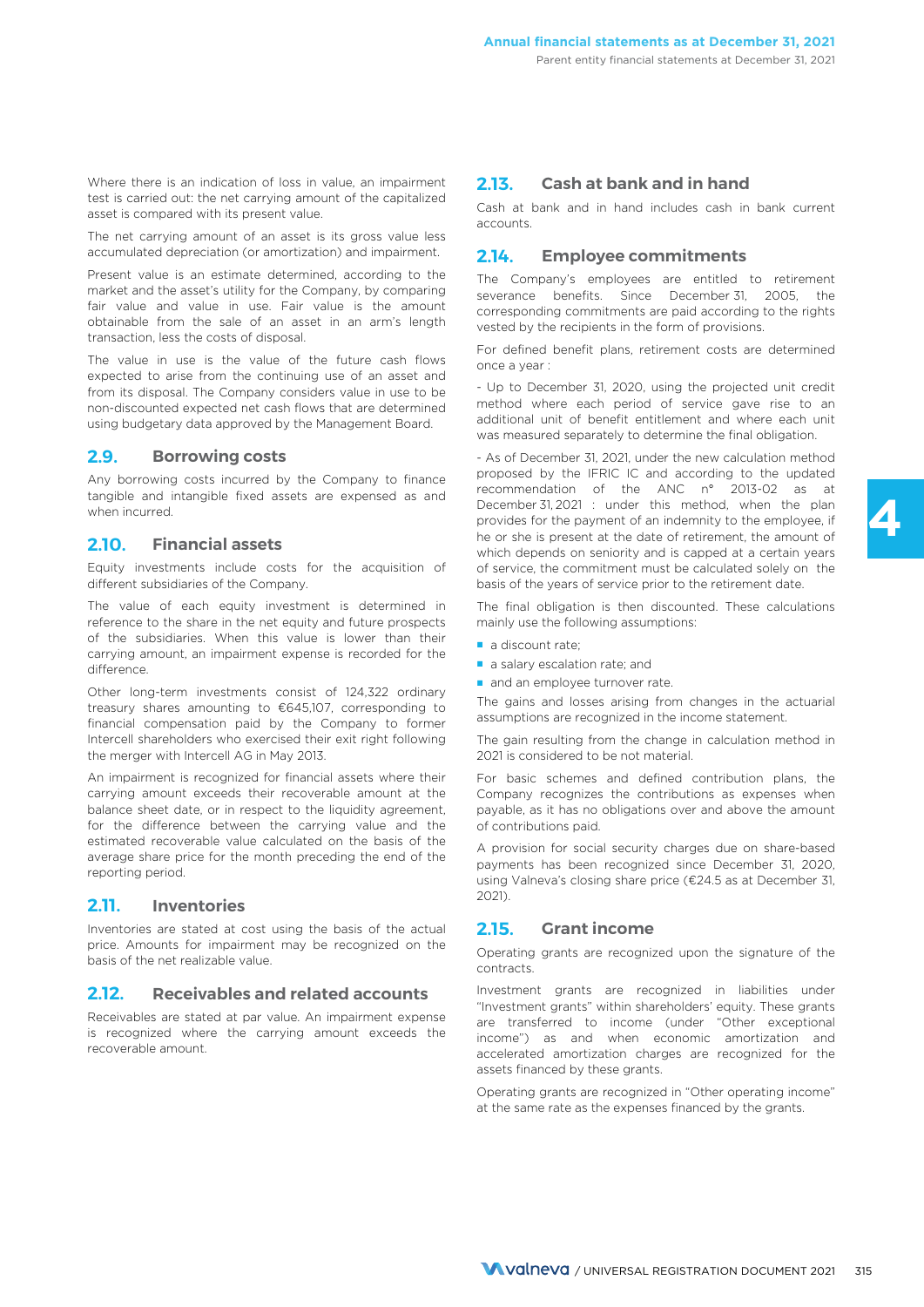#### **2.16. Subordinated grants**

Subordinated grants are recognized in liabilities under "Subordinated grants". Should failure to complete work be reported, the debt waiver is recognized in "Other exceptional income". Grants used to finance research and development projects that are capitalized are recognized under "Development expenditure", whereas those used for projects not capitalized are recognized under "Operating Grants".

#### **2.17. Provisions for contingencies and losses**

Provisions for contingencies and losses are recognized where the Company has an obligation towards a third party and it is probable or certain that it will recognize an outflow of resources for the benefit of this third party without consideration. These provisions are estimated using the most likely assumptions at the balance sheet date.

#### **2.18. Payables**

Payables are stated at nominal amount.

#### **2.19. Revenues**

Valneva SE's know-how and intellectual property are focused on the manufacture of vaccines: Valneva SE offers research and commercial licenses for its EB66® cell lines to biotechnology companies and the pharmaceutical industry for the production of viral vaccines;

Sales generated by Valneva SE originate from:

- research services performed on behalf of customers under the commercial agreements mentioned above;
- the sale of rights to use biological "material", particularly for testing by customers before commercial license agreements are signed;
- when services are re-invoiced to the subsidiary Valneva Austria GmbH and other companies.

For research services, sales are recognized according to the completion of the services provided by the agreements. Sales with respect to the rights to use biological "material" are recognized upon delivery to the customers.

Any reductions, discounts or rebates granted to customers are recognized as a deduction of sales as and when revenue is recognized.

### **2.20. Operating grants**

Operating grants are recognized in "Other operating income" at the same rate as the expenses financed by the grants.

### **2.21. Other income**

Other income includes mainly:

- lump-sum payments for license concessions;
- royalties

The lump-sum payments for license concessions are due by the partners upon the achievement of various milestones. Usually, an upfront payment is due at the beginning of the contract and additional payments are due upon the achievement of "milestones". The income is recognized according to the invoicing performed under contractual terms.

Royalties are recognized in income according to the sales generated over the period by the partners.

#### **2.22. Staff costs**

#### CICE wage tax credit

The CICE *(crédit d'impôt pour la compétitivité et l'emploi)* was a tax credit granted to companies with salaried employees. This tax credit was eliminated on January 1, 2019.

Unused tax credits continue to be carried forward over the three years following the year in which they were recognized. The fraction not applied at the end of this period is repaid to the Company.

The receivable related to the CICE wage tax credit receivable for 2018 will be paid back in 2022 and for that reason has not yet been allocated to expenses.

The 2017 CICE wage tax credit receivable was allocated to training expenses, R&D equipment and other investments.

### **2.23. Net exceptional items**

Exceptional income and expenses are items which, due to their unusual nature and the fact that they are not recurrent, cannot be considered as inherent to the Company's normal operations, such as disposals or scrapping of assets, accelerated tax depreciation or amortization charges or reversals, shares of investment grants recognized in income, debt waivers with regard to subordinated grants, etc.

### **2.24. Corporate income tax**

The incomes tax expense line item includes the current taxes for the period less any tax credits, particularly research tax credits.

#### (a) Current tax

Current tax is determined using the taxable income for the period which may differ from accounting income following add-backs and deductions of certain items of income and expense, depending on the prevailing tax positions, and using the tax rate enacted at the balance sheet date.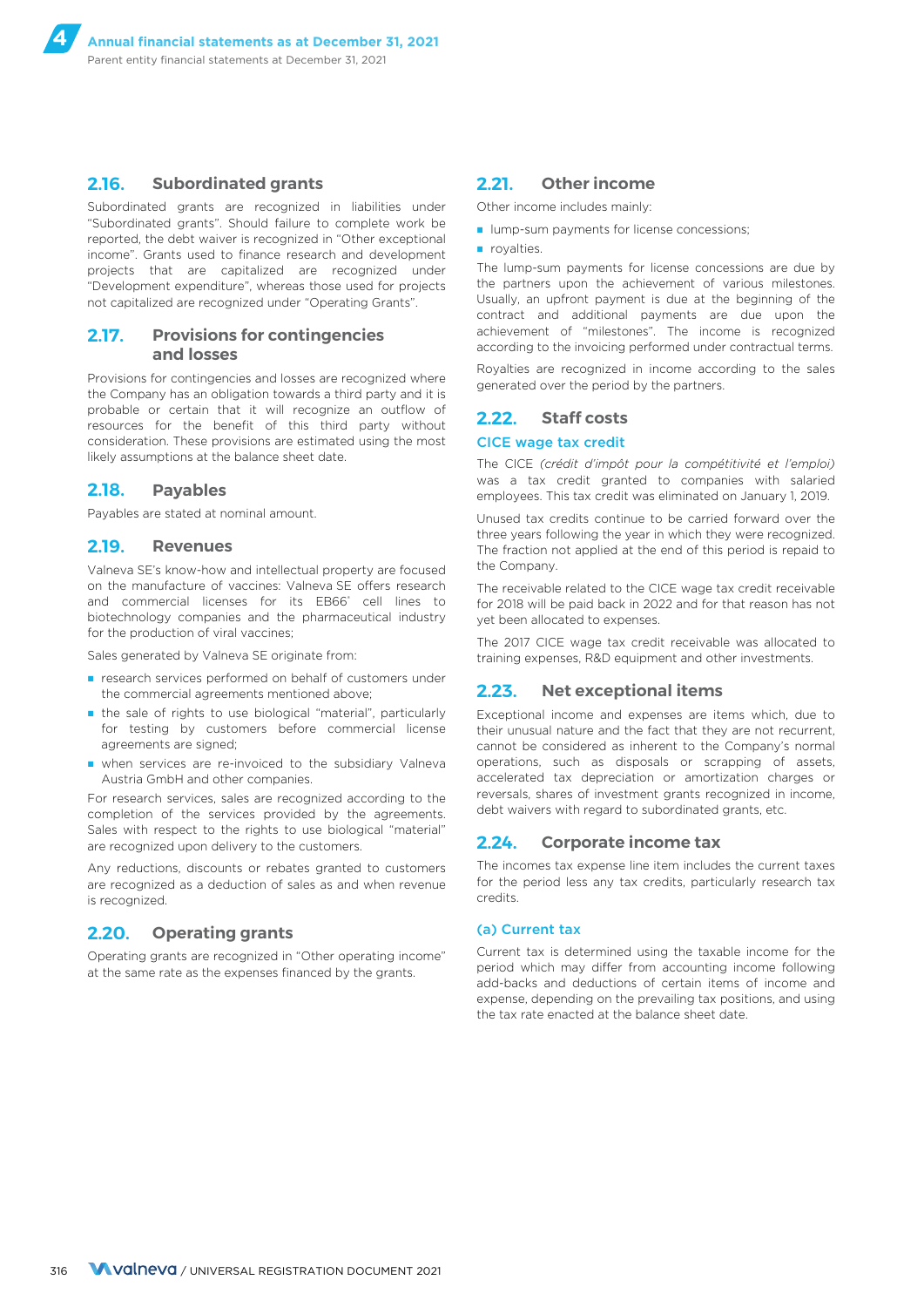#### (b) Research tax credit

Manufacturing and trading companies taxed according to the actual regime that incur research expenditure may benefit from a tax credit.

The tax credit is calculated for each calendar year and utilized against the tax payable by the Company for the year in which the research expenditure was incurred. Unused tax credits may be carried forward over the three years following the year in which they were recognized. The fraction not applied at the end of this period is repaid to the Company.

In accordance with Article 41 of the Finance Act 2010-1657 of December 29, 2010, the Company no longer benefits from the provision providing for an early refund of its surplus research tax credit. In effect, because it is now part of a group, it no longer meets the EU definition of an SME and in consequence the Company is no longer eligible for the early refund provision.

Receivables relating to research tax credits (RTC) are henceforth collateralized with BPI *(Banque Publique d'Investissement).*

### **2.25. Earnings per share/Diluted earnings per share**

Basic net earnings per share are calculated using the weighted average number of issued shares during the period.

The average number of issued shares is calculated according to the various changes in the Company's share capital, and adjusted, where appropriate, by the number of treasury shares held by the Company.

Diluted net earnings per share are calculated by dividing net income by the number of issued ordinary shares plus all potentially dilutive ordinary shares. If a net loss is recognized for the period, diluted net earnings per share are the same as basic net earnings per share.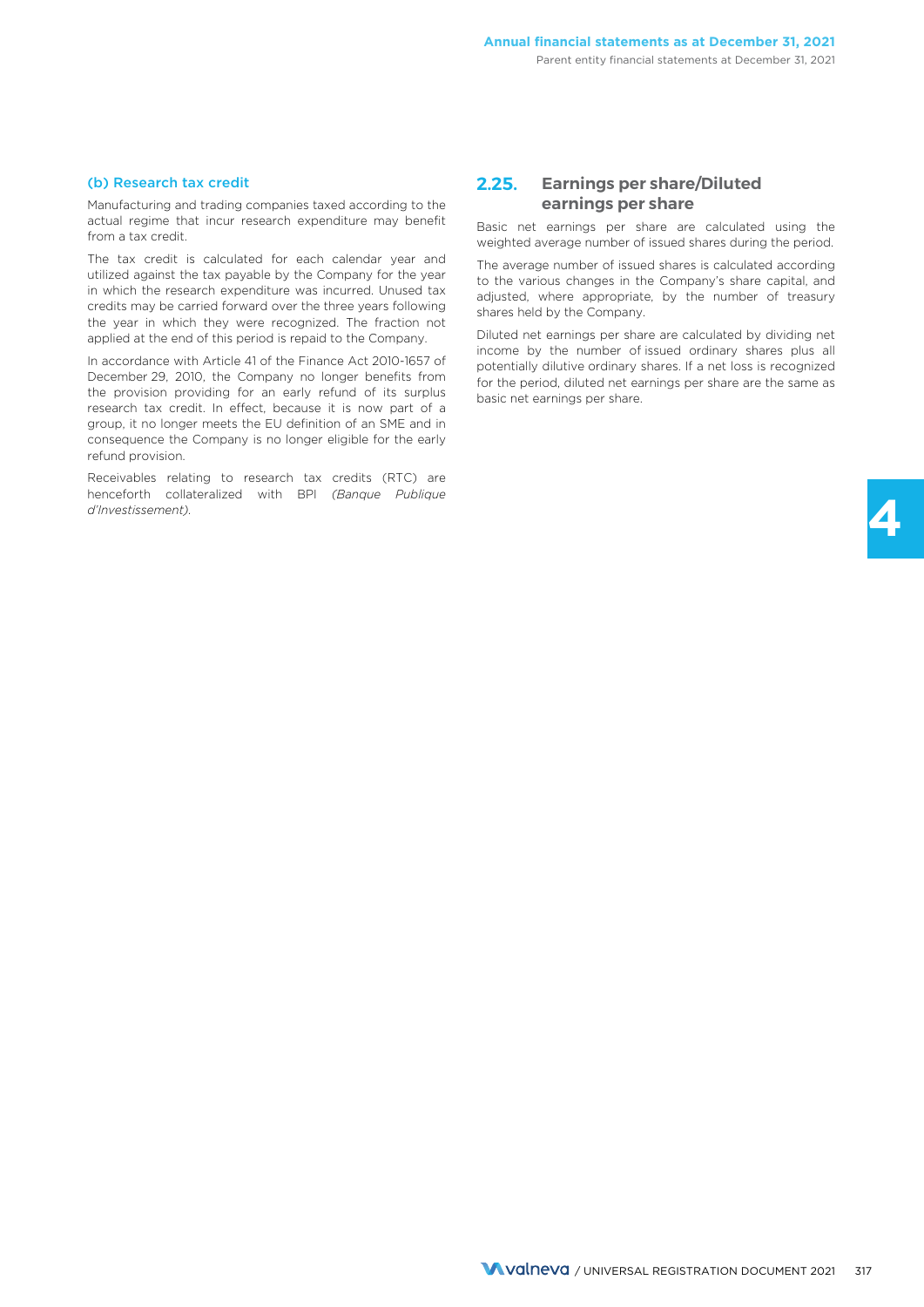### **Note 3 Notes to the balance sheet**

**3.1. Net intangible fixed assets**

### (a) Change from January 1, 2020 to December 31, 2021

| In $\epsilon$ thousand                                              | <b>January 1, 2021</b> | <b>Increase</b> | <b>Decrease</b> | <b>Other</b><br>changes | At December 31, 2021 |
|---------------------------------------------------------------------|------------------------|-----------------|-----------------|-------------------------|----------------------|
| Preliminary expenses                                                | $\circ$                | $\circ$         | $\circ$         | $\circ$                 | $\circ$              |
| Development expenditure                                             | 7,540                  | $\circ$         | $\circ$         | $\Omega$                | 7,540                |
| Goodwill                                                            | $\circ$                | 0               | 0               | $\circ$                 | $\circ$              |
| Concessions, patents and rights                                     | 400                    | $\circ$         | O               | 0                       | 400                  |
| Software                                                            | 352                    | 11              | 0               | 0                       | 363                  |
| Intangible assets under development                                 | $\circ$                | $\circ$         | O               | $\circ$                 | O                    |
| Other                                                               | $\circ$                | $\circ$         | $\circ$         | $\Omega$                | $\circ$              |
| <b>GROSS INTANGIBLE FIXED ASSETS</b>                                | 8,293                  | 11              | $\mathbf{o}$    | $\mathbf{o}$            | 8,303                |
| Preliminary expenses                                                | $\circ$                | $\circ$         | $\circ$         | $\circ$                 | $\circ$              |
| Development expenditure <sup>(1)</sup>                              | 7,434                  | 41              | $\circ$         | $\circ$                 | 7,475                |
| Goodwill <sup>(2)</sup>                                             | $\circ$                | $\circ$         | $\circ$         | $\Omega$                | $\circ$              |
| Concessions, patents and rights(3)                                  | 44                     | 178             | O               | $\circ$                 | 222                  |
| Software                                                            | 307                    | 21              | 0               | $\Omega$                | 328                  |
| <b>TOTAL AMORTIZATION</b>                                           | 7,785                  | 240             | $\mathbf{o}$    | $\mathbf{o}$            | 8,025                |
| <b>NET INTANGIBLE FIXED ASSETS</b>                                  | 508                    | (229)           | $\mathbf{o}$    | $\mathbf{o}$            | 278                  |
| Development expenditure                                             | $\circ$                | O               | 0               | 0                       | $\circ$              |
| Concessions, patents and rights                                     | $\circ$                | O               | O               | O                       | O                    |
| Software                                                            | $\mathsf O$            | $\circ$         | O               | $\circ$                 | $\circ$              |
| <b>TOTAL ACCELERATED TAX</b><br><b>DEPRECIATION OR AMORTIZATION</b> | $\mathbf{o}$           | $\bullet$       | $\mathbf{o}$    | $\mathbf{o}$            | $\mathbf{o}$         |
| <b>NET TAX VALUE OF INTANGIBLE</b><br><b>FIXED ASSETS</b>           | 508                    | (229)           | $\mathbf{o}$    | $\mathbf{o}$            | 278                  |
| (1) Of which exceptional depreciation                               | 1,668                  | $\cal O$        | $\circ$         | $\cal O$                | 1,168                |
| (2) Of which exceptional depreciation                               | $\mathcal{O}$          | $\circ$         | 0               | $\mathcal{O}$           | $\overline{O}$       |
| (3) Of which exceptional depreciation                               | $\mathcal{O}$          | $\mathcal{O}$   | 0               | $\cal O$                | 0                    |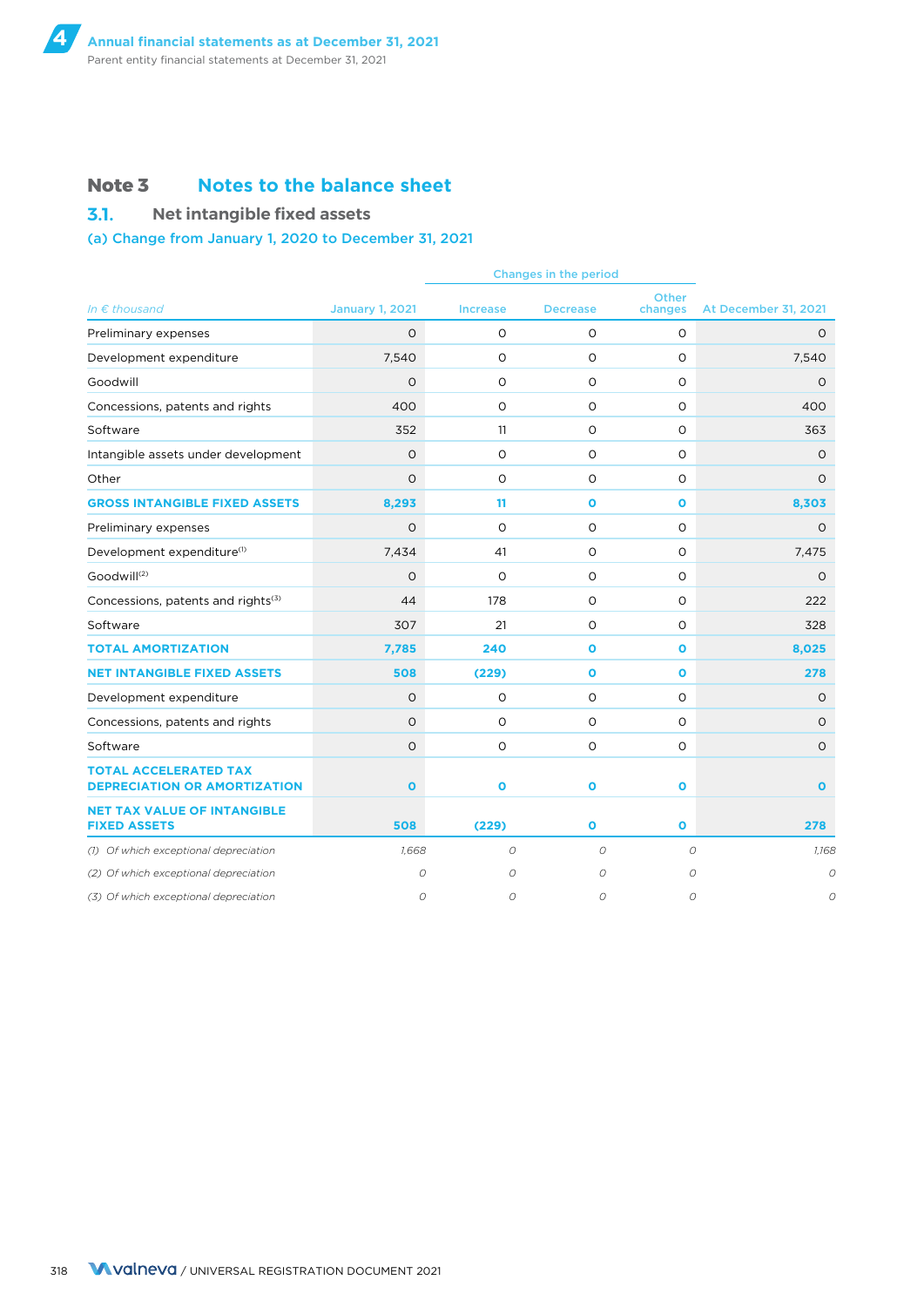### (b) Change from January 1, 2020 to December 31, 2020

| Changes in the period                                               |                        |                 |                 |              |                              |
|---------------------------------------------------------------------|------------------------|-----------------|-----------------|--------------|------------------------------|
| In $\epsilon$ thousand                                              | <b>January 1, 2020</b> | <b>Increase</b> | <b>Decrease</b> | Other        | changes At December 31, 2020 |
| Preliminary expenses                                                | $\Omega$               | $\circ$         | $\circ$         | $\circ$      | 0                            |
| Development expenditure                                             | 7,547                  | $\circ$         | 6               |              | 7,540                        |
| Goodwill                                                            | O                      | O               | O               | O            | 0                            |
| Concessions, patents and rights                                     | $\circ$                | 400             | $\circ$         | O            | 400                          |
| Software                                                            | 352                    | 0               | O               | O            | 352                          |
| Intangible assets under development                                 | $\circ$                | O               | O               | O            | O                            |
| Other                                                               | $\Omega$               | $\Omega$        | $\Omega$        | $\circ$      | $\Omega$                     |
| <b>GROSS INTANGIBLE FIXED ASSETS</b>                                | 7,899                  | 400             | (6)             | $\mathbf{o}$ | 8,293                        |
| Preliminary expenses                                                | $\circ$                | $\circ$         | $\circ$         | O            | $\circ$                      |
| Development expenditure <sup>(1)</sup>                              | 7,380                  | 56              | (2)             | O            | 7,434                        |
| Goodwill <sup>(2)</sup>                                             | $\circ$                | $\circ$         | $\circ$         | $\circ$      | O                            |
| Concessions, patents and rights(3)                                  | $\circ$                | 44              | O               | O            | 44                           |
| Software                                                            | 283                    | 24              | $\circ$         | $\circ$      | 307                          |
| <b>TOTAL AMORTIZATION</b>                                           | 7,662                  | 125             | (2)             | $\mathbf{o}$ | 7,785                        |
| <b>NET INTANGIBLE FIXED ASSETS</b>                                  | 237                    | 275             | (5)             | $\mathbf{o}$ | 508                          |
| Development expenditure                                             | $\circ$                | O               | O               | O            | 0                            |
| Concessions, patents and rights                                     | O                      | O               | 0               | 0            | 0                            |
| Software                                                            | $\circ$                | $\circ$         | $\circ$         | O            | $\circ$                      |
| <b>TOTAL ACCELERATED TAX</b><br><b>DEPRECIATION OR AMORTIZATION</b> | $\mathbf{o}$           | $\bullet$       | $\mathbf{o}$    | $\bullet$    | O                            |
| <b>NET TAX VALUE OF INTANGIBLE</b><br><b>FIXED ASSETS</b>           | 237                    | 275             | (5)             | $\mathbf{o}$ | 508                          |
| (1) Of which exceptional depreciation                               | 1.668                  | $\mathcal{O}$   | $\mathcal{O}$   |              | $\mathcal{O}$<br>1,668       |
| (2) Of which exceptional depreciation                               | 0                      | 0               | 0               |              | 0                            |
| (3) Of which exceptional depreciation                               | 0                      | 0               | $\Omega$        |              | 0<br>C                       |

Development expenditure: New development expenditures of €400 thousand were capitalized in 2020 in accordance with the accounting policy described in Note 2.5.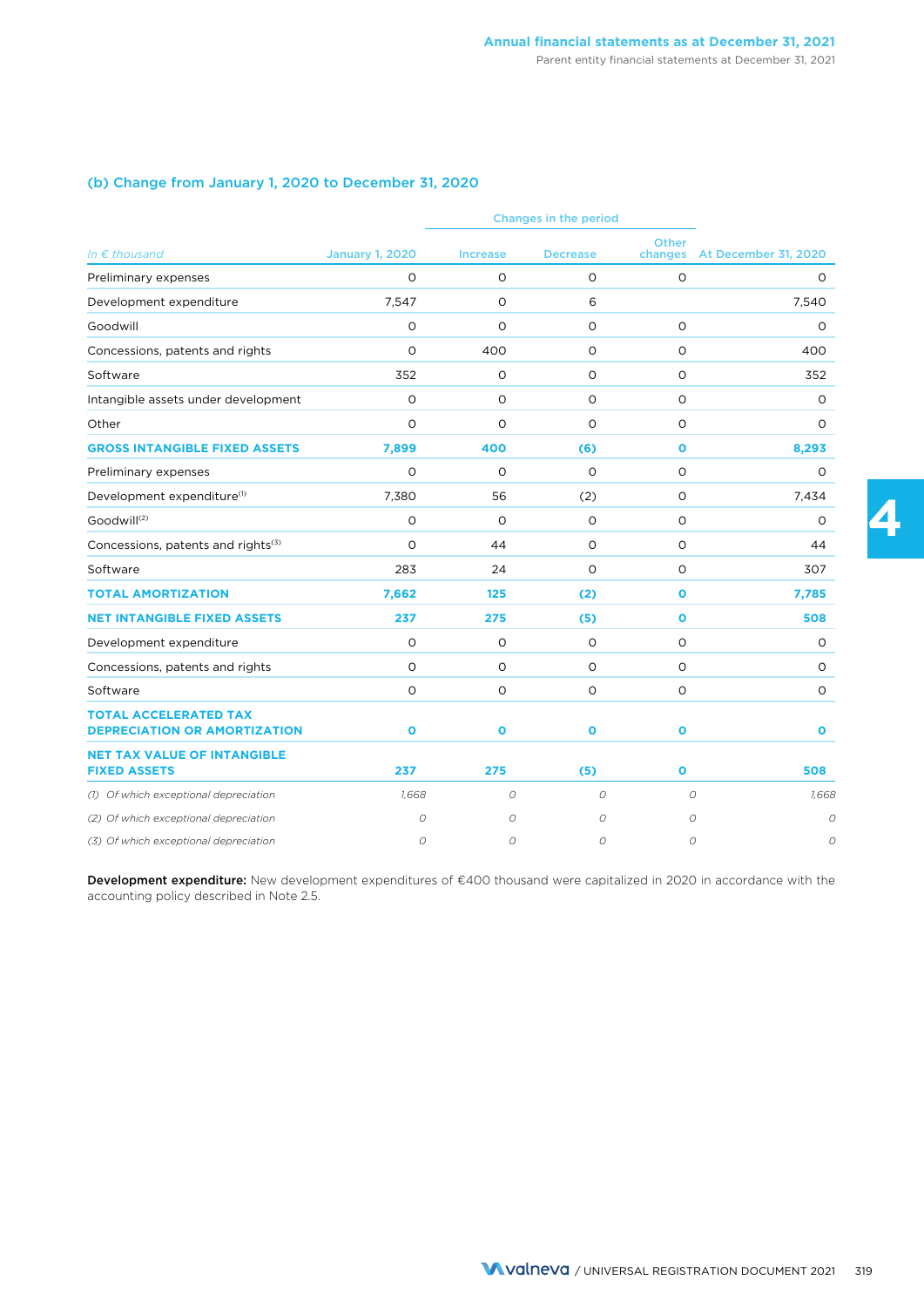### **3.2. Net intangible fixed assets**

### (a) Change from January 1, 2021 to December 31, 2021

| <b>Other</b><br><b>December 31, 2021</b><br>In $\epsilon$ thousand<br><b>January 1, 2021</b><br><b>Increase</b><br><b>Decrease</b><br>changes<br>679<br>$\circ$<br>$\circ$<br>$\circ$<br>679<br>Land<br>Buildings on own land<br>3,026<br>$\Omega$<br>$\circ$<br>$\circ$<br>3,026<br>$\circ$<br>$\circ$<br>$\circ$<br>$\circ$<br>Buildings on land of third parties<br>$\circ$<br>29<br>Building installations and improvements<br>2,779<br>$\circ$<br>$\circ$<br>2,808<br>O<br>Plant, machinery and equipment<br>4,235<br>445<br>0<br>4,681<br>General installations, miscellaneous<br>9<br>$\circ$<br>$\circ$<br>$\Omega$<br>9<br>improvements<br>$\circ$<br>$\circ$<br>$\Omega$<br>$\circ$<br>Vehicles<br>$\circ$<br>Office, IT equipment, furniture<br>539<br>78<br>$\circ$<br>$\circ$<br>617<br>Recoverable packaging<br>$\overline{2}$<br>$\Omega$<br>$\circ$<br>$\circ$<br>2<br>$\circ$<br>$\circ$<br>O<br>$\circ$<br>Tangible fixed assets under construction<br>$\circ$<br>$\circ$<br>$\Omega$<br>$\circ$<br>$\circ$<br>$\circ$<br>Prepayments<br><b>GROSS INTANGIBLE FIXED ASSETS</b><br>11,268<br>553<br>$\mathbf{o}$<br>$\mathbf{o}$<br>11,821<br>277<br>$\mathbf{1}$<br>$\circ$<br>$\circ$<br>277<br>Land<br>Buildings on own land<br>1,404<br>133<br>$\circ$<br>$\Omega$<br>1,537<br>$\Omega$<br>$\circ$<br>$\circ$<br>$\circ$<br>Buildings on land of third parties<br>$\Omega$<br>2,155<br>128<br>$\circ$<br>$\circ$<br>Building installations and improvements<br>2,283<br>Plant, machinery and equipment<br>3,278<br>288<br>O<br>$\circ$<br>3,566<br>General installations, miscellaneous<br>6<br>$\circ$<br>O<br>$\circ$<br>6<br>improvements<br>$\Omega$<br>Vehicles<br>$\Omega$<br>$\circ$<br>$\Omega$<br>$\Omega$<br>37<br>$\circ$<br>Office, IT equipment, furniture<br>444<br>$\circ$<br>481<br>$\circ$<br>Recoverable packaging<br>$\overline{2}$<br>$\circ$<br>$\Omega$<br>2<br><b>TOTAL DEPRECIATION</b><br>588<br>7,566<br>$\mathbf{o}$<br>$\mathbf{o}$<br>8,153<br>$\circ$<br>$\circ$<br>O<br>$\circ$<br>Impairment<br>O<br>$\circ$<br>O<br>$\circ$<br>Plant, machinery and equipment<br>O<br>$\Omega$<br><b>NET INTANGIBLE FIXED ASSETS</b><br>3,703<br>(35)<br>O<br>$\mathbf{o}$<br>3,668 |  |  |  |  |
|--------------------------------------------------------------------------------------------------------------------------------------------------------------------------------------------------------------------------------------------------------------------------------------------------------------------------------------------------------------------------------------------------------------------------------------------------------------------------------------------------------------------------------------------------------------------------------------------------------------------------------------------------------------------------------------------------------------------------------------------------------------------------------------------------------------------------------------------------------------------------------------------------------------------------------------------------------------------------------------------------------------------------------------------------------------------------------------------------------------------------------------------------------------------------------------------------------------------------------------------------------------------------------------------------------------------------------------------------------------------------------------------------------------------------------------------------------------------------------------------------------------------------------------------------------------------------------------------------------------------------------------------------------------------------------------------------------------------------------------------------------------------------------------------------------------------------------------------------------------------------------------------------------------------------------------------------------------------------------------------------------------------------------------------------------------------------------------------------------------------------------------------------------------------------------------------------------------------------|--|--|--|--|
|                                                                                                                                                                                                                                                                                                                                                                                                                                                                                                                                                                                                                                                                                                                                                                                                                                                                                                                                                                                                                                                                                                                                                                                                                                                                                                                                                                                                                                                                                                                                                                                                                                                                                                                                                                                                                                                                                                                                                                                                                                                                                                                                                                                                                          |  |  |  |  |
|                                                                                                                                                                                                                                                                                                                                                                                                                                                                                                                                                                                                                                                                                                                                                                                                                                                                                                                                                                                                                                                                                                                                                                                                                                                                                                                                                                                                                                                                                                                                                                                                                                                                                                                                                                                                                                                                                                                                                                                                                                                                                                                                                                                                                          |  |  |  |  |
|                                                                                                                                                                                                                                                                                                                                                                                                                                                                                                                                                                                                                                                                                                                                                                                                                                                                                                                                                                                                                                                                                                                                                                                                                                                                                                                                                                                                                                                                                                                                                                                                                                                                                                                                                                                                                                                                                                                                                                                                                                                                                                                                                                                                                          |  |  |  |  |
|                                                                                                                                                                                                                                                                                                                                                                                                                                                                                                                                                                                                                                                                                                                                                                                                                                                                                                                                                                                                                                                                                                                                                                                                                                                                                                                                                                                                                                                                                                                                                                                                                                                                                                                                                                                                                                                                                                                                                                                                                                                                                                                                                                                                                          |  |  |  |  |
|                                                                                                                                                                                                                                                                                                                                                                                                                                                                                                                                                                                                                                                                                                                                                                                                                                                                                                                                                                                                                                                                                                                                                                                                                                                                                                                                                                                                                                                                                                                                                                                                                                                                                                                                                                                                                                                                                                                                                                                                                                                                                                                                                                                                                          |  |  |  |  |
|                                                                                                                                                                                                                                                                                                                                                                                                                                                                                                                                                                                                                                                                                                                                                                                                                                                                                                                                                                                                                                                                                                                                                                                                                                                                                                                                                                                                                                                                                                                                                                                                                                                                                                                                                                                                                                                                                                                                                                                                                                                                                                                                                                                                                          |  |  |  |  |
|                                                                                                                                                                                                                                                                                                                                                                                                                                                                                                                                                                                                                                                                                                                                                                                                                                                                                                                                                                                                                                                                                                                                                                                                                                                                                                                                                                                                                                                                                                                                                                                                                                                                                                                                                                                                                                                                                                                                                                                                                                                                                                                                                                                                                          |  |  |  |  |
|                                                                                                                                                                                                                                                                                                                                                                                                                                                                                                                                                                                                                                                                                                                                                                                                                                                                                                                                                                                                                                                                                                                                                                                                                                                                                                                                                                                                                                                                                                                                                                                                                                                                                                                                                                                                                                                                                                                                                                                                                                                                                                                                                                                                                          |  |  |  |  |
|                                                                                                                                                                                                                                                                                                                                                                                                                                                                                                                                                                                                                                                                                                                                                                                                                                                                                                                                                                                                                                                                                                                                                                                                                                                                                                                                                                                                                                                                                                                                                                                                                                                                                                                                                                                                                                                                                                                                                                                                                                                                                                                                                                                                                          |  |  |  |  |
|                                                                                                                                                                                                                                                                                                                                                                                                                                                                                                                                                                                                                                                                                                                                                                                                                                                                                                                                                                                                                                                                                                                                                                                                                                                                                                                                                                                                                                                                                                                                                                                                                                                                                                                                                                                                                                                                                                                                                                                                                                                                                                                                                                                                                          |  |  |  |  |
|                                                                                                                                                                                                                                                                                                                                                                                                                                                                                                                                                                                                                                                                                                                                                                                                                                                                                                                                                                                                                                                                                                                                                                                                                                                                                                                                                                                                                                                                                                                                                                                                                                                                                                                                                                                                                                                                                                                                                                                                                                                                                                                                                                                                                          |  |  |  |  |
|                                                                                                                                                                                                                                                                                                                                                                                                                                                                                                                                                                                                                                                                                                                                                                                                                                                                                                                                                                                                                                                                                                                                                                                                                                                                                                                                                                                                                                                                                                                                                                                                                                                                                                                                                                                                                                                                                                                                                                                                                                                                                                                                                                                                                          |  |  |  |  |
|                                                                                                                                                                                                                                                                                                                                                                                                                                                                                                                                                                                                                                                                                                                                                                                                                                                                                                                                                                                                                                                                                                                                                                                                                                                                                                                                                                                                                                                                                                                                                                                                                                                                                                                                                                                                                                                                                                                                                                                                                                                                                                                                                                                                                          |  |  |  |  |
|                                                                                                                                                                                                                                                                                                                                                                                                                                                                                                                                                                                                                                                                                                                                                                                                                                                                                                                                                                                                                                                                                                                                                                                                                                                                                                                                                                                                                                                                                                                                                                                                                                                                                                                                                                                                                                                                                                                                                                                                                                                                                                                                                                                                                          |  |  |  |  |
|                                                                                                                                                                                                                                                                                                                                                                                                                                                                                                                                                                                                                                                                                                                                                                                                                                                                                                                                                                                                                                                                                                                                                                                                                                                                                                                                                                                                                                                                                                                                                                                                                                                                                                                                                                                                                                                                                                                                                                                                                                                                                                                                                                                                                          |  |  |  |  |
|                                                                                                                                                                                                                                                                                                                                                                                                                                                                                                                                                                                                                                                                                                                                                                                                                                                                                                                                                                                                                                                                                                                                                                                                                                                                                                                                                                                                                                                                                                                                                                                                                                                                                                                                                                                                                                                                                                                                                                                                                                                                                                                                                                                                                          |  |  |  |  |
|                                                                                                                                                                                                                                                                                                                                                                                                                                                                                                                                                                                                                                                                                                                                                                                                                                                                                                                                                                                                                                                                                                                                                                                                                                                                                                                                                                                                                                                                                                                                                                                                                                                                                                                                                                                                                                                                                                                                                                                                                                                                                                                                                                                                                          |  |  |  |  |
|                                                                                                                                                                                                                                                                                                                                                                                                                                                                                                                                                                                                                                                                                                                                                                                                                                                                                                                                                                                                                                                                                                                                                                                                                                                                                                                                                                                                                                                                                                                                                                                                                                                                                                                                                                                                                                                                                                                                                                                                                                                                                                                                                                                                                          |  |  |  |  |
|                                                                                                                                                                                                                                                                                                                                                                                                                                                                                                                                                                                                                                                                                                                                                                                                                                                                                                                                                                                                                                                                                                                                                                                                                                                                                                                                                                                                                                                                                                                                                                                                                                                                                                                                                                                                                                                                                                                                                                                                                                                                                                                                                                                                                          |  |  |  |  |
|                                                                                                                                                                                                                                                                                                                                                                                                                                                                                                                                                                                                                                                                                                                                                                                                                                                                                                                                                                                                                                                                                                                                                                                                                                                                                                                                                                                                                                                                                                                                                                                                                                                                                                                                                                                                                                                                                                                                                                                                                                                                                                                                                                                                                          |  |  |  |  |
|                                                                                                                                                                                                                                                                                                                                                                                                                                                                                                                                                                                                                                                                                                                                                                                                                                                                                                                                                                                                                                                                                                                                                                                                                                                                                                                                                                                                                                                                                                                                                                                                                                                                                                                                                                                                                                                                                                                                                                                                                                                                                                                                                                                                                          |  |  |  |  |
|                                                                                                                                                                                                                                                                                                                                                                                                                                                                                                                                                                                                                                                                                                                                                                                                                                                                                                                                                                                                                                                                                                                                                                                                                                                                                                                                                                                                                                                                                                                                                                                                                                                                                                                                                                                                                                                                                                                                                                                                                                                                                                                                                                                                                          |  |  |  |  |
|                                                                                                                                                                                                                                                                                                                                                                                                                                                                                                                                                                                                                                                                                                                                                                                                                                                                                                                                                                                                                                                                                                                                                                                                                                                                                                                                                                                                                                                                                                                                                                                                                                                                                                                                                                                                                                                                                                                                                                                                                                                                                                                                                                                                                          |  |  |  |  |
|                                                                                                                                                                                                                                                                                                                                                                                                                                                                                                                                                                                                                                                                                                                                                                                                                                                                                                                                                                                                                                                                                                                                                                                                                                                                                                                                                                                                                                                                                                                                                                                                                                                                                                                                                                                                                                                                                                                                                                                                                                                                                                                                                                                                                          |  |  |  |  |
|                                                                                                                                                                                                                                                                                                                                                                                                                                                                                                                                                                                                                                                                                                                                                                                                                                                                                                                                                                                                                                                                                                                                                                                                                                                                                                                                                                                                                                                                                                                                                                                                                                                                                                                                                                                                                                                                                                                                                                                                                                                                                                                                                                                                                          |  |  |  |  |
|                                                                                                                                                                                                                                                                                                                                                                                                                                                                                                                                                                                                                                                                                                                                                                                                                                                                                                                                                                                                                                                                                                                                                                                                                                                                                                                                                                                                                                                                                                                                                                                                                                                                                                                                                                                                                                                                                                                                                                                                                                                                                                                                                                                                                          |  |  |  |  |

€553 thousand in capital expenditures were incurred for fixtures, laboratory and IT equipment for the Saint-Herblain site.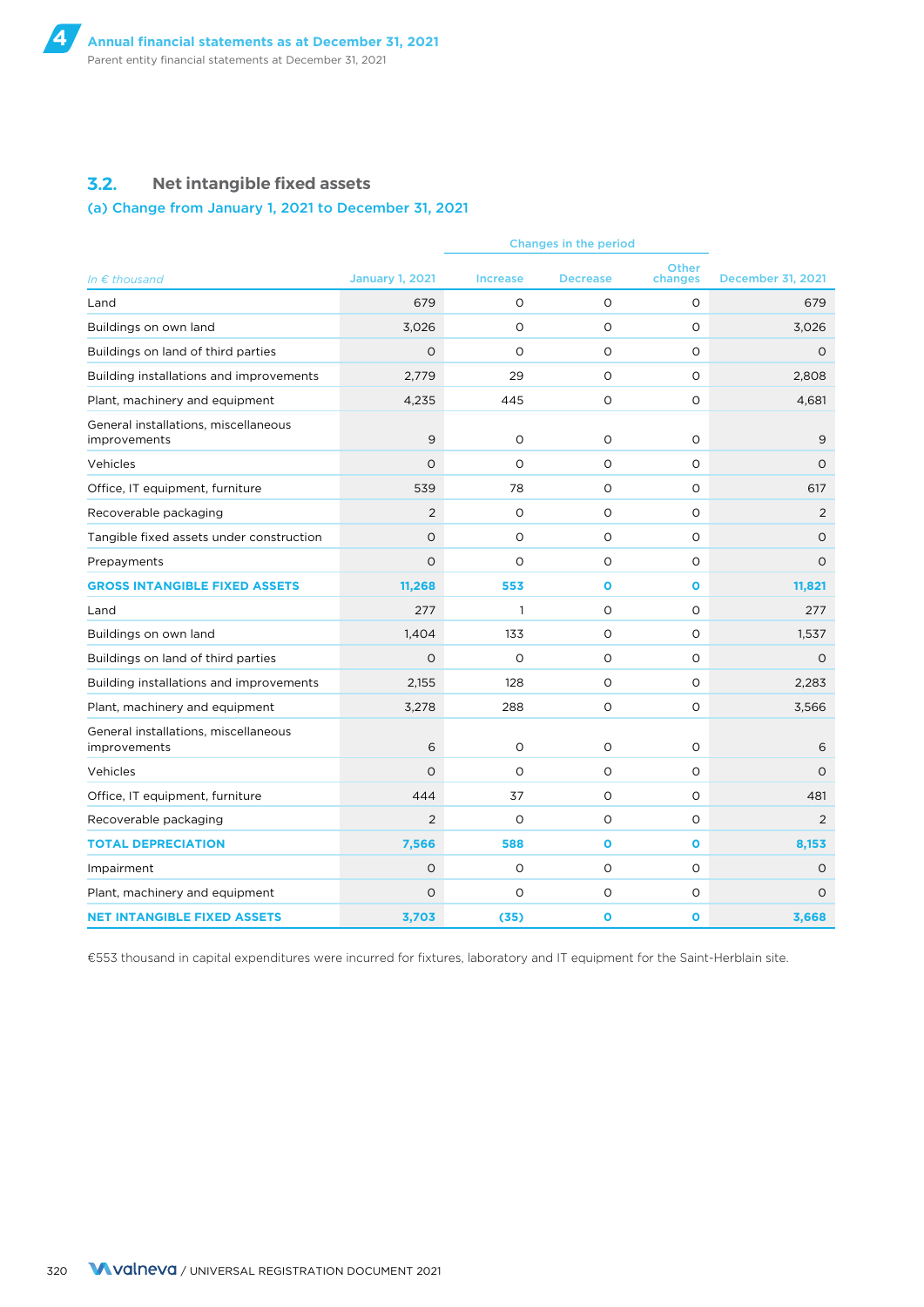### (b) Change from January 1, 2020 to December 31, 2020

|                                                      | Changes in the period  |              |                 |                         |                   |
|------------------------------------------------------|------------------------|--------------|-----------------|-------------------------|-------------------|
| In $\epsilon$ thousand                               | <b>January 1, 2020</b> | Increase     | <b>Decrease</b> | <b>Other</b><br>changes | December 31, 2020 |
| Land                                                 | 679                    | 0            | O               | O                       | 679               |
| Buildings on own land                                | 3,026                  | $\Omega$     | $\Omega$        | $\Omega$                | 3,026             |
| Buildings on land of third parties                   | $\circ$                | $\circ$      | $\circ$         | $\circ$                 | $\circ$           |
| Building installations and improvements              | 2,745                  | 34           | O               | $\circ$                 | 2,779             |
| Plant, machinery and equipment                       | 4,192                  | 364          | (321)           | O                       | 4,235             |
| General installations, miscellaneous<br>improvements | 9                      | $\circ$      | O               | $\circ$                 | 9                 |
| Vehicles                                             | 5                      | $\circ$      | (5)             | $\circ$                 | 0                 |
| Office, IT equipment, furniture                      | 550                    | 19           | (30)            | O                       | 539               |
| Recoverable packaging                                | $\overline{2}$         | $\Omega$     | $\Omega$        | $\Omega$                | 2                 |
| Tangible fixed assets under construction             | O                      | $\circ$      | $\circ$         | $\circ$                 | $\circ$           |
| Prepayments                                          | $\circ$                |              | O               | $\circ$                 | 0                 |
| <b>GROSS INTANGIBLE FIXED ASSETS</b>                 | 11,208                 | 417          | (356)           | $\mathbf{o}$            | 11,268            |
| Land                                                 | 261                    | 16           | $\circ$         | $\circ$                 | 277               |
| Buildings on own land                                | 1,271                  | 133          | O               | $\circ$                 | 1,404             |
| Buildings on land of third parties                   | $\circ$                | $\circ$      | O               | $\circ$                 | 0                 |
| Building installations and improvements              | 2,000                  | 155          | O               | $\circ$                 | 2,155             |
| Plant, machinery and equipment                       | 3,354                  | 244          | (321)           | $\circ$                 | 3,278             |
| General installations, miscellaneous<br>improvements | 5                      | $\mathbf{1}$ | O               | O                       | 6                 |
| Vehicles                                             | 5                      | $\Omega$     | (5)             | $\Omega$                | $\Omega$          |
| Office, IT equipment, furniture                      | 442                    | 31           | (29)            | O                       | 444               |
| Recoverable packaging                                | $\overline{2}$         | $\circ$      | $\circ$         | O                       | 2                 |
| <b>TOTAL DEPRECIATION</b>                            | 7,341                  | 580          | (355)           | $\mathbf{o}$            | 7,566             |
| Impairment                                           | $\circ$                | $\circ$      | O               | $\circ$                 | O                 |
| Plant, machinery and equipment                       | $\circ$                | $\Omega$     | $\circ$         | O                       | $\Omega$          |
| <b>NET INTANGIBLE FIXED ASSETS</b>                   | 3,867                  | (163)        | (1)             | $\mathbf{o}$            | 3,703             |

€417 thousand in capital expenditures were incurred for fixtures, laboratory and IT equipment for the Saint-Herblain site, while equipment scrapping was carried out for €356 thousand.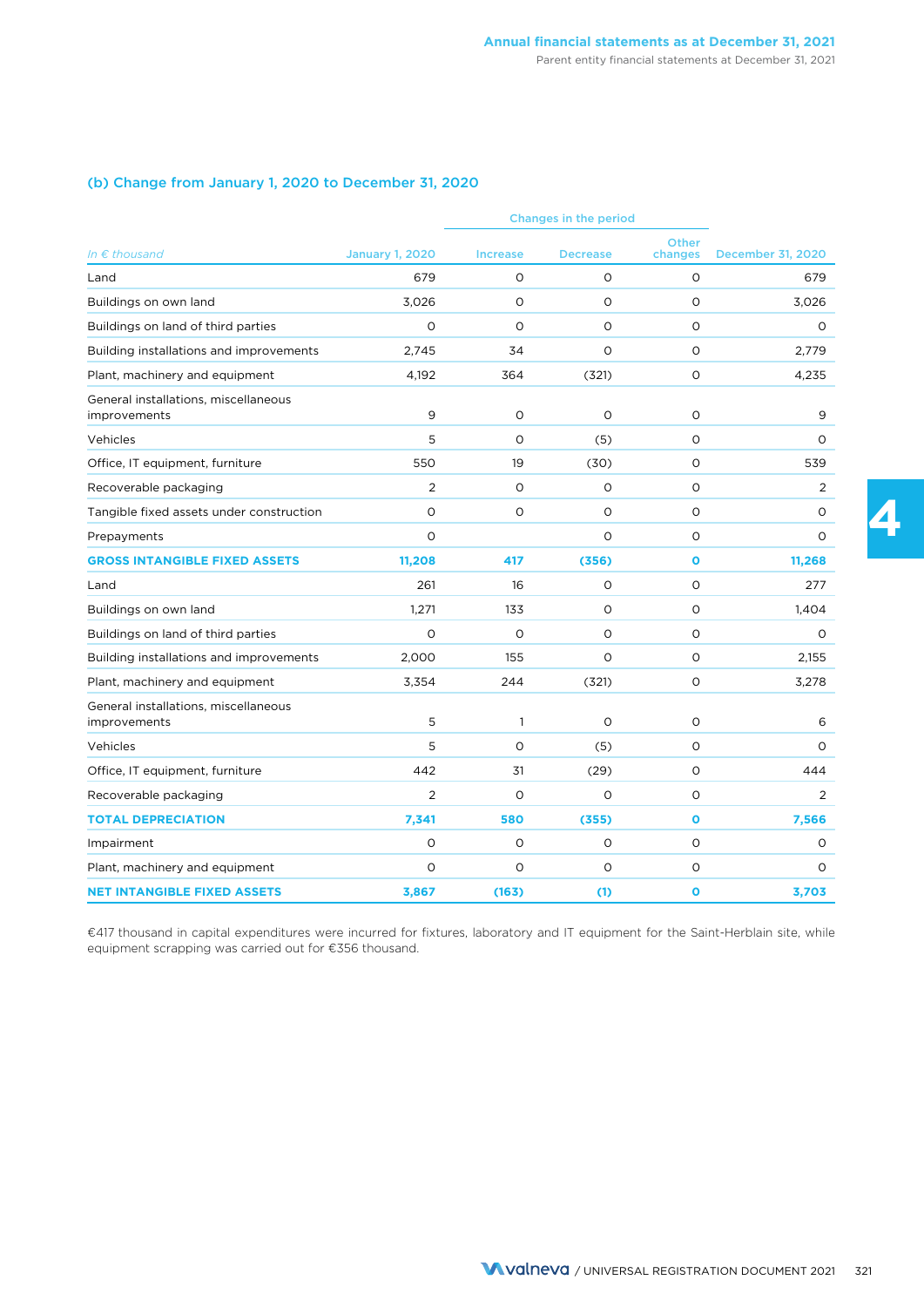### **3.3. Financial assets**

#### (a) Change from January 1, 2021 to December 31, 2021

|                                                |                        | Acquisitions/<br><b>Contributions/</b><br>Transformations/ |              |                             |
|------------------------------------------------|------------------------|------------------------------------------------------------|--------------|-----------------------------|
| In $\epsilon$ thousand                         | <b>January 1, 2020</b> | <b>Mergers</b>                                             |              | Disposals December 31, 2020 |
| Non-consolidated investments                   | 166,690                | O                                                          | $\circ$      | 166,690                     |
| Receivables on non-consolidated<br>investments | $\circ$                | O                                                          | $\circ$      | $\circ$                     |
| Loans <sup>(1)</sup>                           | 187                    | O                                                          | O            | 187                         |
| Deposits and bonds                             | 17                     | O                                                          | (16)         | $\circ$                     |
| Treasury shares                                | 645                    | O                                                          | O            | 645                         |
| Liquidity agreement                            | 600                    | $\circ$                                                    | (600)        | $\Omega$                    |
| <b>GROSS VALUE</b>                             | 168,139                | $\mathbf o$                                                | (616)        | 167,522                     |
| Impairment of equity investments               | 6,869                  | 5                                                          | O            | 6,874                       |
| Depreciation of deposits and bonds             | $\circ$                | O                                                          | O            | $\circ$                     |
| Treasury shares impairment                     | $\circ$                | $\circ$                                                    | O            | $\circ$                     |
| Liquidity agreement impairment                 | 94                     | (94)                                                       | O            | $\circ$                     |
| <b>TOTAL DEPRECIATION</b>                      | 6,963                  | (89)                                                       | $\mathbf{o}$ | 6,874                       |
| <b>TOTAL NET LONG-TERM INVESTMENTS</b>         | 161,176                | 89                                                         | (616)        | 160,648                     |

*(1) Long-term loans in connection with social housing levies €187 thousand.*

### Non-consolidated investments

#### Treasury shares

124,322 ordinary shares held in treasury representing €645,107 and corresponding to financial consideration the Company paid to former Intercell shareholders having exercised their exit right. There was no impairment at December 31, 2021 for these securities.

The liquidity agreement entered into in July 2007 with Natixis, and transferred on June 25, 2018 to Oddo BHF, was terminated on June 11, 2021.

Assets held under this liquidity agreement included, at the date of termination, €556 thousand in cash and 4,025 ordinary shares. These treasury shares were canceled on October 4, 2021. A €94 thousand reversal of the provision for impairment recorded at December 31, 2020 was recorded on the same date.

#### Impairment of equity investments

An additional provision for impairment of BliNK Biomedical SAS securities was recorded in the amount of €5 thousand based on the net equity of this company and the earnings prospects announced on December 31, 2021.

#### Portfolio of shares held in treasury

| In $\epsilon$ thousand                    | Number of shares at<br>December 31, 2021 | Gross | <b>Provision</b> | Net |
|-------------------------------------------|------------------------------------------|-------|------------------|-----|
| Liquidity agreement                       |                                          |       |                  |     |
| Financial compensation:                   | 124.322                                  | 645   |                  | 645 |
| ■ ordinary shares with a value of $€0.15$ |                                          |       |                  |     |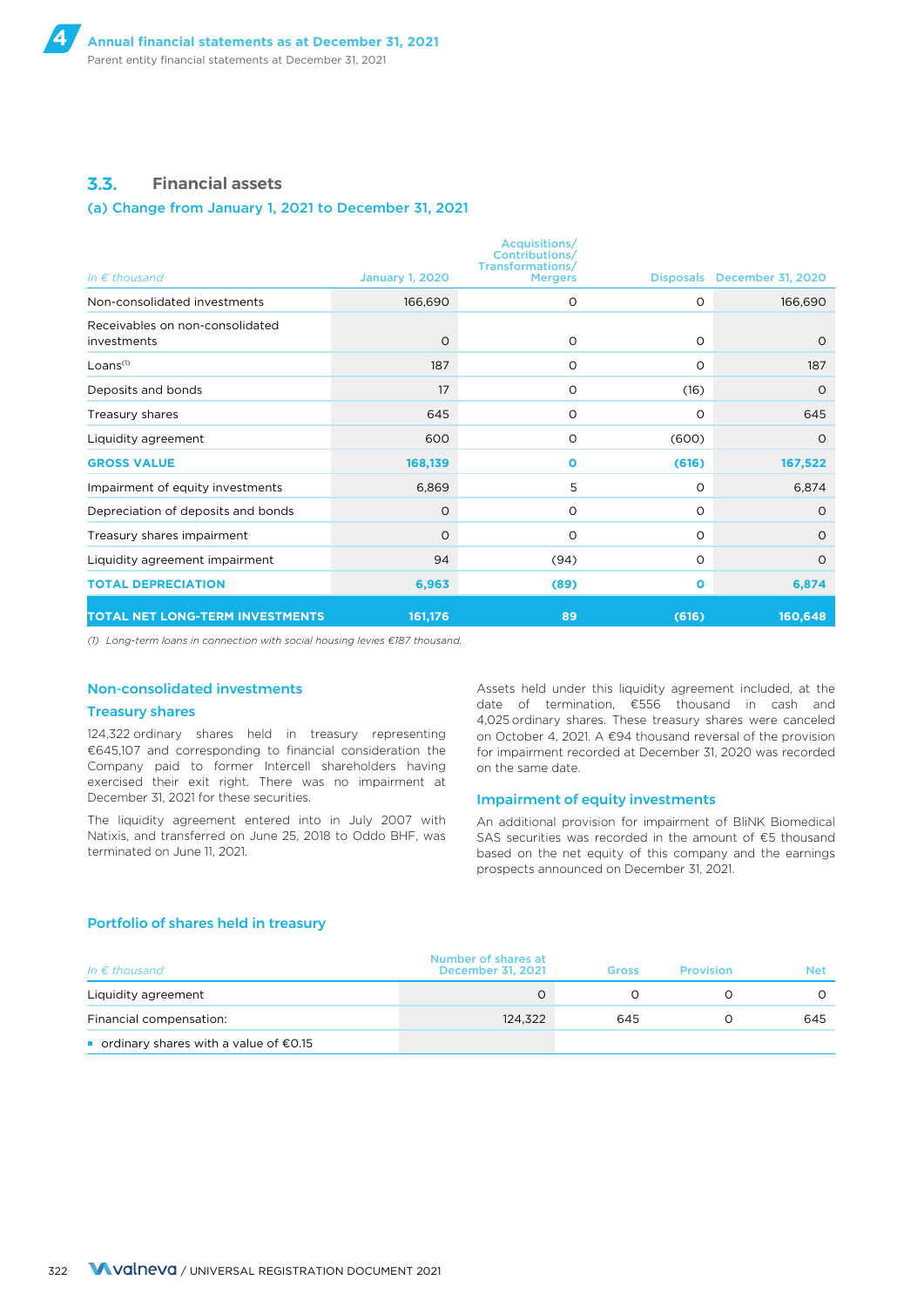#### (b) Change from January 1, 2020 to December 31, 2020

| In $\epsilon$ thousand                         | <b>January 1, 2020</b> | Acquisitions/<br><b>Contributions/</b><br>Transformations/<br><b>Mergers</b> | <b>Disposals</b> | December 31, 2020 |
|------------------------------------------------|------------------------|------------------------------------------------------------------------------|------------------|-------------------|
| Non-consolidated investments                   | 166,690                | O                                                                            | $\circ$          | 166,690           |
| Receivables on non-consolidated<br>investments | 0                      | O                                                                            | $\circ$          | $\circ$           |
| Loans <sup>(1)</sup>                           | 204                    | (16)                                                                         | O                | 187               |
| Deposits and bonds                             | 33                     | (16)                                                                         | $\circ$          | 17                |
| Treasury shares                                | 646                    | (1)                                                                          | O                | 645               |
| Liquidity agreement                            | 600                    | O                                                                            | O                | 600               |
| <b>GROSS VALUE</b>                             | 168,173                | (34)                                                                         | $\mathbf{o}$     | 168,139           |
| Impairment of equity investments               | 6,736                  | 133                                                                          | O                | 6,869             |
| Depreciation of deposits and bonds             | O                      | O                                                                            | $\circ$          | $\circ$           |
| Treasury shares impairment                     | 331                    | (331)                                                                        | $\circ$          | $\circ$           |
| Liquidity agreement impairment                 | 296                    | (202)                                                                        | O                | 94                |
| <b>TOTAL DEPRECIATION</b>                      | 7,363                  | (400)                                                                        | $\mathbf{o}$     | 6,963             |
| TOTAL NET LONG-TERM INVESTMENTS                | 160,810                | 366                                                                          | $\mathbf{o}$     | 161,176           |

*(1) Long-term loans in connection with social housing levies €187 thousand.*

#### Non-consolidated investments

#### Treasury shares

124,322 ordinary shares held in treasury representing €645,107 and corresponding to financial consideration the Company paid to former Intercell shareholders having exercised their exit right. 124,322 preferred shares held in treasury, amounting to 1,243 euros, were repurchased and immediately cancelled by the company in 2020.

The liquidity agreement entered into in July 2007 with Natixis was transferred on June 25, 2018 to Oddo BHF. This liquidity agreement covering ordinary shares of Valneva SE is compliant in particular with the AMF Decision 2018-01 establishing liquidity contracts on equity securities as an accepted market. It is effective as a July 2, 2018 for a one-year period subject to tacit renewal in the amount of €600 thousand at December 31, 2020.

Assets held under this liquidity agreement included both cash and shares (22,000 shares at December 31, 2020). The portion in shares has been valued on the basis of the average trading price for December 2020, resulting in a reversal of the impairment charge of €202 thousand. At December 31, 2020, the remaining amount of this provision amounted to €94 thousand.

A reversal of the provision for impairment of €331 thousand for treasury shares was recorded according to this same principle of measurement at December 31, 2020. At December 31, 2020, the remaining amount of this provision amounted to €0.

#### Impairment of equity investments

An additional provision for impairment of BliNK Biomedical SAS securities was recorded in the amount of €133 thousand based on the net equity of this company and the earnings prospects announced on December 31, 2020.

#### Portfolio of shares held in treasury

| In $\epsilon$ thousand                          | Number of shares<br>at December 31, 2020 | <b>Gross</b> | <b>Provision</b> | <b>Net</b> |
|-------------------------------------------------|------------------------------------------|--------------|------------------|------------|
| Liquidity agreement                             | 22,000                                   | 253          | 94               | 159        |
| Financial compensation:                         |                                          | 645          |                  | 645        |
| ordinary shares with a value of $\epsilon$ 0.15 | 124.322                                  |              |                  |            |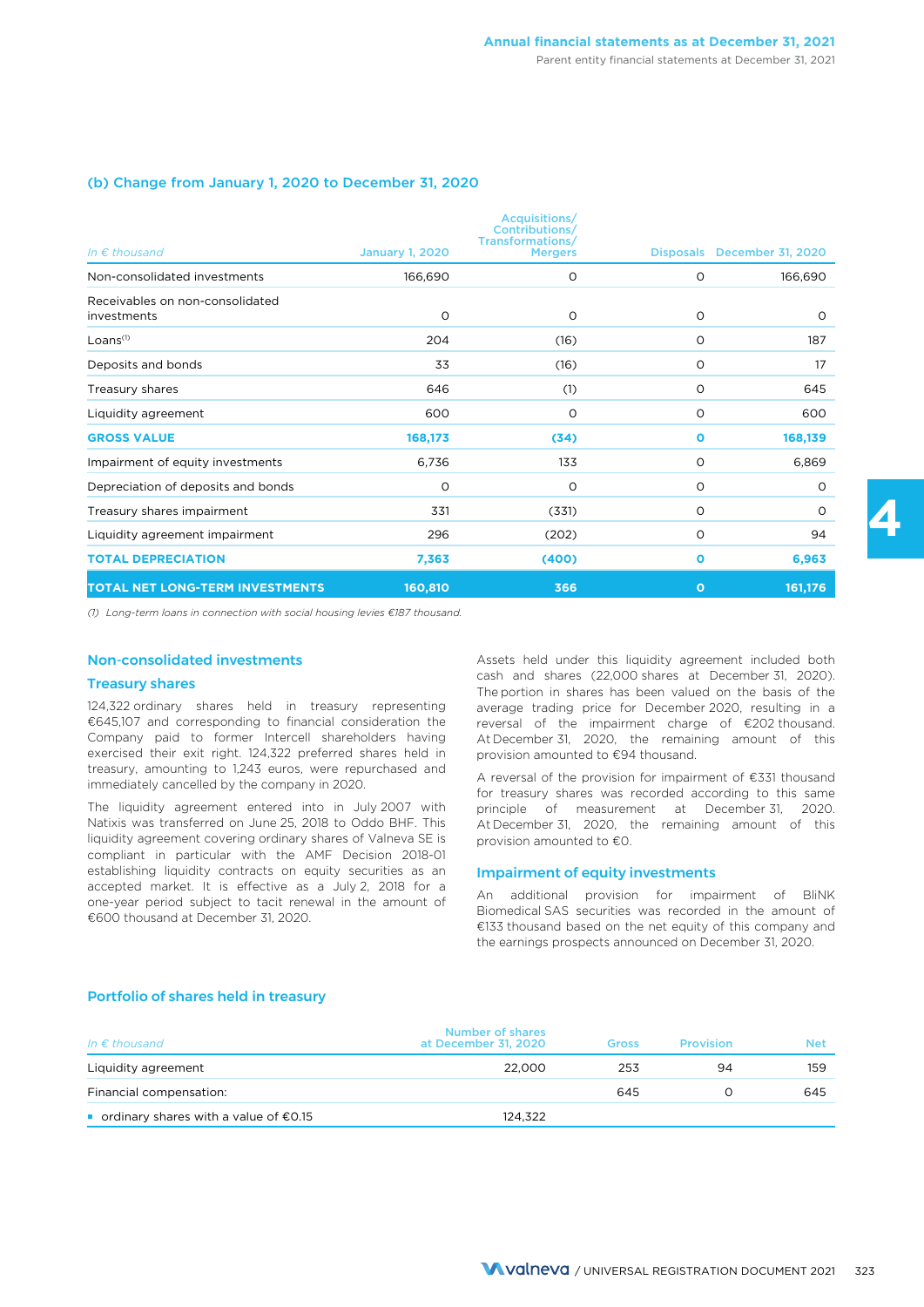### **3.4. Inventories and work-in-progress**

### (a) Change from January 1, 2021 to December 31, 2021

| In $\epsilon$ thousand     | <b>January 1, 2021</b> | <b>Increase</b> | Decrease At December 31, 2021 |
|----------------------------|------------------------|-----------------|-------------------------------|
| Raw materials and supplies | 137                    | 286             | 423                           |
| Impairment                 | 0                      |                 |                               |
| <b>TOTAL</b>               | 137                    | 286             | 423                           |

### (b) Change from January 1, 2020 to December 31, 2020

| In $\epsilon$ thousand     | <b>January 1, 2020</b> | <b>Increase</b> | Decrease At December 31, 2020 |
|----------------------------|------------------------|-----------------|-------------------------------|
| Raw materials and supplies | 134                    |                 | 137                           |
| Impairment                 |                        |                 |                               |
| <b>TOTAL</b>               | 134                    |                 | 137                           |

### **3.5. Trade receivables and related accounts**

| In $\epsilon$ thousand                     |     | At December 31, 2021 At December 31, 2020 |
|--------------------------------------------|-----|-------------------------------------------|
| Trade receivables                          | 205 | 178                                       |
| Doubtful trade receivables                 |     |                                           |
| <b>GROSS VALUE</b>                         | 205 | 178                                       |
| Impairment of trade receivables            |     |                                           |
| <b>TOTAL TRADE RECEIVABLES (NET VALUE)</b> | 205 | 178                                       |

### (a) **Trade receivables by maturity at December 31, 2021**

| In $\epsilon$ thousand                     | <b>Gross</b> | Up to 1 year | More than 1 year |
|--------------------------------------------|--------------|--------------|------------------|
| Trade receivables                          | 205          | 205          |                  |
| Doubtful trade receivables                 | O            |              |                  |
| Trade receivables - Sales invoice accruals |              |              |                  |
| <b>TOTAL</b>                               | 205          | 205          |                  |

### (b) **Trade receivables by maturity at December 31, 2020**

| In $\epsilon$ thousand                     | <b>Gross</b> | Up to 1 year | More than 1 year |
|--------------------------------------------|--------------|--------------|------------------|
| Trade receivables                          | 178          | 178          |                  |
| Doubtful trade receivables                 |              |              |                  |
| Trade receivables - Sales invoice accruals |              |              |                  |
| <b>TOTAL</b>                               | 178          | 178          |                  |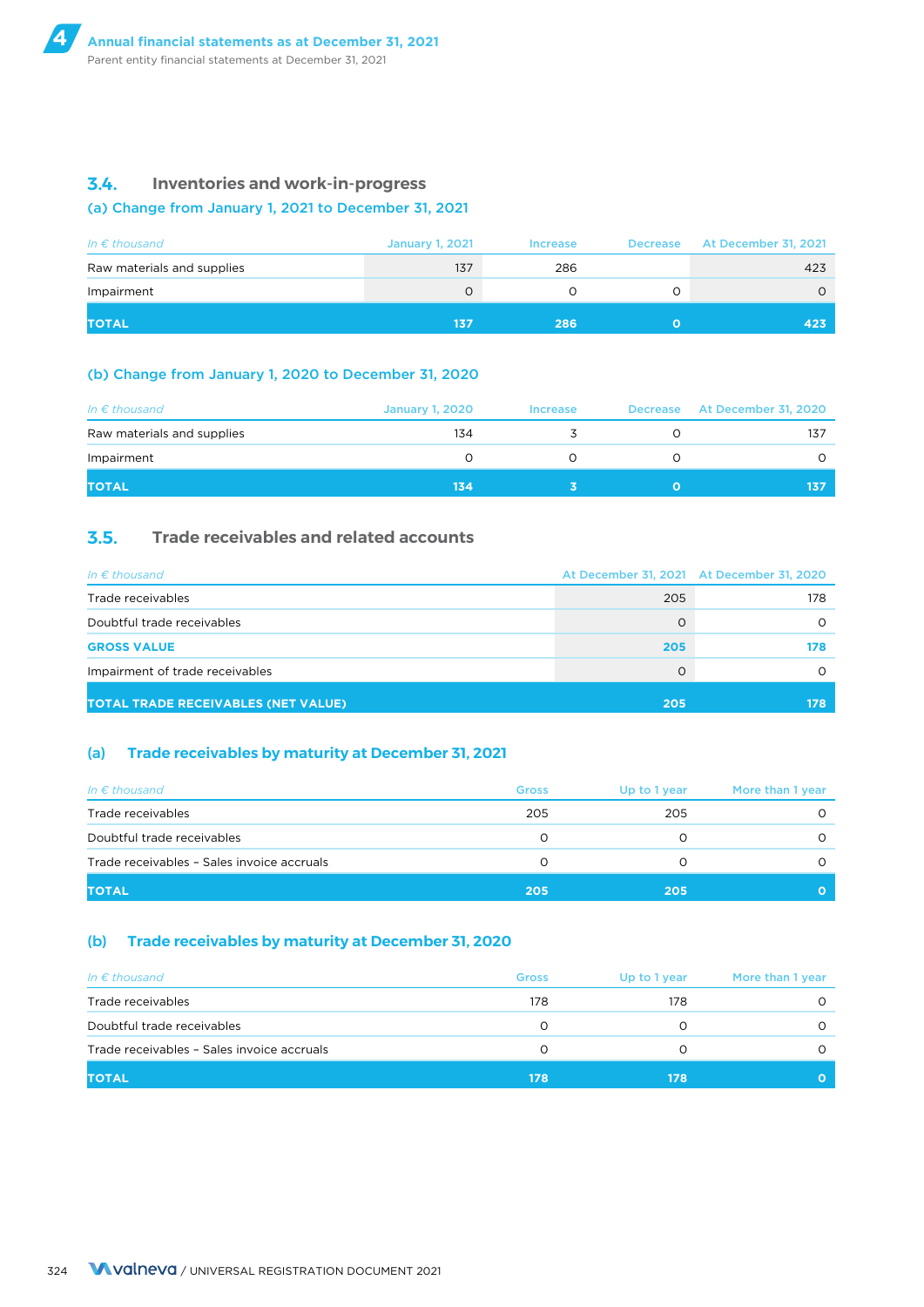### **3.6. Other receivables**

| In $\epsilon$ thousand                       | December 31, 2021 | December 31, 2020 |
|----------------------------------------------|-------------------|-------------------|
| Corporate income tax                         | 6,485             | 6,544             |
| <b>VAT</b>                                   | 384               | 427               |
| Current account advances/subsidiaries        | 40,712            | 13,985            |
| Other operating receivables                  | 52                | 357               |
| Provision for doubtful operating receivables | (14)              | 357               |
| <b>TOTAL OTHER RECEIVABLES (NET VALUE)</b>   | 47,619            | 21,313            |

Corporate income tax receivables represent the research tax credit (RTC) and the CICE *(crédit d'impôt compétitivité emploi)* wage tax credit.

### (a) **Trade receivables by maturity at December 31, 2021**

| In $\epsilon$ thousand                             | December 31, 2021 | <b>December 31, 2020</b> |
|----------------------------------------------------|-------------------|--------------------------|
| 2021 RTC                                           | 1,774             | $\Omega$                 |
| 2020 RTC                                           | 1,073             | 1,073                    |
| 2019 RTC                                           | 1,866             | 1,866                    |
| 2018 RTC                                           | 1,728             | 1,728                    |
| 2017 RTC                                           | $\Omega$          | 1,782                    |
| 2018 CICE wage tax credit                          | 44                | 44                       |
| 2017 CICE wage tax credit                          | 0                 | 51                       |
| TOTAL CORPORATE INCOME TAX RECEIVABLES (NET VALUE) | 6,485             | 6,544                    |

| In $\epsilon$ thousand                       | <b>Gross</b> | Up to 1 year | More than 1 year |
|----------------------------------------------|--------------|--------------|------------------|
| Corporate income tax                         | 6,485        | 1,772        | 4,713            |
| <b>VAT</b>                                   | 384          | 384          |                  |
| Current account advances/subsidiaries        | 40.712       | 40,712       |                  |
| Other operating receivables                  | 52           | 52           |                  |
| Provision for doubtful operating receivables | (14)         | (14)         |                  |
| <b>TOTAL</b>                                 | 47,619       | 42.906       | 4,713            |

### (b) **Trade receivables by maturity at December 31, 2020**

| In $\epsilon$ thousand                | <b>Gross</b> | Up to 1 year | More than 1 year |
|---------------------------------------|--------------|--------------|------------------|
| Corporate income tax                  | 6,544        | 1,833        | 4,712            |
| <b>VAT</b>                            | 427          | 427          | $\Omega$         |
| Current account advances/subsidiaries | 13.985       | 13.985       | $\Omega$         |
| Other operating receivables           | 357          | 357          | $\Omega$         |
| <b>TOTAL</b>                          | 21,313       | 16,601       | 4,712            |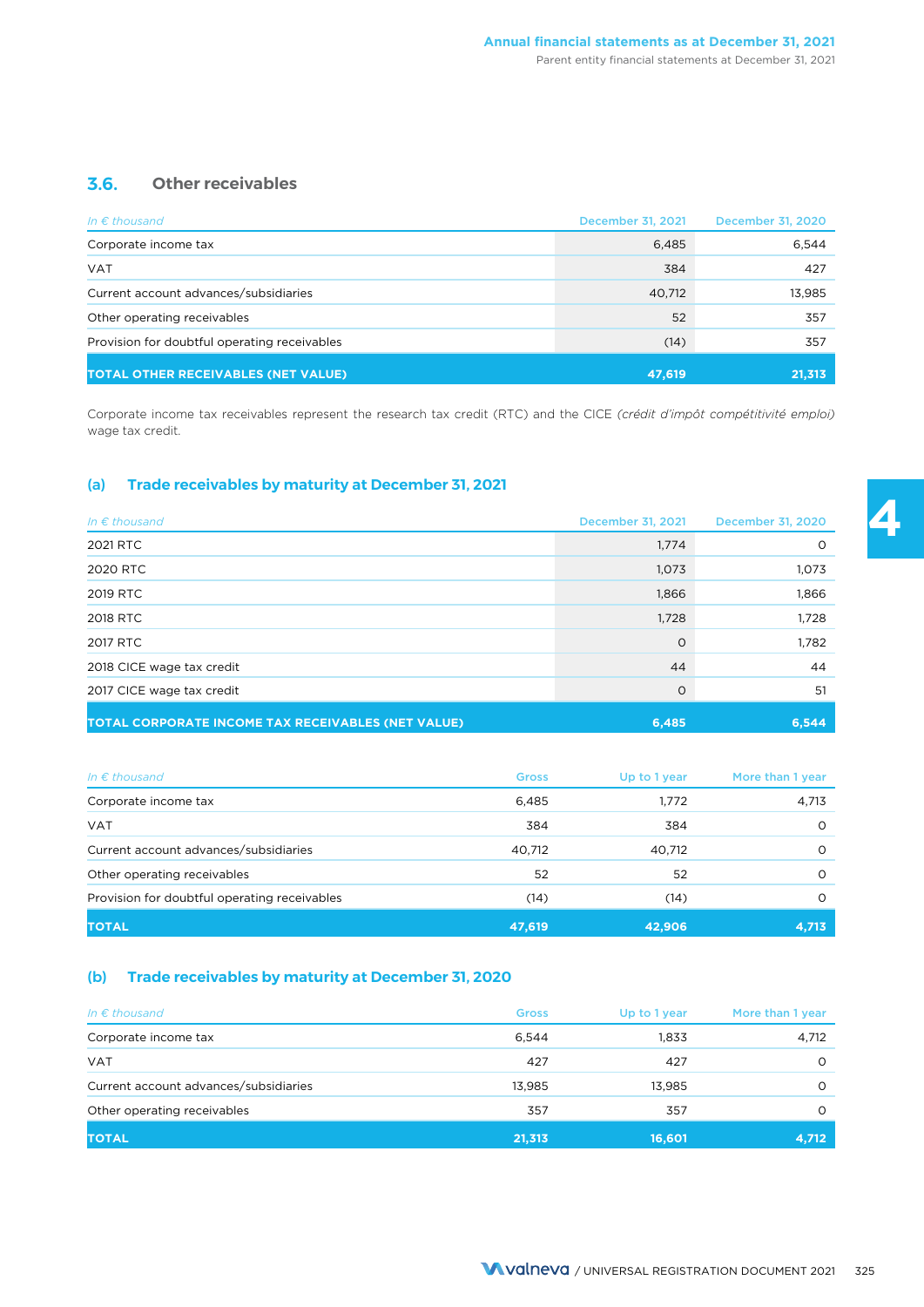### **3.7. Net cash**

| In $\epsilon$ thousand                                 | December 31, 2021 | <b>December 31, 2020</b> |
|--------------------------------------------------------|-------------------|--------------------------|
| Cash at bank and in hand <sup>(1)</sup>                | 140,564           | 10,836                   |
| Fixed term deposits                                    | $\Omega$          | 5,000                    |
| Cash assets                                            | 140,564           | 15,836                   |
| <b>Bank facilities</b>                                 | $\Omega$          | O                        |
| Cash liabilities                                       | $\Omega$          | O                        |
| Net cash flow                                          | 140,564           | 15,836                   |
| (1) Of which notes sent for collection or discounting. |                   | 0                        |

### **3.8. Prepaid expenses**

| In $\epsilon$ thousand          | December 31, 2021 | December 31, 2020 |
|---------------------------------|-------------------|-------------------|
| Office supplies                 | 4                 |                   |
| Work by various third parties   | 4                 | 6                 |
| Maintenance and repairs         | 22                | 20                |
| Insurance premiums              | 2,659             | 181               |
| Documentation                   | 5                 | 5                 |
| Conventions                     | 6                 |                   |
| Travel expenses                 | $\Omega$          | $\circ$           |
| Fees                            | 60                | 40                |
| Advertising, contributions      | $\circ$           | $\circ$           |
| <b>Bank services</b>            | 3                 | 11                |
| Employee benefit expense        | $\circ$           | $\circ$           |
| Site security services          | 3                 | 2                 |
| Royalties, concessions, patents | 95                | 27                |
| <b>TOTAL</b>                    | 2,862             | 294               |

### **3.9. Accrued income**

| In $\epsilon$ thousand                   | December 31, 2021 | December 31, 2020 |
|------------------------------------------|-------------------|-------------------|
| Trade receivables and related account    |                   |                   |
| Bank - Accrued interest on time deposits |                   |                   |
| <b>TOTAL ACCRUED INCOME</b>              |                   |                   |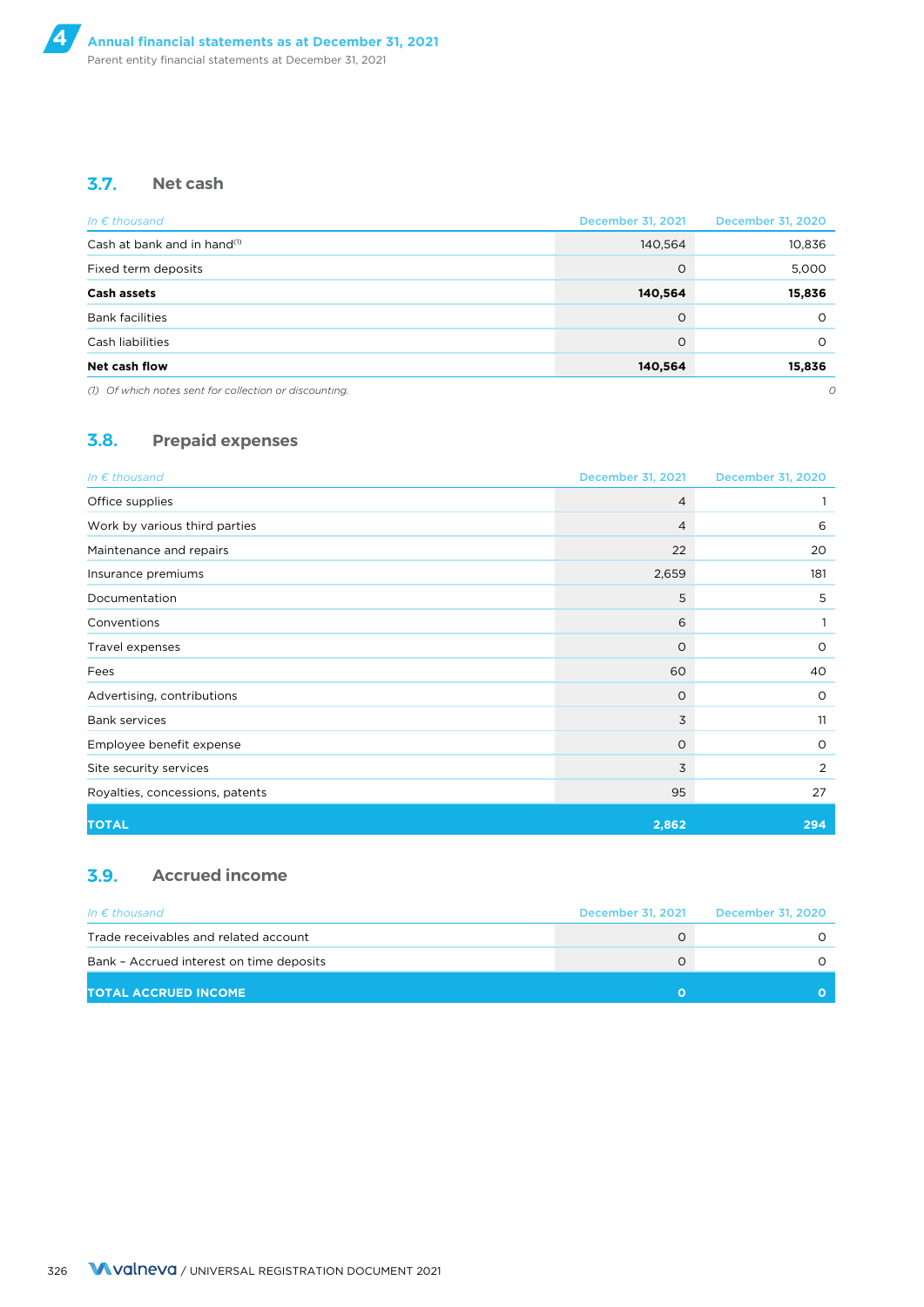### **3.10. Shareholders' equity**

#### (a) Change from January 1, 2021 to December 31, 2021

|                                         |                        | Changes in the period |                 |                      |                      |  |
|-----------------------------------------|------------------------|-----------------------|-----------------|----------------------|----------------------|--|
| In $\epsilon$ thousand                  | <b>January 1, 2021</b> | <b>Increase</b>       | <b>Decrease</b> | <b>Other changes</b> | December 31,<br>2021 |  |
| Share capital or individual share       | 13,646                 | 2,140                 | O               | O                    | 15,786               |  |
| Additional paid-in capital              | 266,163                | 164,274               | O               | $\circ$              | 430,438              |  |
| Regulated reserves                      | 52,832                 | $\circ$               | O               | $\Omega$             | 52,832               |  |
| Other reserves                          | $\circ$                | (43)                  | O               | $\circ$              | (43)                 |  |
| Retained earnings/(accumulated deficit) | (149, 039)             | O                     | O               | (14, 564)            | (163, 603)           |  |
| Net income/(loss) for the year          | (14, 564)              | $\mathbf{o}$          | (28, 222)       | 14,564               | (28, 222)            |  |
| Net investment grants                   | 50                     | $\circ$               | (3)             | O                    | 47                   |  |
| Tax-driven provisions                   | 0                      | O                     | O               | O                    | $\Omega$             |  |
| <b>TOTAL SHAREHOLDERS' EQUITY</b>       | 169,089                | 166,371               | (28, 226)       | $\mathbf{o}$         | 307.234              |  |

#### Share capital

At December 31, 2021, the share capital in the amount of €15,786 thousand was comprised of 105,239,085 shares, of which 105,190,223 ordinary shares with a par value of €0.15 and 48,862 convertible preferred shares with a par value of €0.15.

#### Corporate actions in 2021:

In 2021, the Management Board, or the Managing Director by delegation, noted:

- The exercise of 21,875 equity warrants (BSA 27). The final gross proceeds of the transactions amounted to €56,306.25 corresponding to the issuance of 21,875 new ordinary shares, issued at a subscription price of €2.574 per share. This issue generated an increase in the share capital of €3,281.25 and share premium of €53,025.00.
- The exercise of 790,075 stock options granted to employees and non-executive managers (including 363,050 granted under "Stock Option Plans" ("POSA") in 2016 and 427,025 as of "POSA" 2017) in January 2021. This issue generated an increase in the share capital of €118,511.25 and share premium of €2,082,375.50.
- On May 10, 2021, the global offering consisting of a public offering of 2,850,088 "American Depositary Shares" or "ADS", each representing two ordinary shares (or 5,700,176 ordinary shares), and a concurrent private

placement of 2,445,000 ordinary shares in Europe. This issue generated an increase in the share capital of €1,221,776.40 and share premium of €88,375,159.60. The equity transaction cost, amounting to €6,760,816.45 and directly attributable to the issue of new shares, is presented as a deduction from shareholders' equity.

- On October 4, 2021, the reduction of the share capital by canceling 4,025 treasury shares held by the Company following the termination of its liquidity agreement with ODDO BHF. This cancellation generated a reduction in the share capital of €603.75.
- On November 2, 2021, the global offering consisting of the public offering of 354,060 "American Depositary Shares" or "ADS", each representing two ordinary shares (or 708,120 ordinary shares), and a concurrent private placement of 4,466,880 ordinary shares in Europe. This issue generated an increase in the share capital of €776,250 and share premium of €87,198,750. The equity transaction cost, amounting to €6,653,000.90 and directly attributable to the issue of new shares, is presented as a deduction from shareholders' equity.
- In December 2021, the vesting of 32,463 free convertible preferred shares and the conversion of 4,115 preferred shares into 112,074 new ordinary shares. This transaction generated an increase in the share capital of €21,063.30, credited against the share premium account.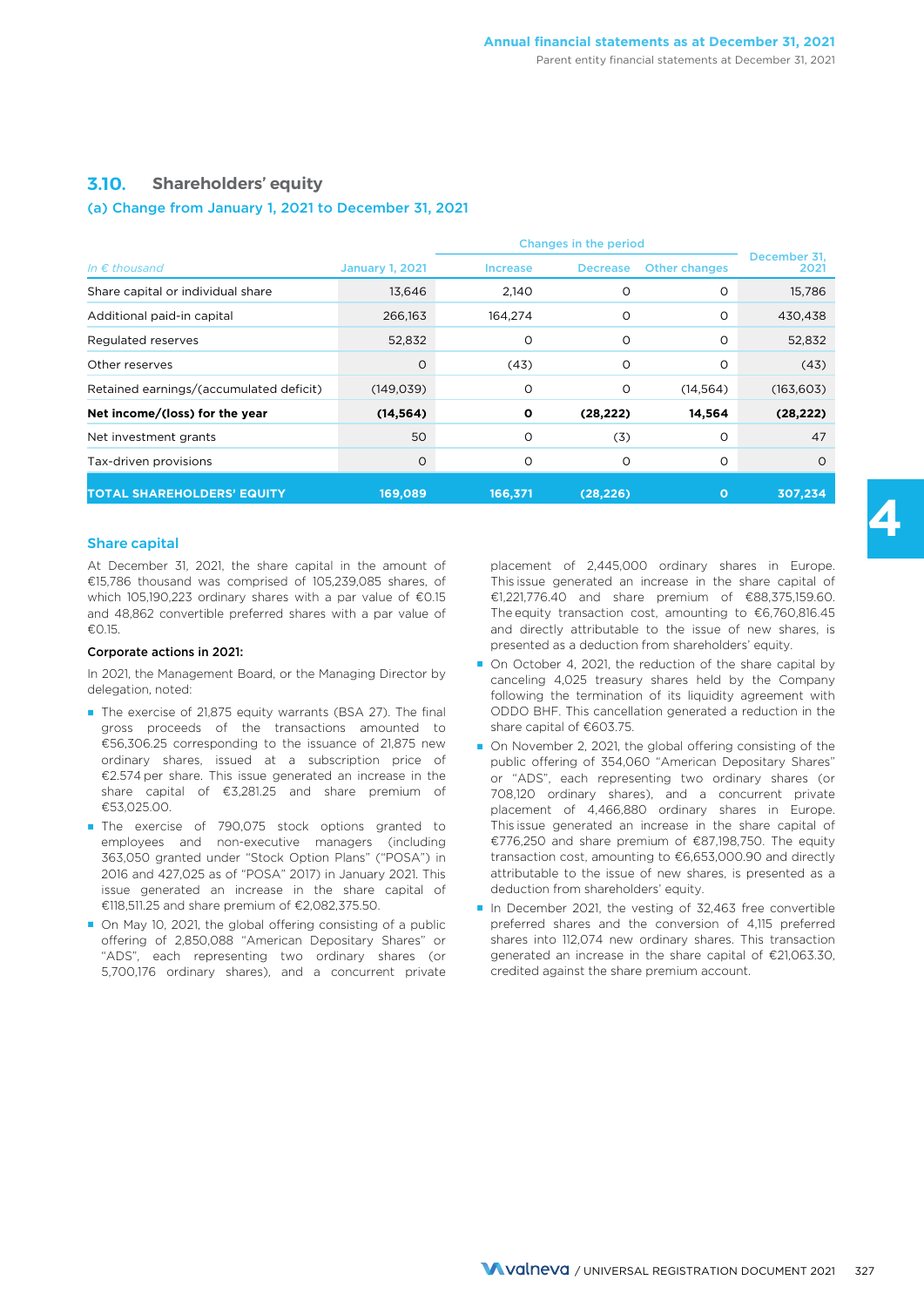#### At December 31, 2021, the breakdown of the capital ownership structure was primarily as follows:

■ 13.02% by Groupe Grimaud La Corbière SAS;

■ 8.19% by Bpifrance Participations SA;

- The remaining capital is held as follows:
- 0.11% by employees (non-corporate officers);
- 0.64 % by Management Board members;
- 0.97% by other private persons as shareholders to the Company's knowledge (including private persons of the Grimaud family – including Frédéric Grimaud, Chairman of the Supervisory Board and Financière Grand Champ SAS –

in addition to independent members of the Supervisory Board, James Sulat and Anne-Marie Graffin);

■ the remaining 77.07% by the free float.

*Rates are calculated in reference to total share capital of 105,239,085 Valneva SE shares, divided into (a) 105,190,223 ordinary shares (ISIN FR0004056851) with a par value of €0.15 per share, (b) 48,862 convertible preferred shares, with a par value of €0.15.*

### Other equity

No dividend was paid in 2021.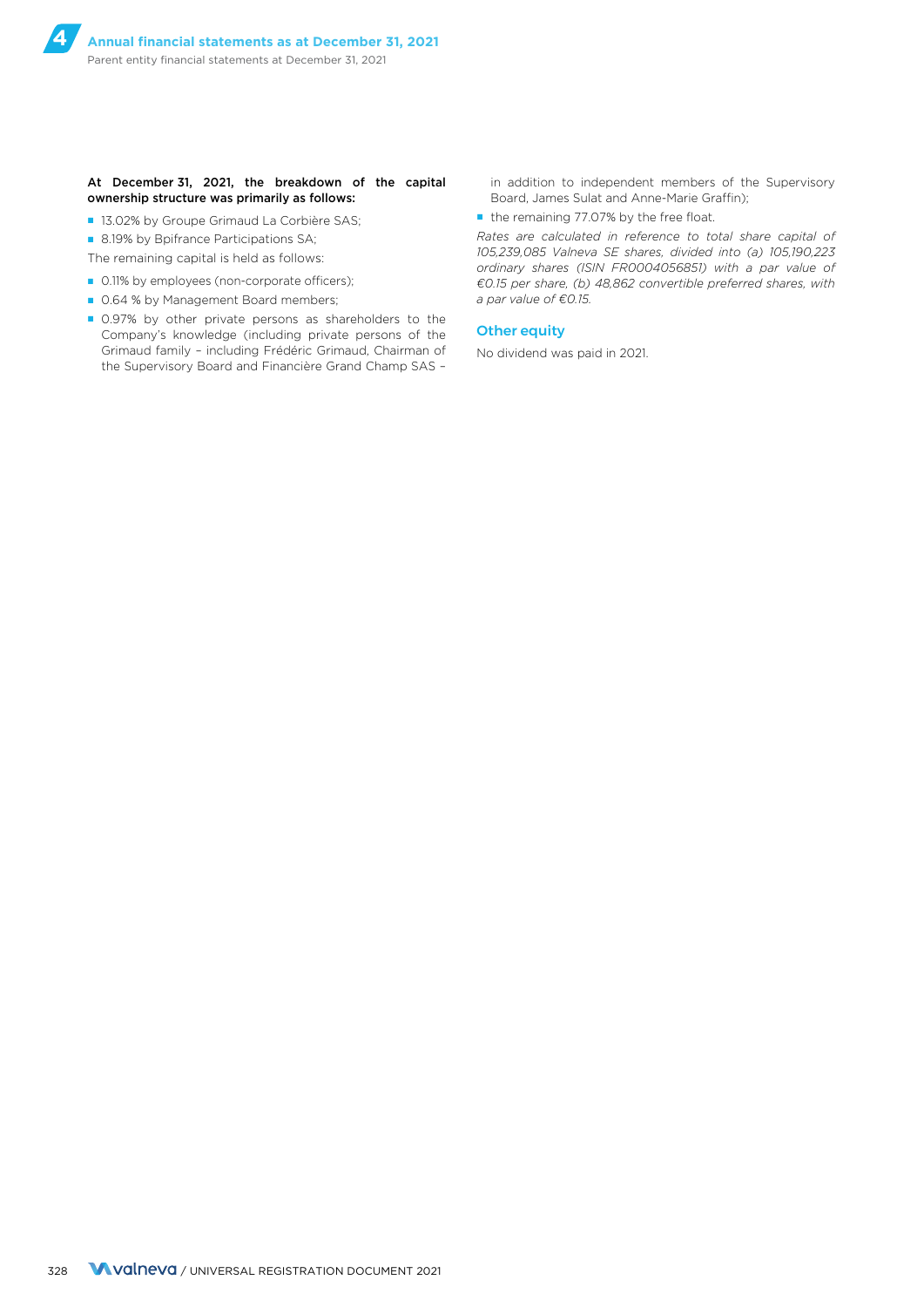### (b) Change from January 1, 2020 to December 31, 2020

| In $\epsilon$ thousand                  | <b>January 1, 2020</b> | <b>Increase</b> | <b>Decrease</b> | <b>Other changes</b> | December 31.<br>2020 |
|-----------------------------------------|------------------------|-----------------|-----------------|----------------------|----------------------|
| Share capital or individual share       | 13,820                 | 4               | (178)           | O                    | 13,646               |
| Additional paid-in capital              | 266.092                | 71              | O               | $\circ$              | 266,163              |
| Regulated reserves                      | 52,832                 | O               | O               | $\circ$              | 52,832               |
| Retained earnings/(accumulated deficit) | (121, 047)             | O               | O               | (27,992)             | (149, 039)           |
| Net income/(loss) for the year          | (27, 992)              | $\mathbf{o}$    | (14, 564)       | 27,992               | (14, 564)            |
| Net investment grants                   | 54                     | O               | (4)             | O                    | 50                   |
| Tax-driven provisions                   | O                      | O               | O               | $\circ$              | $\Omega$             |
| <b>TOTAL SHAREHOLDERS' EQUITY</b>       | 183.760                | 75              | (14.746)        | $\Omega$             | 169.089              |

#### Share capital

At December 31, 2020, the share capital in the amount of €13,646 thousand was comprised of 90,970,562 shares, of which 90,950,048 ordinary shares with a par value of €0.15 and 20,514 convertible preferred shares with a par value of €0.15.

#### Corporate actions in 2020:

The Management Board duly noted in 2020 :

- the exercise of 4,875 warrants (BSA 25 warrants) by one member of the Supervisory Board. The final gross proceeds of the rights issue amounted to €19,110 corresponding to the issuance of 4,875 new ordinary shares, issued at a subscription price of €3.92 per share;
- the exercise of 21,875 warrants (BSA 27 warrants) by six members of the Supervisory Board. The final gross proceeds of the rights issue amounted to €56,306.25 corresponding to the issuance of 21,875 new ordinary shares, issued at a subscription price of €2.574 per share.

This issue generated an increase in the share capital of €4,012.50 thousand and share premium of €71,403.75.

17,836,719 preference shares with a value of €0.01 each were redeemed and immediately cancelled by the company on 29<sup>th</sup> May 2020. This cancellation generated a reduction in the share capital of €178,367.19.

#### At December 31, 2020, the breakdown of the capital ownership structure was primarily as follows:

- 15.07% by Groupe Grimaud La Corbière SA;
- 8.20% by Bpifrance Participations SA;
- 8.74% by two funds managed by MVM Life Science Partners LLP (MVM IV LP & MVM GP (No. 4) Scottish LP).

The remaining capital is held as follows:

- 0.84% held by employees and management;
- 1.30% by other private persons as shareholders to the Company's knowledge (including private persons of the Grimaud family – including Frédéric Grimaud, Chairman of the Supervisory Board and Financière Grand Champ SAS – in addition to independent members of the Supervisory Board, James Sulat and Alexander von Gabain);
- the remaining 65.86% by the free float.

*Rates are calculated in reference to total share capital of 90,9570,562 Valneva SE shares, divided into (a) 90,950,048 ordinary shares (ISIN FR0004056851) with a par value of €0.15 per share, (b) 20,514 convertible preferred shares, also with a par value of €0.15.*

#### Other equity

No dividend was paid in 2020.

#### Equity warrants (*Bons de souscription d'actions* or "BSA")

No warrants were granted in 2020.

#### **3.11. Investment grants**

| In $\epsilon$ thousand               | Dept 44 |
|--------------------------------------|---------|
| Net amount at 12/31/2020             | 51      |
| Grant transferred to 2021 net income | (4)     |
| Decrease in the grant                |         |
| <b>NET AMOUNT AT 12/31/2021</b>      |         |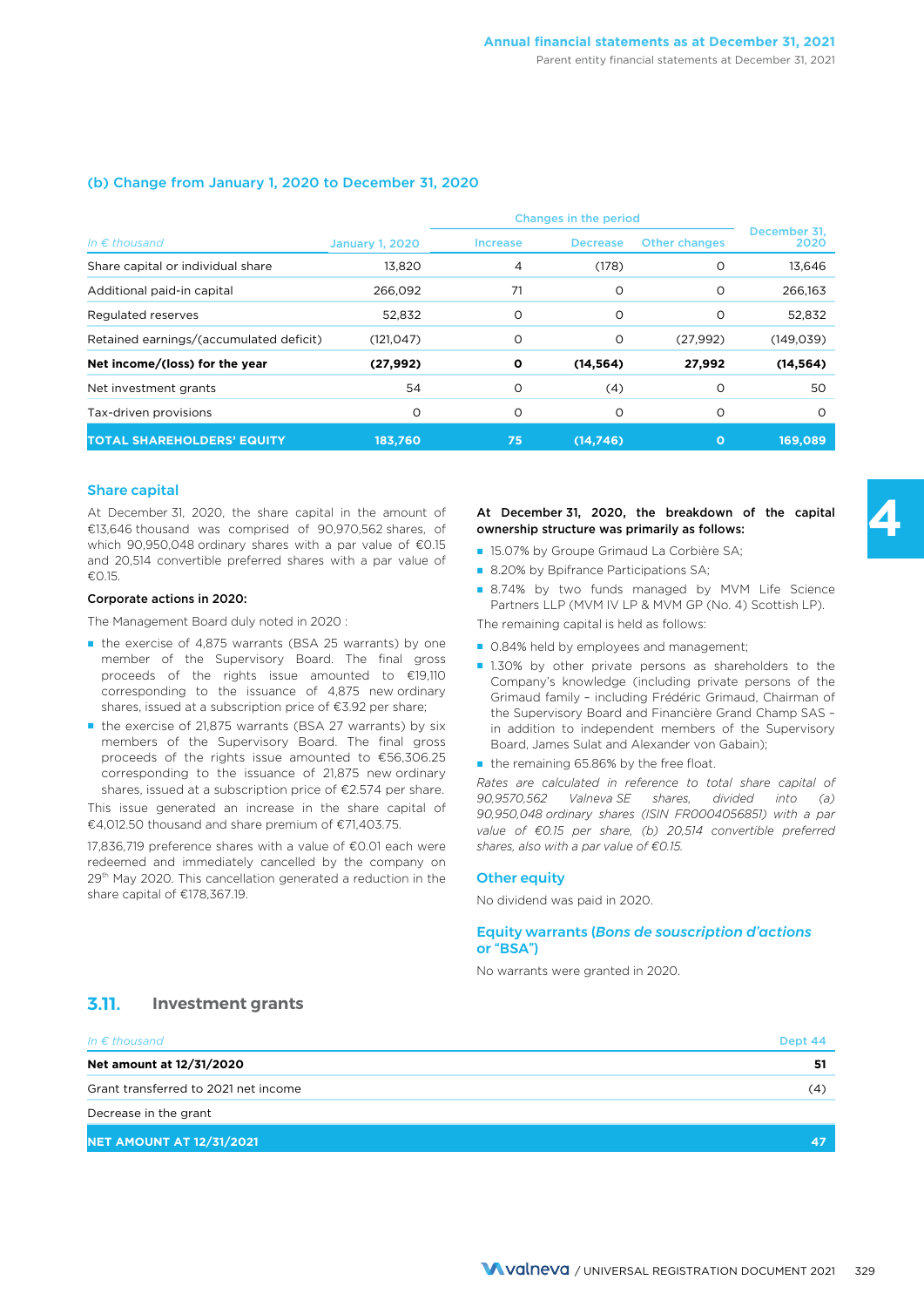### **3.12. Subordinated grants**

| In $\epsilon$ thousand                       | <b>OSEO Vivabio</b> |
|----------------------------------------------|---------------------|
| Amount granted                               | 2,770               |
| Grant date                                   | June 26, 2009       |
| Net amount at 01/01/2011                     | 2,770               |
| Grant for 2011                               | 0                   |
| Repayment during 2011                        | O                   |
| Net amount at 12/31/2011                     | 2,770               |
| Grant for 2012                               | 0                   |
| Repayment during 2012                        | 0                   |
| Net amount at 12/31/2012                     | 2,770               |
| Grant for 2013                               | 0                   |
| Repayment during 2013                        | 0                   |
| Net amount at 12/31/2013                     | 2,770               |
| Repayment during 2014                        | 0                   |
| Net amount at 12/31/2014                     | 2,770               |
| Decrease in aid in line with actual expenses | (1,307)             |
| <b>Financial returns</b>                     | 194                 |
| Repayment during 2015                        | 0                   |
| Net amount at 12/31/2015                     | 1,658               |
| Decrease in aid in line with actual expenses | 0                   |
| Financial returns                            | 198                 |
| Repayment during 2016                        | (70)                |
| Net amount at 12/31/2016                     | 1,786               |
| Financial returns                            | 204                 |
| Repayment during 2017                        | (223)               |
| Net amount at 12/31/2017                     | 1,767               |
| Financial returns                            | 210                 |
| Repayment during 2018                        | (79)                |
| Net amount at 12/31/2018                     | 1,898               |
| Financial returns                            | 213                 |
| Repayment during 2019                        | (315)               |
| Net amount at 12/31/2019                     | 1,796               |
| <b>Financial returns</b>                     | 193                 |
| Repayment during 2020                        | (438)               |
| Net amount at 12/31/2020                     | 1, 551              |
| Financial returns                            | (49)                |
| Repayment during 2021                        | (531)               |
| Net amount at 12/31/2021                     | 971                 |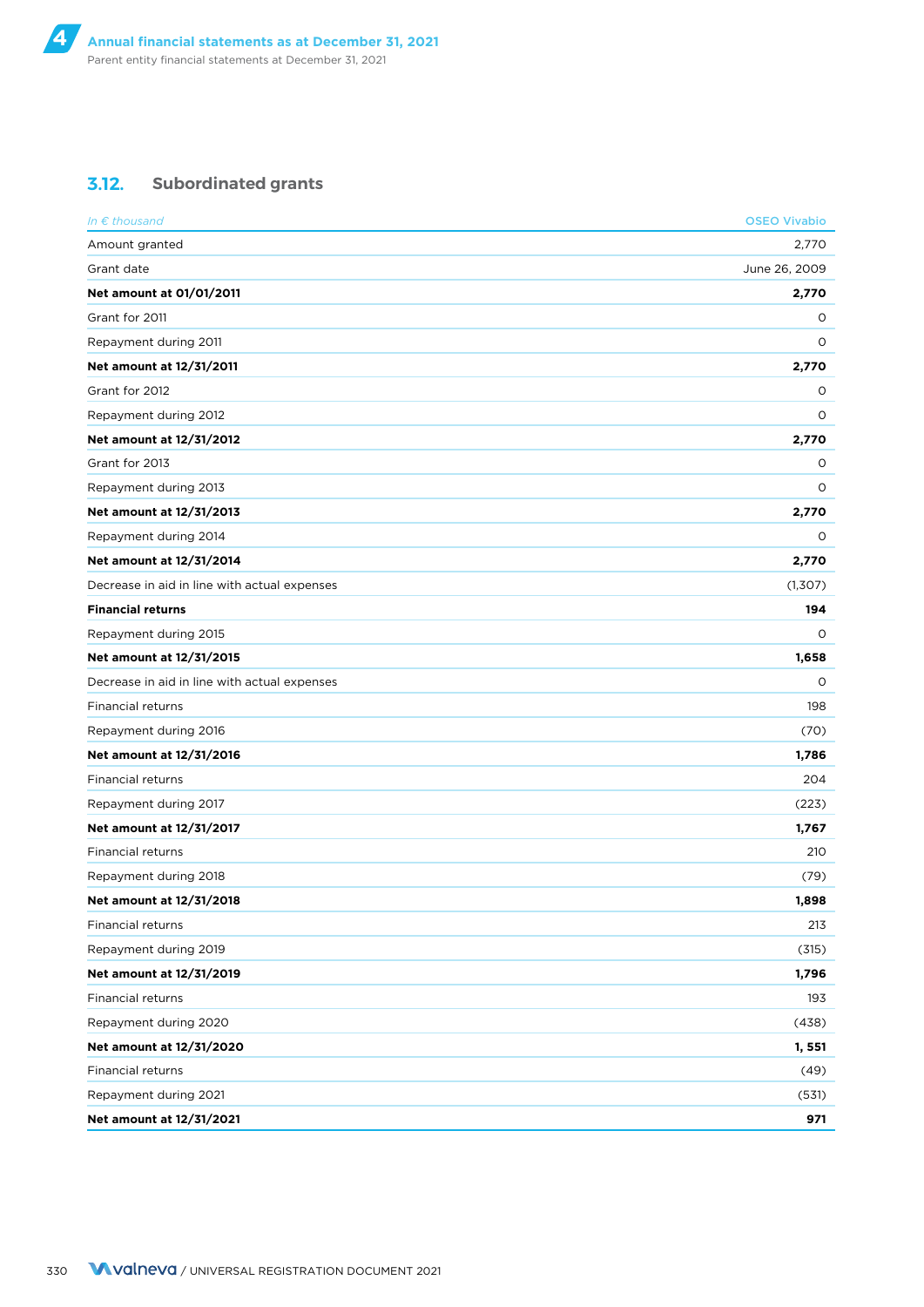### **3.13. Provisions for contingencies and losses**

### (a) Change from January 1, 2021 to December 31, 2021

|                                                                |                        |                 | Changes in the period |          |                          |  |
|----------------------------------------------------------------|------------------------|-----------------|-----------------------|----------|--------------------------|--|
|                                                                |                        |                 | <b>Reversals</b>      |          |                          |  |
| In $\epsilon$ thousand                                         | <b>January 1, 2021</b> | <b>Increase</b> | <b>Used</b>           | Not used | <b>December 31, 2021</b> |  |
| <b>Disputes</b>                                                | $\circ$                | O               | O                     | O        | $\circ$                  |  |
| Foreign exchange risks                                         | 353                    | 37              | O                     | O        | 390                      |  |
| Retirement severance benefits                                  | 537                    | O               | $\circ$               | (123)    | 413                      |  |
| Social charges due on share-based<br>payments                  | 1,620                  | 2,550           | (1, 135)              | $\circ$  | 3,034                    |  |
| Miscellaneous risks                                            | 1,853                  | 247             | O                     | $\circ$  | 2,100                    |  |
| Restructuring costs                                            | O                      | O               | O                     | $\circ$  | $\Omega$                 |  |
| <b>TOTAL PROVISIONS FOR</b><br><b>CONTINGENCIES AND LOSSES</b> | 4,363                  | 2,834           | (1, 135)              | (123)    | 5,937                    |  |
| • of which operating                                           | 2,168                  | 2,550           | (1, 135)              | (123)    | 3,459                    |  |
| • of which financial                                           | 353                    | 37              | O                     | O        | 390                      |  |
| of which exceptional                                           | 1,840                  | 247             | O                     | O        | 2,088                    |  |

A provision recorded in the amount of €2,100 thousand in connection with the litigation with certain former Intercell shareholders who initiated legal proceedings before the Commercial Court of Vienna to request a revision of the exchange ratio between Intercell and Valneva shares used in the merger in 2013 was maintained, as an agreement has not yet been reached in 2021.

A provision for social security charges due on share-based payments established as at December 31, 2020, using Valneva's closing share price as at December 31, 2020, was maintained (€24.50 as at December 31, 2021). The reversal of €1,135 thousand represents the provision for current liabilities included in employee-related liabilities at December 31, 2021.

#### (b) Change from January 1, 2020 to December 31, 2020

|                                                                |                        |                 | <b>Reversals</b> |         |                            |
|----------------------------------------------------------------|------------------------|-----------------|------------------|---------|----------------------------|
| In $\epsilon$ thousand                                         | <b>January 1, 2020</b> | <b>Increase</b> | <b>Used</b>      |         | Not used December 31, 2020 |
| <b>Disputes</b>                                                | $\circ$                | $\circ$         | $\circ$          | O       | 0                          |
| Foreign exchange risks                                         | 131                    | 222             | O                | O       | 353                        |
| Retirement severance benefits                                  | 400                    | 137             | $\circ$          | O       | 537                        |
| Social charges due on share-based<br>payments                  | $\Omega$               | 1,620           | 0                | $\circ$ | 1,620                      |
| Miscellaneous risks                                            | 2,100                  | $\circ$         | (247)            | O       | 1,853                      |
| Restructuring costs                                            | 164                    | 0               | (164)            | O       | $\Omega$                   |
| <b>TOTAL PROVISIONS FOR</b><br><b>CONTINGENCIES AND LOSSES</b> | 2,794                  | 1,979           | (411)            | $\circ$ | 4,363                      |
| • of which operating                                           | 575                    | 1,757           | (164)            | $\circ$ | 2,168                      |
| • of which financial                                           | 131                    | 222             | O                | O       | 353                        |
| of which exceptional                                           | 2,088                  | O               | (247)            | O       | 1,840                      |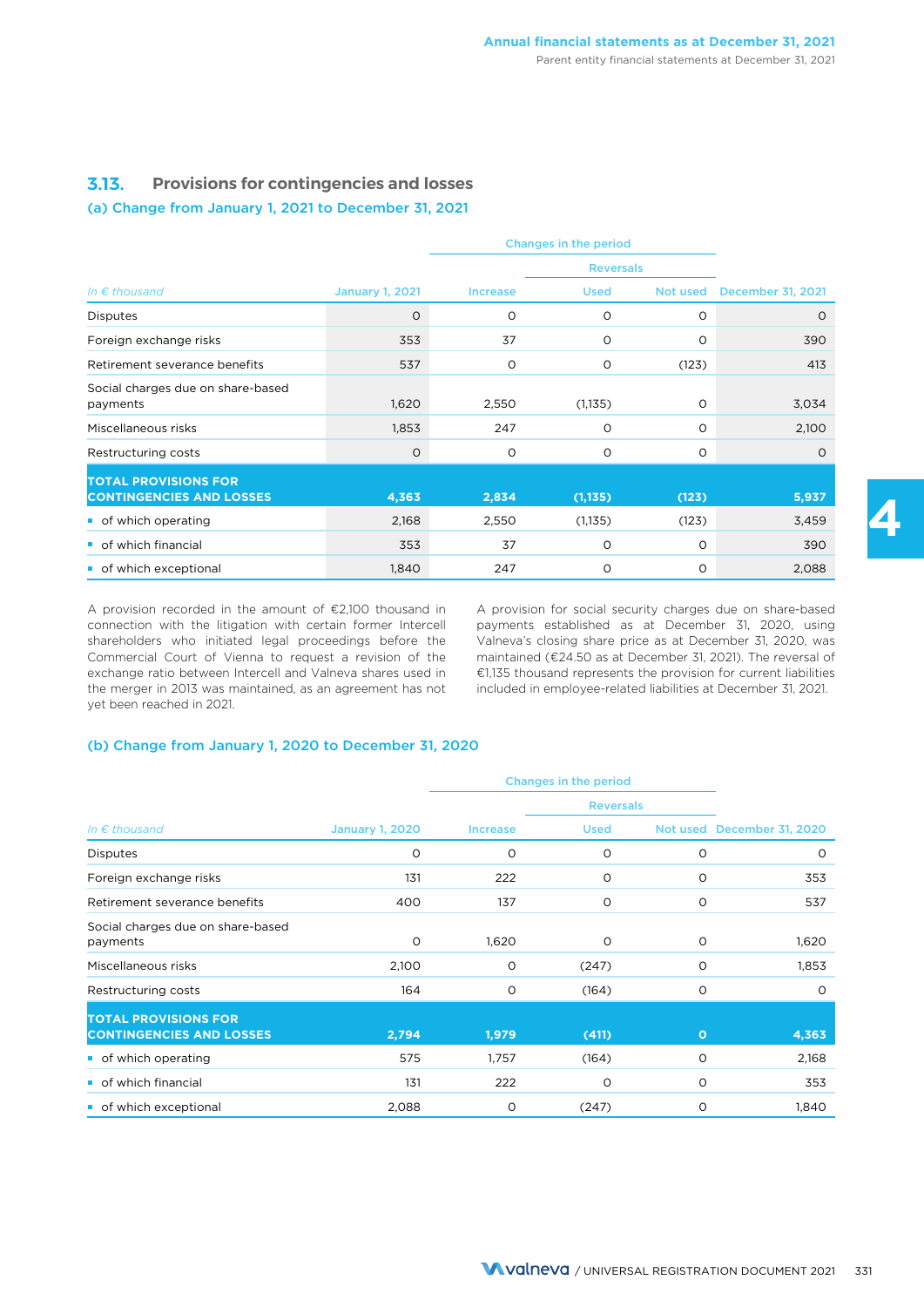A provision for restructuring costs recorded for €164 thousand relating to the Finance Department's reorganization initiated in October 2019 was reversed on December 31, 2020 following the completion of the restructuring plan.

At December 31, 2020 a provision recorded in the amount of €2,100 thousand in connection with the litigation with certain former Intercell shareholders who initiated legal proceedings before the Commercial Court of Vienna to request a revision

of the exchange ratio between Intercell and Valneva shares used in the merger in 2013 was maintained, as an agreement has not yet been reached i 2020. The reversal of the provision corresponds to the costs incurred in 2020 in managing this litigation.

A provision for social security charges due on share-based payments was established as at 31 December 2020, using Valneva's share price as at 31 December 2020. (€7.75).

### **3.14. Borrowings**

|                                               |                                      | At December 31, |       |
|-----------------------------------------------|--------------------------------------|-----------------|-------|
| In $\epsilon$ thousand                        |                                      | 2021            | 2020  |
| RTC credit collateralization <sup>(1)</sup>   | 1-month Euribor floating rate +1.70% | 3,737           | 4,304 |
| Current bank facilities, bank credit balances |                                      | 3               |       |
| <b>TOTAL</b>                                  |                                      | 3.740           | 4,308 |

*(1) of which accrued interest €4 thousand.*

#### (a) At December 31, 2021

| In $\epsilon$ thousand                 | Gross | Up to 1 year | More than<br>1 vear | More than<br>5 years |
|----------------------------------------|-------|--------------|---------------------|----------------------|
| TOTAL FINANCIAL DEBT.                  | 3.740 | 3.740        |                     |                      |
| of which loans secured during the year | 3.734 |              |                     |                      |
| of which loans repaid during the year  | 1.426 |              |                     |                      |

The loans obtained during the year represent:

■ the renewed collateralization of the 2018 and 2019 research tax credits (RTC);

■ the collateralization of the 2020 RTC with BPI.

Repayment of these loans includes the collateralization of the 2017 RTC.

#### (b) At December 31, 2020

| In $\epsilon$ thousand                   |        | <b>Gross</b> | Up to 1 year | More than<br>l vear | More than<br>5 years |
|------------------------------------------|--------|--------------|--------------|---------------------|----------------------|
| <b>TOTAL FINANCIAL DEBT</b>              |        | 4.308        | 4.308        |                     |                      |
| • of which loans secured during the year | 4.300  |              |              |                     |                      |
| • of which loans repaid during the year  | 21.500 |              |              |                     |                      |

The loans obtained during the year represent:

■ the renewed collateralization of the 2017 and 2018 research tax credits (RTC):

■ the collateralization of the 2019 RTC with BPI.

Repayment of these loans includes the collateralization of the 2016 RTC.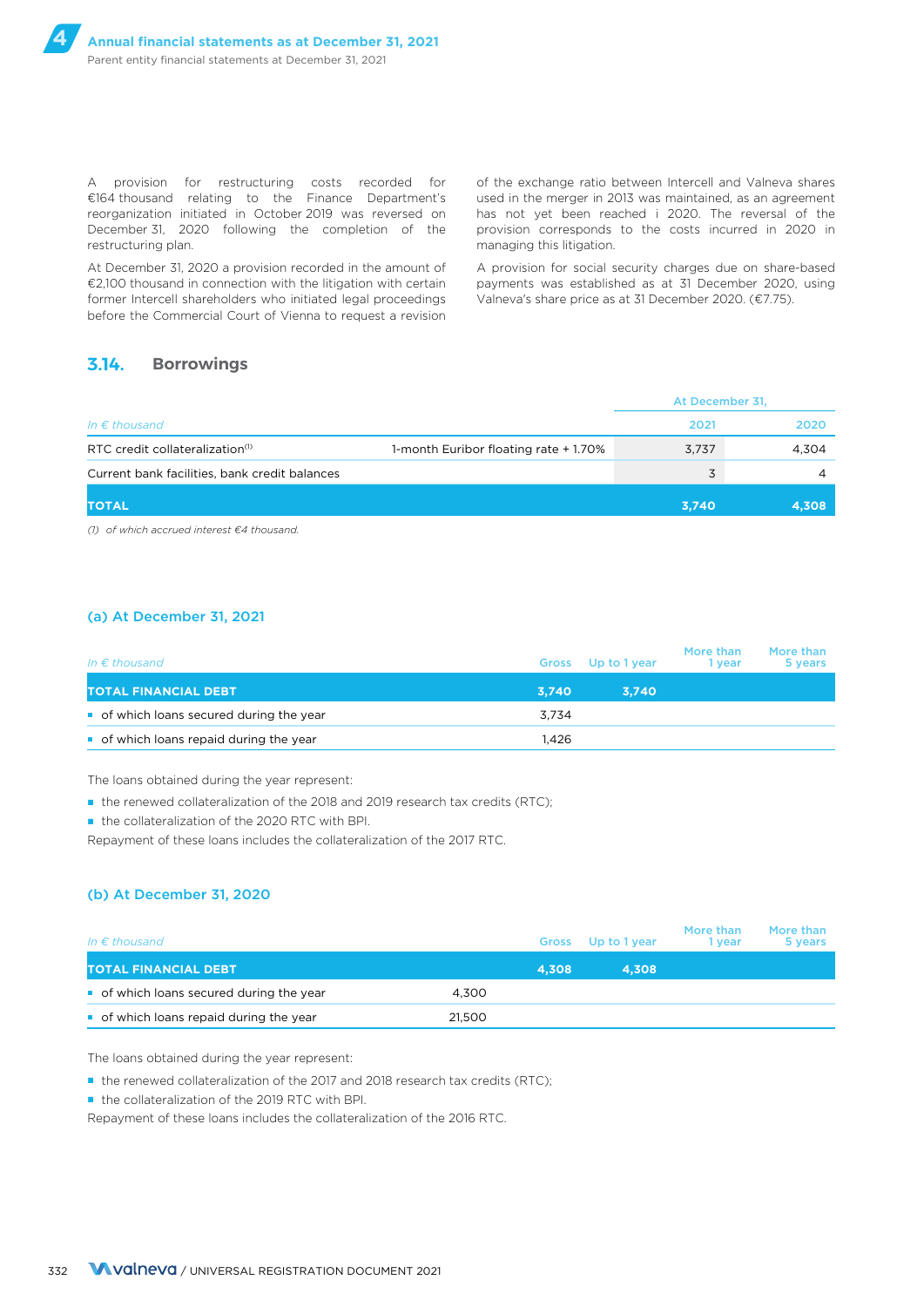### **3.15. Trade payables and related accounts**

### (a) At December 31, 2021

| In $\epsilon$ thousand                         | <b>Gross</b> | Up to 1 year | More than<br>1 vear | More than<br>5 years |
|------------------------------------------------|--------------|--------------|---------------------|----------------------|
| Operating payables                             | 2.202        | 2.202        |                     |                      |
| Notes payable                                  | $\Omega$     |              |                     |                      |
| Operating payables - purchase invoice accruals | 2.073        | 2.073        |                     |                      |
| <b>TOTAL</b>                                   | 4,275        | 4.275        |                     |                      |

### (b) At December 31, 2020

| In $\epsilon$ thousand                         | <b>Gross</b> | Up to 1 year | More than<br>1 vear | More than<br>5 years |
|------------------------------------------------|--------------|--------------|---------------------|----------------------|
| Operating payables                             | 291          | 291          |                     |                      |
| Notes payable                                  | O            | O            |                     |                      |
| Operating payables - purchase invoice accruals | 2.298        | 2.298        |                     |                      |
| <b>TOTAL</b>                                   | 2,589        | 2,589        | O                   |                      |

### **3.16. Tax and employee-related liabilities**

| In $\epsilon$ thousand                                    | December 31, 2021 | <b>December 31, 2020</b> |
|-----------------------------------------------------------|-------------------|--------------------------|
| VAT due                                                   | 61                | 37                       |
| Other taxes                                               | 48                | 42                       |
| Wages and salaries                                        | 937               | 870                      |
| Employee benefit expense                                  | 2,579             | 545                      |
| TOTAL TAX AND EMPLOYEE-RELATED LIABILITIES <sup>(1)</sup> | 3,626             | 1,494                    |
| (1) up to 1 year                                          | 3,626             | 1,394                    |
| More than 1 and less than 5 years                         | O                 | $\mathcal{O}$            |
| more than 5 years                                         | O                 | 0                        |

### **3.17. Other financial liabilities**

| In $\epsilon$ thousand                          | December 31, 2021 | December 31, 2020 |
|-------------------------------------------------|-------------------|-------------------|
| Amounts due in respect of fixed asset purchases | 41                |                   |
| Other operating payables                        | 30.579            | 20,025            |
| <b>TOTAL OTHER LIABILITIES</b>                  | 30.620            | 20,032            |

The line item "Other operating liabilities" includes mainly the current account balance with Valneva Austria GmbH (€4,459 thousand) and the loan with the same affiliate (€25,000 thousand).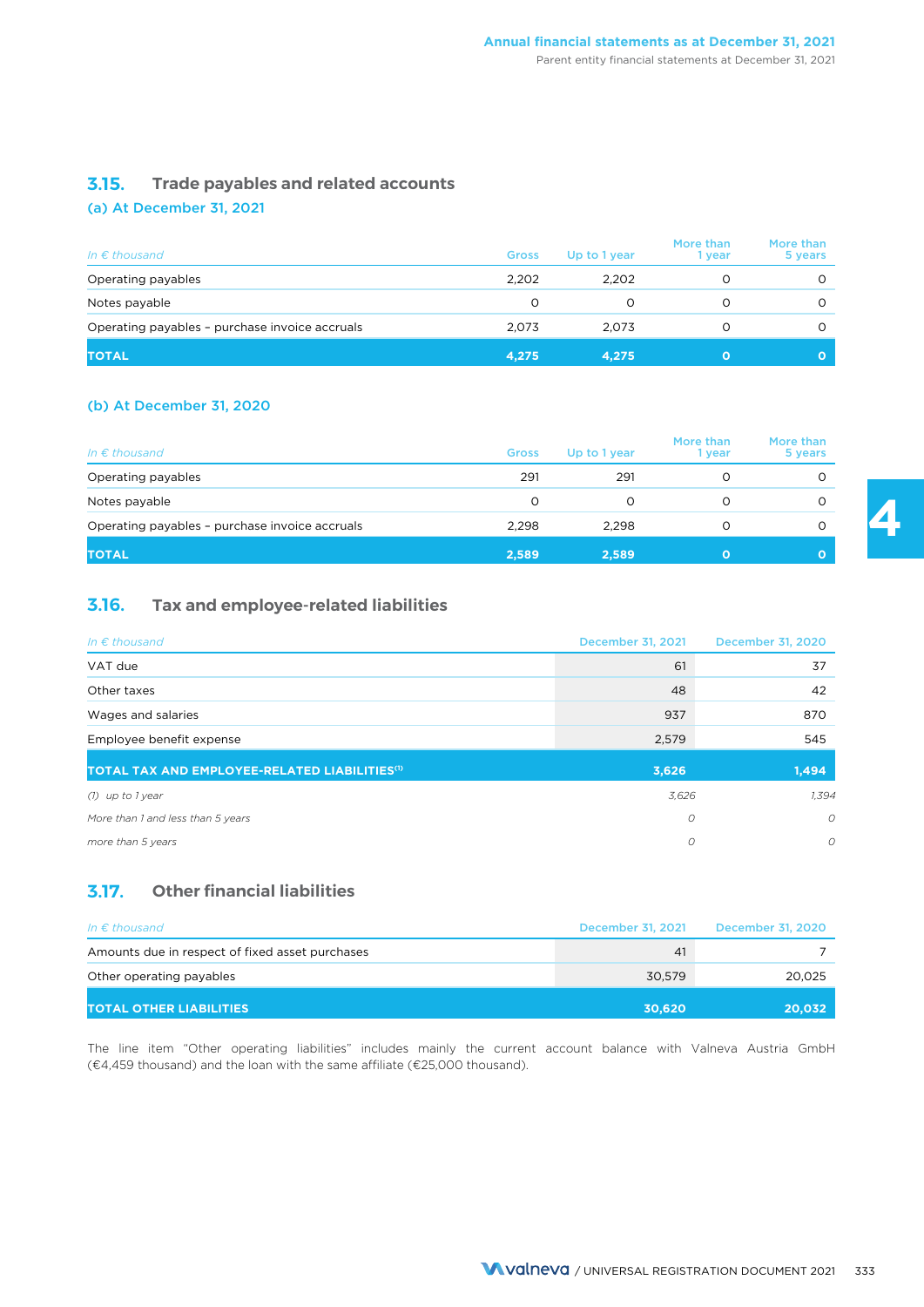### (a) At December 31, 2021

| In $\epsilon$ thousand            | <b>Gross</b> | Up to 1 year | More than<br>1 vear | More than<br>5 years |
|-----------------------------------|--------------|--------------|---------------------|----------------------|
| Payables to fixed asset suppliers | 41           | 41           |                     | Ο                    |
| Other financial liabilities       | 30.579       | 30.579       |                     | Ο                    |
| <b>TOTAL</b>                      | 30,620       | 30,620       |                     |                      |

### (b) At December 31, 2020

| In $\epsilon$ thousand            | <b>Gross</b> | Up to 1 year | More than<br>1 vear | More than<br>5 years |
|-----------------------------------|--------------|--------------|---------------------|----------------------|
| Payables to fixed asset suppliers |              |              |                     | Ο                    |
| Other financial liabilities       | 20.025       | 3.525        | 16.500              |                      |
| <b>TOTAL</b>                      | 20.032       | 3.532        | 16.500              | O                    |

### **3.18. Deferred income**

| In $\epsilon$ thousand          | December 31, 2021 | December 31, 2020 |
|---------------------------------|-------------------|-------------------|
| Operating grants                |                   |                   |
| Research services and royalties |                   |                   |
| <b>TOTAL DEFERRED INCOME</b>    |                   |                   |

### **3.19. Accrued expenses**

| In $\epsilon$ thousand                      | December 31, 2021 | December 31, 2020 |
|---------------------------------------------|-------------------|-------------------|
| Trade payables and related accounts         | 2,231             | 2,298             |
| Tax and employee-related liabilities        | 1,377             | 1.254             |
| Borrowings and financial liabilities        | 3                 | 4                 |
| Other financial liabilities                 | 19                | 13                |
| <b>TOTAL ACCRUED EXPENSES<sup>(1)</sup></b> | 3,630             | 3,568             |

*(1) Payables up to 1 year.*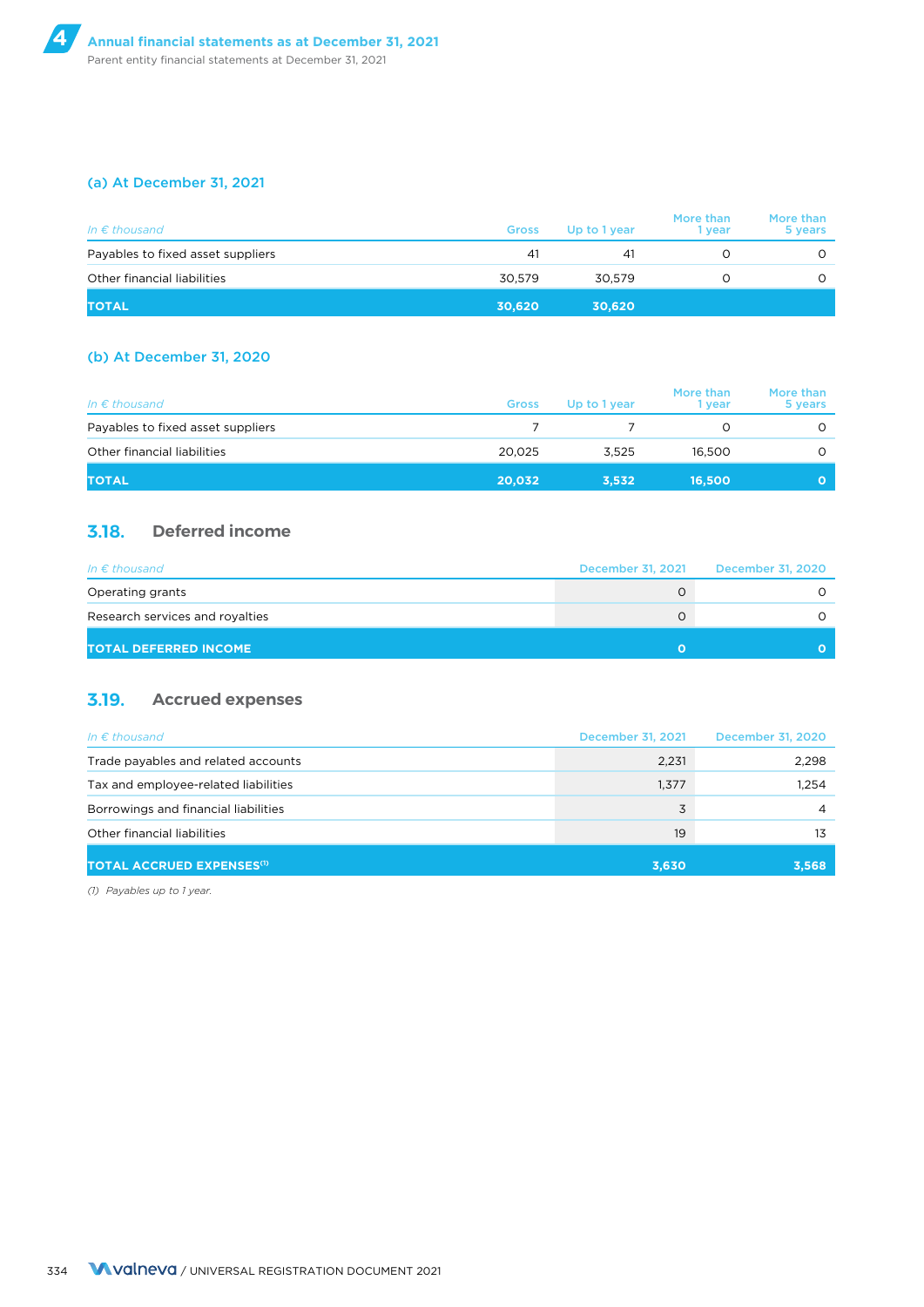### **Note 4 Notes to the income statement**

### **4.1. Revenues**

| In $\epsilon$ thousand | December 31, 2021 | December 31, 2020 |
|------------------------|-------------------|-------------------|
| Research services      | 36                | 42                |
| Other services         | 3,562             | 3,336             |
| <b>TOTAL</b>           | 3,598             | 3,378             |

| In $\epsilon$ thousand | December 31, 2021 | December 31, 2020 |
|------------------------|-------------------|-------------------|
| Sales in France        | 328               | 296               |
| Export sales           | 3,270             | 3,336             |
| <b>TOTAL</b>           | 3,598             | 3,378             |

### **4.2. Own production of goods and services capitalized**

| In $\epsilon$ thousand  | December 31, 2021 | December 31, 2020 |
|-------------------------|-------------------|-------------------|
| Development expenditure |                   |                   |
| <b>TOTAL</b>            |                   |                   |

### **4.3. Operating grants**

| In $\epsilon$ thousand | December 31, 2021 | December 31, 2020 |
|------------------------|-------------------|-------------------|
| <b>CPAM</b>            |                   |                   |
| <b>TOTAL</b>           |                   |                   |

### **4.4. Other income**

| In $\epsilon$ thousand                              | December 31, 2021 | December 31, 2020 |
|-----------------------------------------------------|-------------------|-------------------|
| Upfront and milestones                              | 2,389             | 3,725             |
| Translation gains on trade receivables and payables | 26                | 25                |
| Other                                               |                   |                   |
| <b>TOTAL</b>                                        | 2,416             | 3,750             |

### **4.5. Reversals of depreciation, amortization and provisions and expense reclassifications**

| In $\epsilon$ thousand                               | December 31, 2021 | December 31, 2020 |
|------------------------------------------------------|-------------------|-------------------|
| Reversals of provisions for contingencies and losses | 123               | 164               |
| Operating expense reclassifications                  | 25                | 24                |
| <b>TOTAL</b>                                         | 148               | 188               |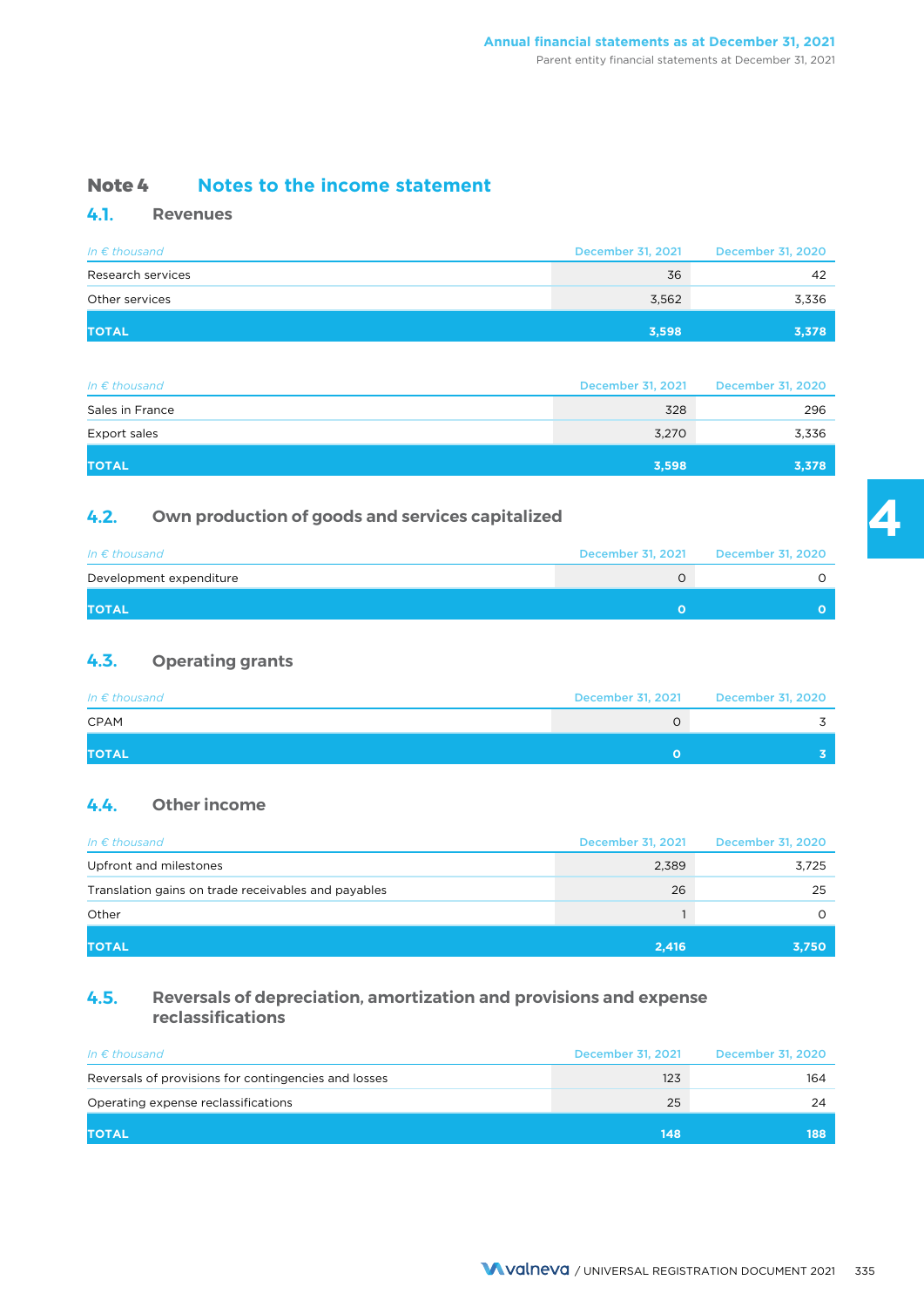### **4.6. Purchases and external expenses**

| <b>MAIN CHARGES</b><br>in $\epsilon$ thousand | December 31, 2021 | December 31, 2020 |
|-----------------------------------------------|-------------------|-------------------|
| Work by various third parties                 | 2,849             | 1,596             |
| Fees                                          | 7,714             | 4,792             |
| Maintenance and repairs                       | 319               | 307               |
| Administrative services                       | 7,081             | 6,046             |
| Temporary personnel                           | $\circ$           | $\Omega$          |
| Recruitment costs                             | 188               | 90                |
| Travel expenses                               | 49                | 112               |
| Symposiums, seminars, conferences             | 41                | 34                |
| Post and telephone expenses                   | 39                | 51                |
| Entertainment expenses                        | 23                | 26                |
| Property leasing                              | 40                | 36                |
| Leasing expenses                              | 10 <sup>°</sup>   | 12                |
| <b>Equipment leasing</b>                      | 16                | 14                |
| Sundry transport expenses                     | 114               | 71                |
| Advertising, publications, public relations   | 171               | 175               |
| Documentation                                 | 22                | 22                |
| Insurance premiums                            | 6,689             | 395               |
| Waste management                              | 43                | 45                |
| Security services                             | 9                 | 9                 |
| Training fees                                 | 46                | 10                |
| <b>Bank services</b>                          | 79                | 44                |
| Natural gas                                   | 24                | 20                |
| Water                                         | 3                 | 2                 |
| Electricity                                   | 94                | 93                |
| Dues and related contributions                | 23                | 22                |
| <b>TOTAL</b>                                  | 25,686            | 14,023            |

Fees and insurance increased significantly in 2021 in connection with the initial public offering on the Nasdaq market.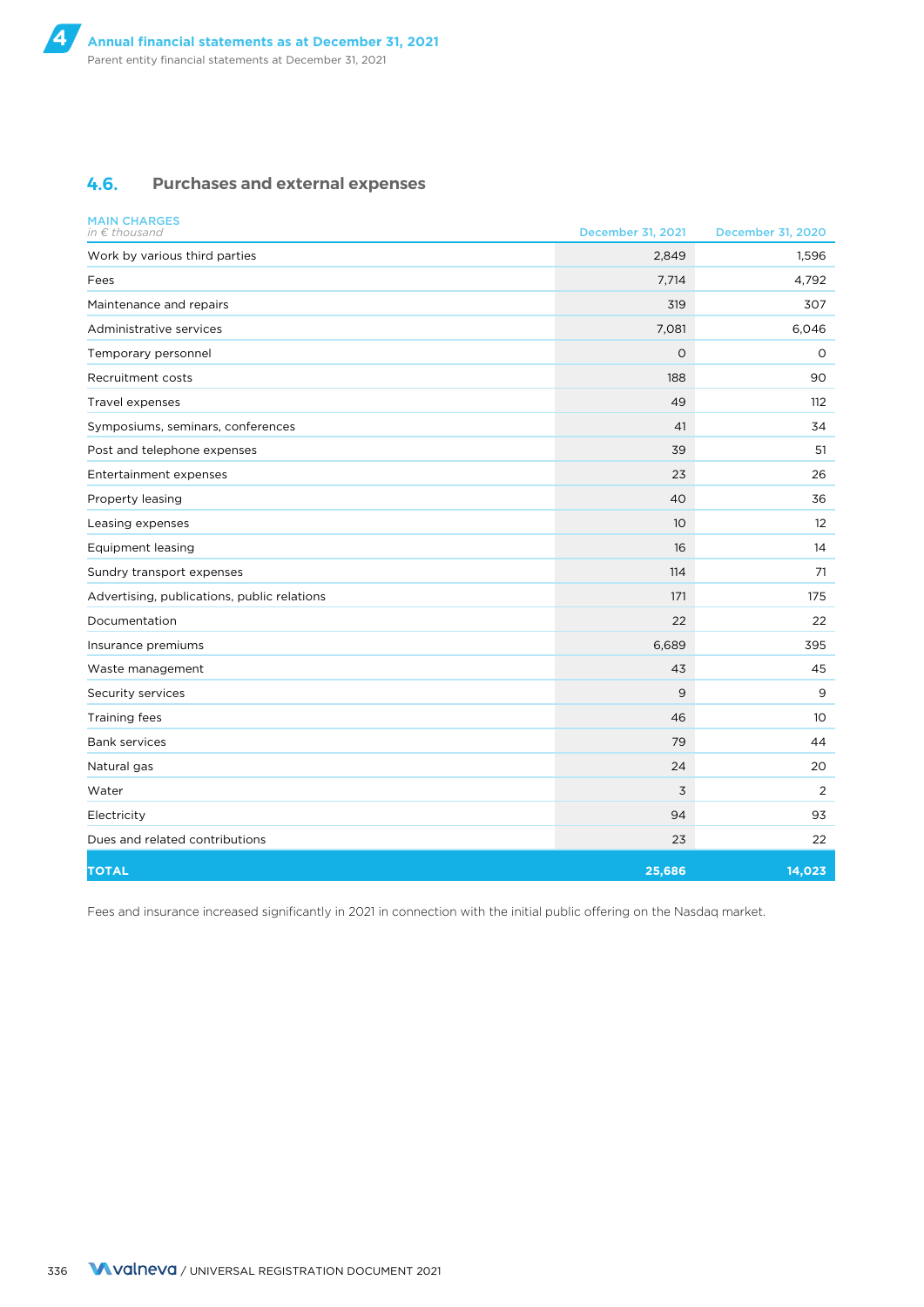### **4.7. Taxes, duties and related amounts**

| In $\epsilon$ thousand                        | December 31, 2021 | December 31, 2020 |
|-----------------------------------------------|-------------------|-------------------|
| <b>Taxes on compensation</b>                  | 69                | 92                |
| Training                                      | 42                | 68                |
| Apprentices tax                               | 24                | 22                |
| Other taxes/compensation (FNAL)               | 2                 | 2                 |
| <b>Other taxes</b>                            | 62                | 114               |
| Local taxes                                   | 46                | 48                |
| CFE - CVAE regional business tax              | (5)               | 3                 |
| Employer contribution for handicapped workers | $\overline{4}$    | 3                 |
| Withholding taxes                             | 14                | 59                |
| Other taxes                                   | 3                 |                   |
| <b>TOTAL</b>                                  | 131               | 206               |

### **4.8. Personnel**

#### (a) Employees

| Average number of employees                    |    | At December 31, 2021 At December 31, 2020 |
|------------------------------------------------|----|-------------------------------------------|
| Executives and higher intellectual professions | 35 | 34                                        |
| Intermediate professions                       |    |                                           |
| Office employees/workers                       |    |                                           |
| Workers                                        |    |                                           |
| Seconded personnel                             |    |                                           |
| <b>TOTAL</b>                                   | 46 |                                           |

■ Employees present at December 31, 2021: 48 employees of which 46 on permanent contracts and on 2 on fixed term contracts.

■ Employees present at December 31, 2020: 41 employees of which 41 on permanent contracts.

### (b) Staff costs

| In $\epsilon$ thousand   | December 31, 2021 | December 31, 2020 |
|--------------------------|-------------------|-------------------|
| Wages and salaries       | 3,716             | 3,396             |
| Employee benefit expense | 3,539             | 1,332             |
| Other personnel expenses | 100               | 85                |
| <b>TOTAL</b>             | 7,355             | 4,813             |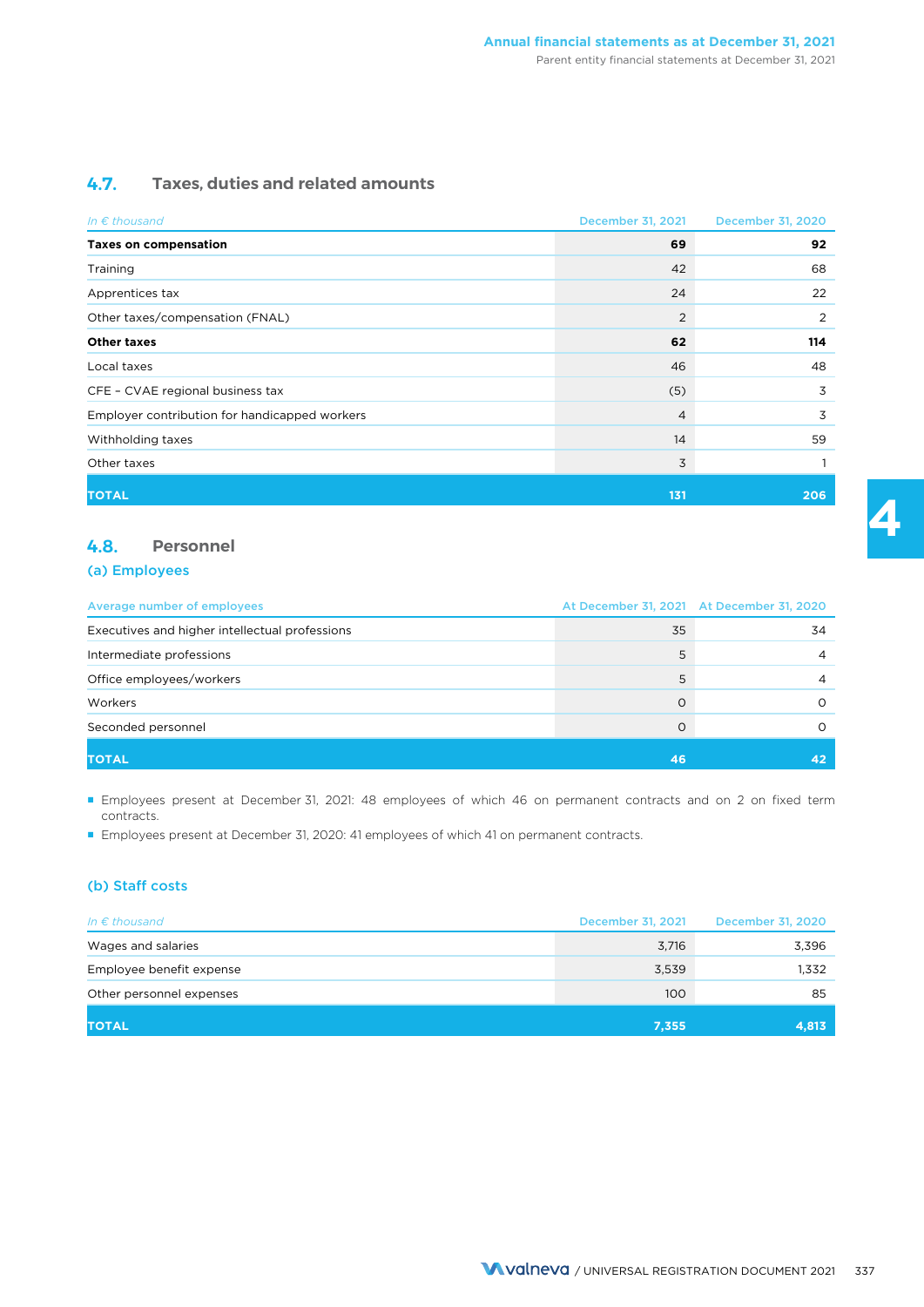### (c) Compensation paid to Management Board and Supervisory Board Members

| In $\epsilon$ thousand               | December 31, 2021 | December 31, 2020 |
|--------------------------------------|-------------------|-------------------|
| Fixed compensation                   | 468               | 542               |
| Variable compensation                | 295               | 217               |
| Fringe benefits                      | 22                | 22                |
| <b>ALL MANAGEMENT BOARD MEMBERS</b>  | 784               | 780               |
| Attendance fees                      | 275               | 169               |
| <b>ALL SUPERVISORY BOARD MEMBERS</b> | 275               | 169               |
| <b>TOTAL</b>                         | 1.059             | 949               |

| <b>Free shares</b><br>(Free ordinary shares fully vested) | December 31, 2021 | December 31, 2020 |
|-----------------------------------------------------------|-------------------|-------------------|
| Management Board Members                                  |                   |                   |
| <b>Supervisory Board Members</b>                          |                   |                   |

| <b>Free shares</b><br>(Free convertible preferred shares fully vested) | December 31, 2021 | December 31, 2020 |
|------------------------------------------------------------------------|-------------------|-------------------|
| Management Board Members                                               | 14.898            |                   |
| <b>Supervisory Board Members</b>                                       |                   |                   |

| <b>Stock options</b><br>(Number of shares subscribed) | December 31, 2021 December 31, 2020 |
|-------------------------------------------------------|-------------------------------------|
| Management Board Members                              |                                     |
| <b>Supervisory Board Members</b>                      |                                     |

| <b>Equity warrants (BSA)</b><br>(Number of shares subscribed) | December 31, 2021 | December 31, 2020 |
|---------------------------------------------------------------|-------------------|-------------------|
| Management Board Members                                      |                   |                   |
| <b>Supervisory Board Members</b>                              | 12 500            | 26 750            |

#### (d) Employee benefits

**Assumptions used for the valuation of pension benefits**

|                               | December 31, 2020                     | <b>December 31, 2020</b>       |
|-------------------------------|---------------------------------------|--------------------------------|
| Discount rate                 | 1%                                    | 0.50%                          |
| Salary increase rate          | 2%                                    | 2%                             |
| Social security charge rate   | managers 47%- other<br>categories 43% | Supervisors 47%-<br>Others 43% |
| Employee turnover rate by age | Details below                         | Details below                  |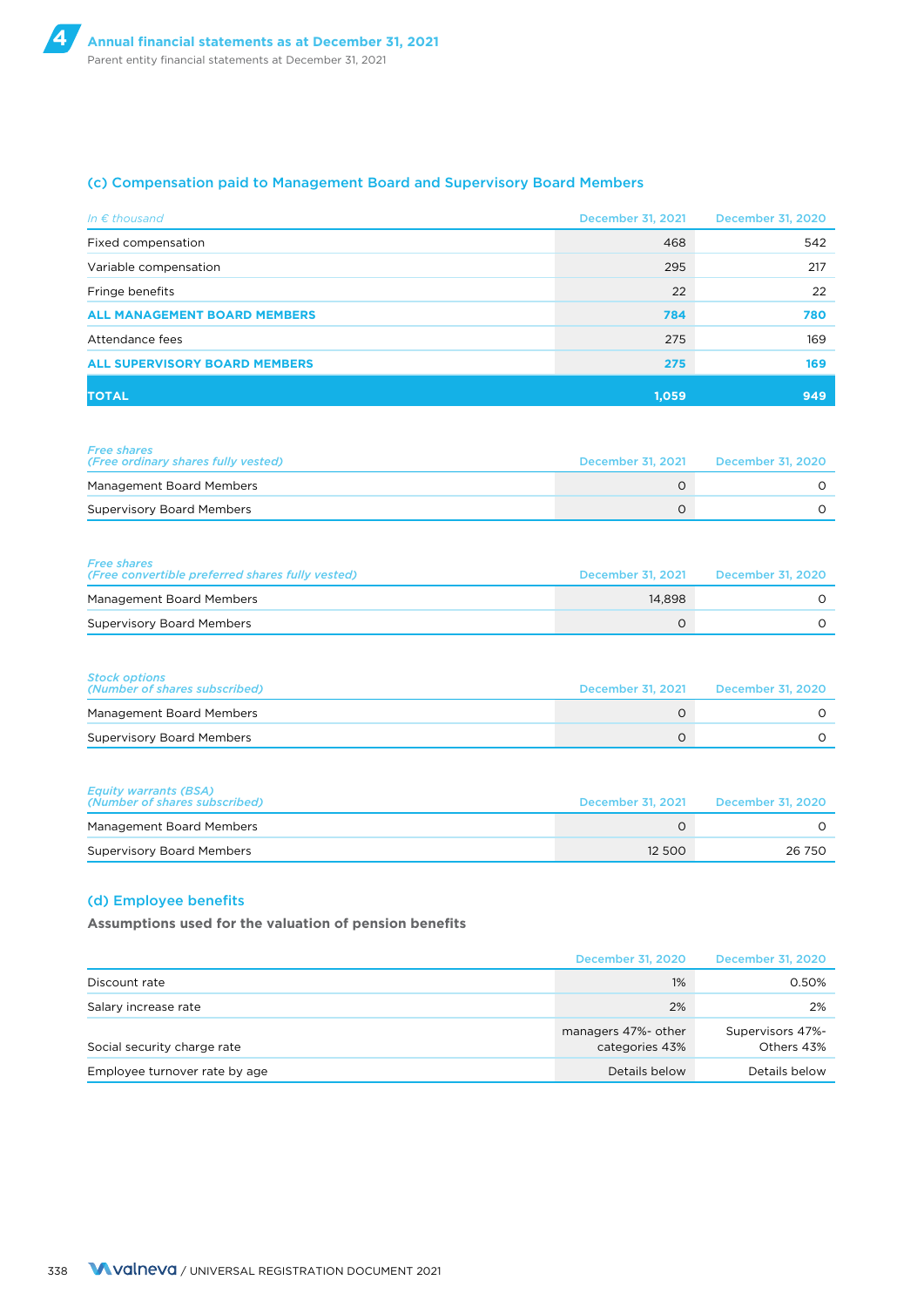#### Parent entity financial statements at December 31, 2021

|                        | <b>Supervisors</b> | <b>Managers</b>               | <b>Office</b><br>employees/<br>workers |
|------------------------|--------------------|-------------------------------|----------------------------------------|
| <b>Annual turnover</b> |                    | Rates determined by age group |                                        |
| -25 years              | 18.00%             | 21.35%                        | 3.33%                                  |
| 25-29 years            | 18.00%             | 21.35%                        | 3.33%                                  |
| 30-34 years            | 9.00%              | 10.64%                        | 1.68%                                  |
| 35-39 years            | 9.00%              | 10.64%                        | 1.68%                                  |
| 40-44 years            | 3.00%              | 3.57%                         | 0.57%                                  |
| 45-49 years            | 3.00%              | 3.57%                         | 0.57%                                  |
| 50-54 years            | 0.00%              | 0.00%                         | 0.00%                                  |

**Change in net commitments and reconciliation of the provision**

| In $\epsilon$ thousand                                  | December 31, 2021 | December 31, 2020 |
|---------------------------------------------------------|-------------------|-------------------|
| Commitment at the beginning of period                   | 537               | 400               |
| Commitment at the end of period                         | 413               | 537               |
| Provision at the beginning of period                    | 537               | 400               |
| Reversal of the period (impact of the new IFRIC method) | (172)             | 137               |
| Charge for the period                                   | 48                |                   |
| Provision at the end of period                          | 413               | 537               |

### **4.9. Depreciation, amortization & impairment of fixed assets**

| In $\epsilon$ thousand                                           | December 31, 2021 | <b>December 31, 2020</b> |
|------------------------------------------------------------------|-------------------|--------------------------|
| Intangible fixed assets                                          | 240               | 125                      |
| Property, plant and equipment                                    | 588               | 580                      |
| <b>TOTAL FIXED ASSETS (A)</b>                                    | 828               | 705                      |
| Employee commitments                                             | (123)             | 137                      |
| Provisions for operating contingencies and losses                | 1.414             | 1,456                    |
| <b>TOTAL PROVISIONS (B)</b>                                      | 1,291             | 1,593                    |
| <b>TOTAL NET CHARGES EXCLUDING CURRENT ASSETS (C=A+B)</b>        | 2,119             | 2,298                    |
| Trade receivables and other current assets                       | 14                | $\circ$                  |
| <b>TOTAL ASSETS (D)</b>                                          | 14                | $\mathbf{o}$             |
| <b>EXCEPTIONAL AMORTIZATION (E=C+D)</b>                          | 2,133             | 2,298                    |
| Provisions for unrealized foreign exchange losses                | 37                | 222                      |
| Impairments of current account balances                          | O                 | O                        |
| Impairment of financial assets                                   | (89)              | (400)                    |
| <b>TOTAL FINANCIAL ASSETS (F)</b>                                | (52)              | (178)                    |
| Exceptional amortization of fixed assets (G)                     | $\circ$           | $\circ$                  |
| Impairment of fixed assets (H)                                   | $\circ$           | 0                        |
| Accelerated tax depreciation or amortization of fixed assets (I) | O                 | $\circ$                  |
| Other provisions (J)                                             | 247               | (247)                    |
| TOTAL EXCEPTIONAL ITEMS (K=G+H+I+J)                              | 247               | (247)                    |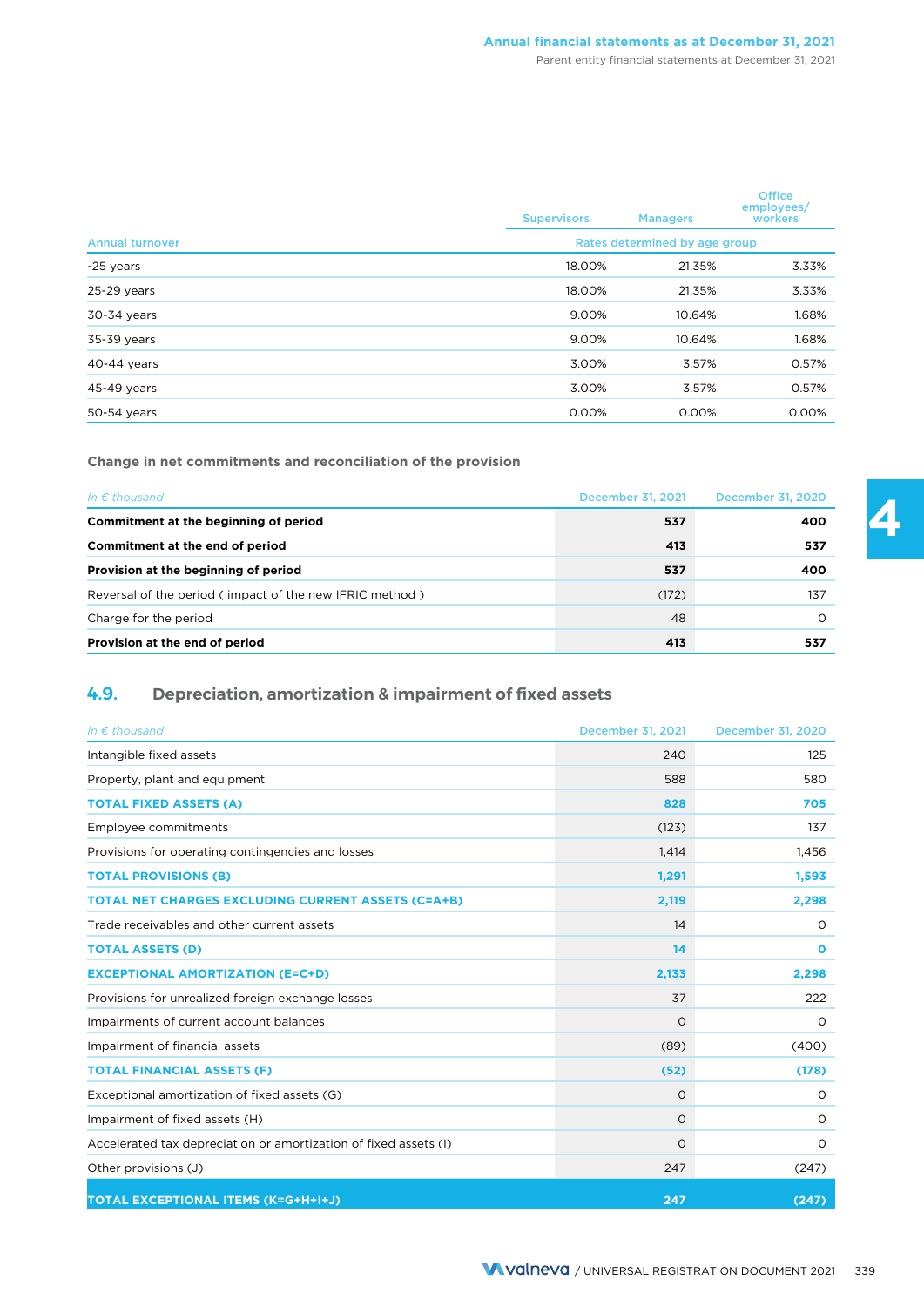### **4.10. Net income/(loss) from financial items**

| In $\epsilon$ thousand                          | December 31, 2021 | December 31, 2020 |
|-------------------------------------------------|-------------------|-------------------|
| Revenue from marketable securities and deposits | 39                | 87                |
| Interest on borrowings                          | (38)              | (317)             |
| Interest on repayable loans                     | 49                | (193)             |
| Interest on current accounts                    | 173               | 60                |
| Dividends received                              | $\Omega$          | $\Omega$          |
| Translation adjustments                         | 737               | (234)             |
| Penalties for early repayment                   | $\Omega$          | (600)             |
| Impairment of financial assets/reversals        | 52                | 400               |
| <b>NET FINANCIAL INCOME/(EXPENSE)</b>           | 1,012             | (797)             |

### **4.11. Net exceptional items**

| In $\epsilon$ thousand                                                   | December 31, 2021 | December 31, 2020 |
|--------------------------------------------------------------------------|-------------------|-------------------|
| Net income on disposals                                                  |                   | (6)               |
| Depreciation and provisions, net of reversals on tangible fixed assets   |                   | ∩                 |
| Amortization and provisions, net of reversals on intangible fixed assets |                   | ∩                 |
| Provisions for contingencies and losses net reversals                    | (247)             | 247               |
| Share of grant transferred to income                                     | 3                 |                   |
| Misc.                                                                    | (9)               |                   |
| <b>NET EXCEPTIONAL ITEMS</b>                                             | (253)             | 248               |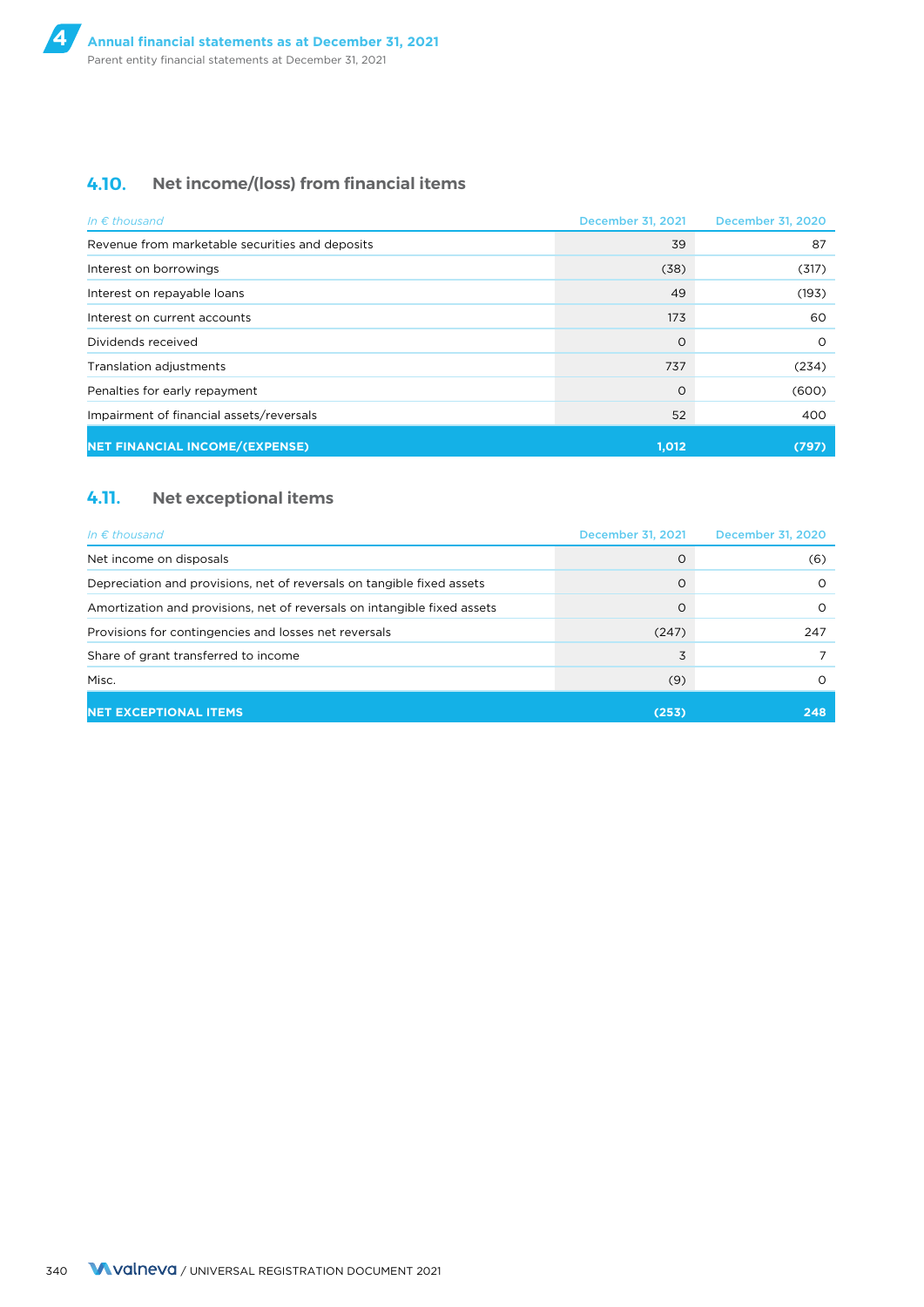### **4.12. Income tax**

### (a) Income tax charges

### **Effective tax rate**

| In $\epsilon$ thousand    | <b>December 31, 2021</b> | December 31, 2020 |
|---------------------------|--------------------------|-------------------|
| Net profit/(loss)         | (28, 222)                | (14, 564)         |
| Income tax                | (1,774)                  | (1,073)           |
| Net loss before tax       | (29,996)                 | (15, 637)         |
| <b>EFFECTIVE TAX RATE</b> | O                        |                   |

### (b) Tax losses carried forward

|                                                        | December 31, 2021 | <b>December 31, 2020</b> |
|--------------------------------------------------------|-------------------|--------------------------|
| Losses carried forward at the beginning of the period  | 192,015           | 176,502                  |
| Losses generated during period                         | 42,857            | 15,513                   |
| Losses utilized during period                          | O                 |                          |
| Prior losses used                                      | O                 |                          |
| Losses expired during period                           | $\Omega$          |                          |
| <b>LOSSES CARRIED FORWARD AT THE END OF THE PERIOD</b> | 234,872           | 192,015                  |

### (c) Deferred tax assets and deferred tax liabilities

| In $\epsilon$ thousand                                                                      | December 31, 2021 | December 31, 2020 |
|---------------------------------------------------------------------------------------------|-------------------|-------------------|
| Deferred tax assets (investment grants<br>and accelerated tax depreciation or amortization) | 12                | 14                |
| Deferred tax liabilities                                                                    | ∩                 |                   |
| operating grants taxable at time of allotment                                               |                   |                   |
| unrealized gains from UCITS                                                                 |                   |                   |
| employee profit-sharing                                                                     |                   |                   |
| TOTAL DEFERRED TAX ASSETS/DEFERRED TAX LIABILITIES)                                         | 12                |                   |

### **4.13. Earnings per share**

|                                         |         | December 31, 2021 | December 31, 2020 |
|-----------------------------------------|---------|-------------------|-------------------|
| Basic net loss (in euros)               | (a)     | (28, 222, 329.97) | (14, 564, 022.50) |
| Average number of shares outstanding    | (b)     | 98,766,453.99     | 91,385,179.46     |
| Total number of potential shares        | (c)     | 111,763,160       | 100,073,299       |
| Basic net earnings per share (in euros) | (a)/(b) | (0.29)            | (0.16)            |

In light of the net loss, diluted earnings per share are considered identical to basic earnings.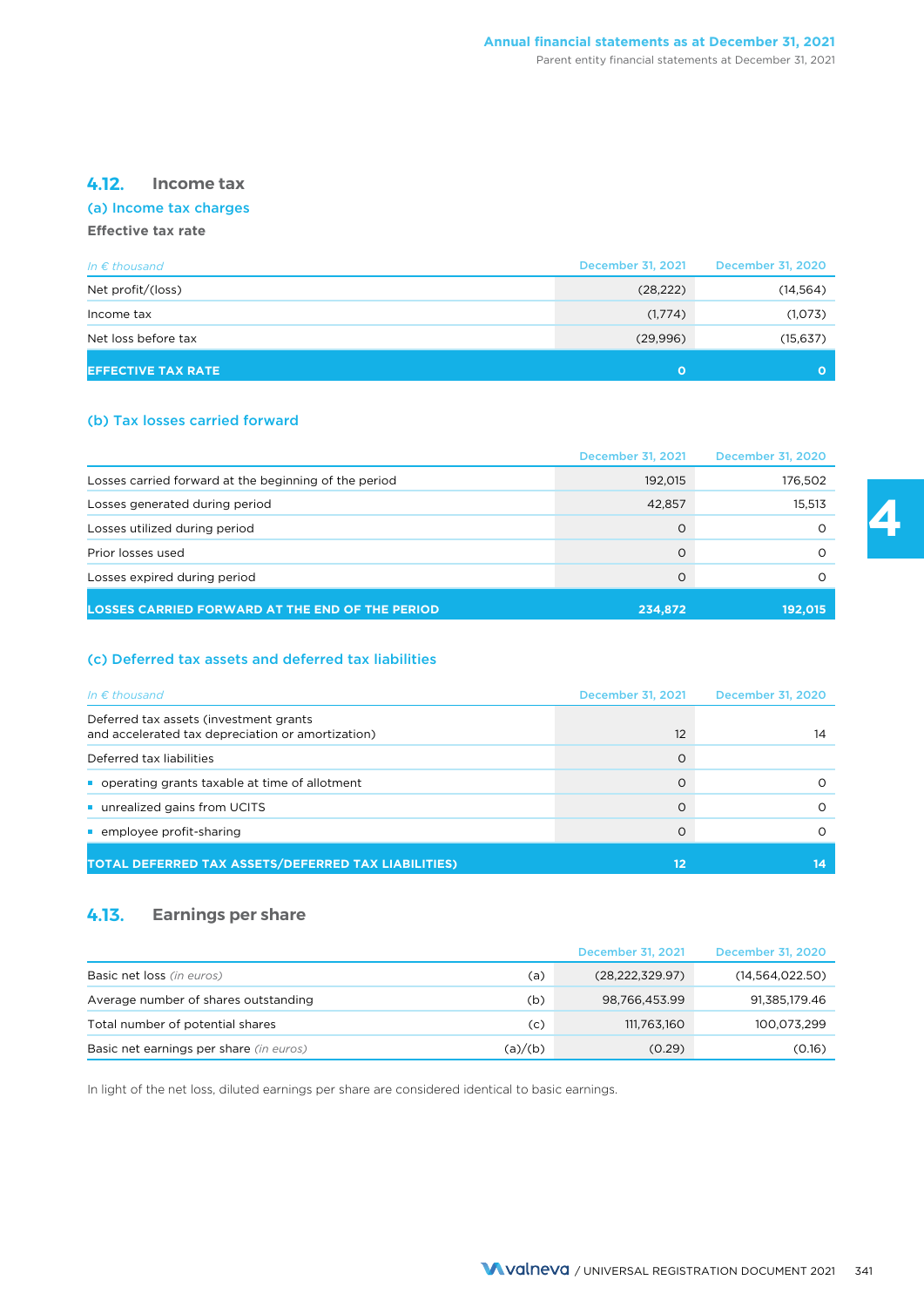### **4.14. Other information**

#### (a) Commitments and contingent liabilities

#### **Debt guarantee by collateral**

| In $\epsilon$ thousand                  | December 31, 2021 | December 31, 2020 |
|-----------------------------------------|-------------------|-------------------|
| Equipment pledge                        |                   |                   |
| Pledges on non-consolidated investments |                   |                   |

#### **Off-balance-sheet commitments**

|                                                                                                                             | As at December 31, |              |
|-----------------------------------------------------------------------------------------------------------------------------|--------------------|--------------|
| In $\epsilon$ thousand                                                                                                      | 2021               | 2020         |
| <b>Commitments given</b>                                                                                                    |                    |              |
| • Commitment on Wilmington/Valneva Austria GmbH Ioan <sup>(1)</sup>                                                         | 49,671             | 46,190       |
| • Financial returns on OSEO2 reimbursable loans <sup>(2)</sup>                                                              | 143                | 1,454        |
| ■ Equipment financing lease                                                                                                 | 8                  | 13           |
| • Comfort letter in favor of Valneva GmbH(3)                                                                                | 1,711              | 2,689        |
| • Joint surety in favor of VGO Bureaux, lease signed for the premises<br>of Valneva France <sup>(4)</sup>                   | 238                | 236          |
| Comfort letter and guarantee for the benefit of Valneva Canada Inc.<br>for a contract for vehicles                          | 38                 | 50           |
| Parent guarantee to Valneva Sweden AB <sup>(5)</sup>                                                                        | 8,077              | 7,927        |
| • Guarantee to Valneva Scotland (grant) <sup>(6)</sup>                                                                      | 1,102              | $\circ$      |
| • Parent guarantee to Valneva GmbH (Supply agreement with the UK<br>government and clinical trial agreement) <sup>(7)</sup> | 166,876            | 14,136       |
| <b>TOTAL COMMITMENTS GIVEN</b>                                                                                              | 227,865            | 72,694       |
| <b>COMMITMENTS RECEIVED</b>                                                                                                 | $\mathbf 0$        | $\Omega$     |
| <b>TOTAL COMMITMENTS RECEIVED</b>                                                                                           | $\Omega$           | $\mathbf{o}$ |

*(1) Principal of the loan guaranteed by Valneva SE at December 31.2021.*

*(2) The maximum amount repayable of reimbursable loans under the Vivabio program was reduced to €3 million in July 2015. This amount that is repayable until 2024, was recognized in the amount of €971 thousand (See Note 3.12).*

*(3) On lease instalments payable until the end of the property lease in 2023.*

*(4) Representing 3 years of rent excluding taxes and charges.*

*(5) On lease instalments payable until the end of the property lease in 2031.*

*(6) Representing the £925,000 granted to Valneva Scotland Limited by the Scotland's national economic development agency "Scottish Enterprise".*

*(7) Corresponding to the amount received from the British government to finance the investments.*

#### Other commitments given

The Group's parent company has provided financial support for a period of at least 12 months from the date of approval of the financial statements for the period ending December 31, 2021 for the subsidiaries Valneva Austria, UK and Scotland.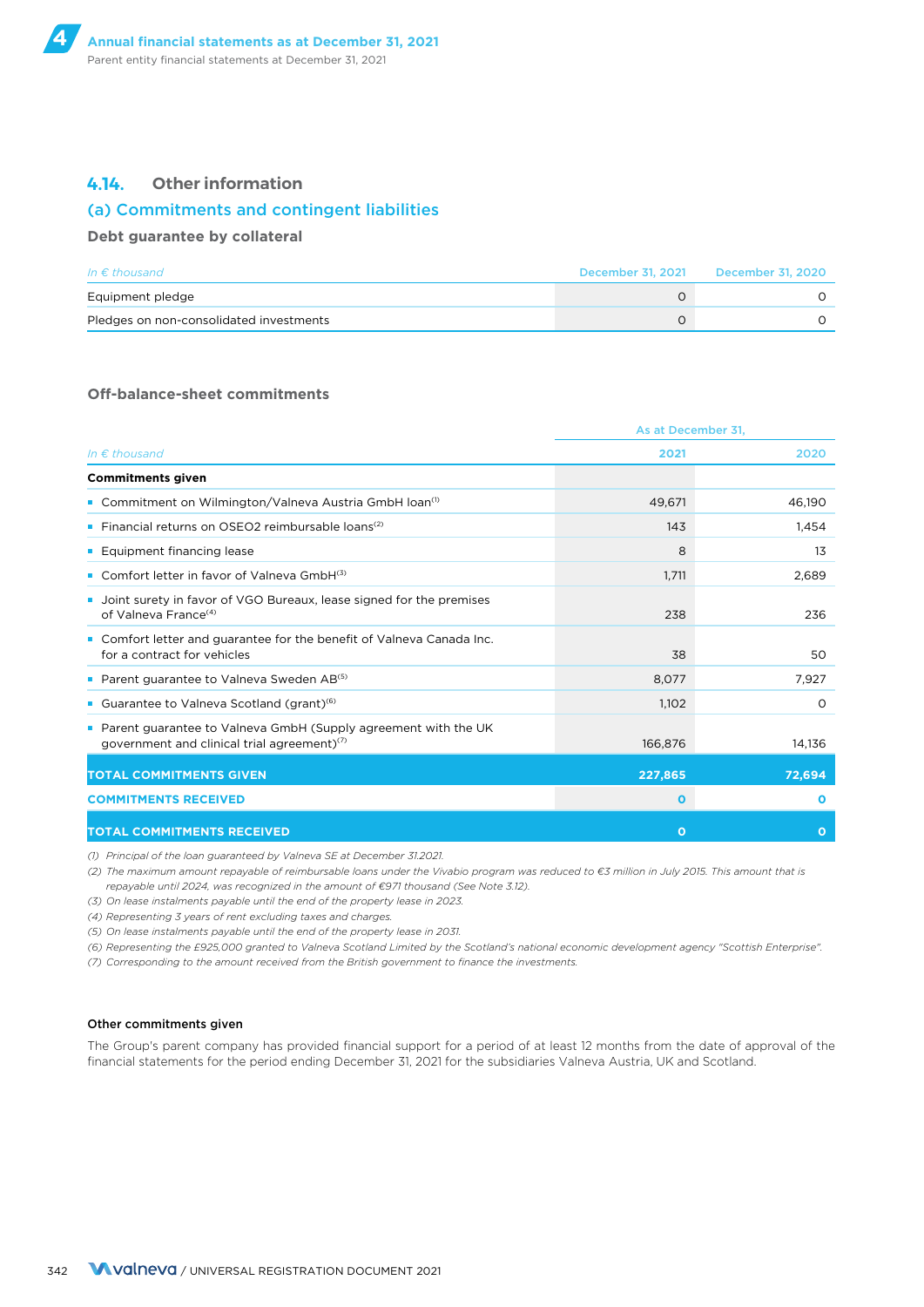### **Contingent liabilities**

The following dispute is classified as contingent liability as the probability of an outflow of resources is low.

In July 2016, a claim for additional payment was raised and<br>Itigation was filed in December 2016, in connection with the<br>2009 acquisition of Humalys SAS, from which the Company<br>had acquired a technology, which was later co Biomedical SAS in early 2015. Former shareholders of Humalys claimed additional consideration as a result of the spin-off transaction. A first instance decision in the Humalys case is now expected in the first half of 2022. After

### (b) Information concerning related parties

Related parties concern relations with Groupe Grimaud La Corbière SA (today Groupe Grimaud La Corbière SAS) and companies of Groupe Grimaud La Corbière (1), the subsidiary Valneva Austria GmbH (2), the subsidiary Valneva Canada Inc. (3), and the subsidiary Valneva UK Ltd. (4), the subsidiary Valneva USA Inc. (6) and the subsidiary Valneva France SAS.(7).

- 1. For Groupe Grimaud La Corbière SAS and Groupe Grimaud La Corbière companies, services rendered related to normal operating activities: a collaboration and research license agreement and a contract for the provision of premises and equipment (Vital Meat Project) signed in 2018 generated revenue of €231 thousand for the 2021 financial year (€43 thousand are included in trade receivables at December 31, 2021).
- 2. A loan agreement, entering into effect as from October 1, 2020, was signed between Valneva SE (the borrower) and its subsidiary Valneva Austria GmbH. The amount of this loan, subject to interest at a rate of 3-months EURIBOR plus 1 percent, is limited to €25 million and must be paid back before September 30, 2025. The loan amount represents € 25 million at December 31, 2021 and €107 thousand for interest were invoiced in 2021.

An agreement between Valneva SE and Valneva Austria GmbH entering into effect as from May 28, 2013 sets guidelines for the re-invoicing of services between these two companies.

Under the terms of this agreement, Valneva SE re-invoiced €2,919 thousand in 2021 and Valneva Austria GmbH re-invoiced €7,906 thousand in 2021.

These invoices were recognized in the current account which are settled by a payment at the beginning of each quarter (with a credit balance for the net of €2,867 thousand at December 31, 2021).

3. A loan agreement, entering into effect in March 2015, was signed between Valneva SE and its subsidiary Valneva Canada Inc. The amount of this loan, subject to interest at a rate of 3-month CDOR plus 1 percent is limited to C\$10 million and must be paid back before January 31, 2025 (the repayment term has been extended by 5 years as per an amendment to the agreement entered into on February 19, 2020). The loan amount represents €5.179 million (C\$7.5 million), at December 31, 2021 and €62 thousand for interest was invoiced in 2021.

consultation with its external advisors the Company believes that this claim is unsubstantiated and the filed litigation is not

No provision has moreover been recorded by the Company in respect to stock option, equity warrant and bonus share plans. In effect, the Company intends to issue new shares in connection with future grants and subscriptions.

An agreement between Valneva SE and Valneva Canada Inc. entering into effect starting in 2015 sets guidelines for re-invoicing services by Valneva SE. The amount charged back under this agreement represented income of €15 thousand for 2021.

These invoices were recognized in the current account which are settled by a payment at the beginning of each quarter (with a debit balance for the net of €67 thousand at December 31, 2021).

4. A loan agreement, entering into effect as from November 30, 2015 was signed between Valneva SE and its subsidiary Valneva UK Ltd. The amount of this loan, subject to interest at a rate of 3-month LIBOR plus 1 percent, is limited to £4 million and must be paid back before January 31, 2025 (the repayment term has been extended by 5 years as per an amendment to the agreement entered into on February 19, 2020). The loan amount represents €2,145 million (£1.8 million) at December 31, 2021 and €23 thousand for interest were invoiced in 2021.

An agreement between Valneva SE and it subsidiaries Valneva UK Ltd. in force as from January 1, 2019 governs the provisions for re-invoicing services by Valneva UK. The amount charged back under this agreement represented income of €806 thousand for 2021.

These invoices were recognized in the current account which are settled by a payment at the beginning of each quarter (with a credit balance for the net of €626 thousand at December 31, 2021).

5. An agreement between Valneva SE and Intercell USA Inc. (today Valneva USA Inc.), entering into effect in 2015 sets guidelines for the re-invoicing of services between these two companies. The amount charged back under this agreement represented income of €26 thousand and an expense of €785 thousand for Valneva SE for 2021.

These invoices were recognized in the current account which are settled by a payment at the beginning of each quarter (with a credit balance for the net of €405 thousand at December 31, 2021).

6. A loan agreement, entering into effect as from October 1, 2020 was signed between Valneva SE and its subsidiary Valneva Sweden. The amount of this loan, subject to interest at a rate of 3-month STIBOR plus 1 percent, is limited to SEK 300 million (the amount having been increased from 200 million to 300 million by amendment to the contract signed on September 15, 2021) and must be paid back before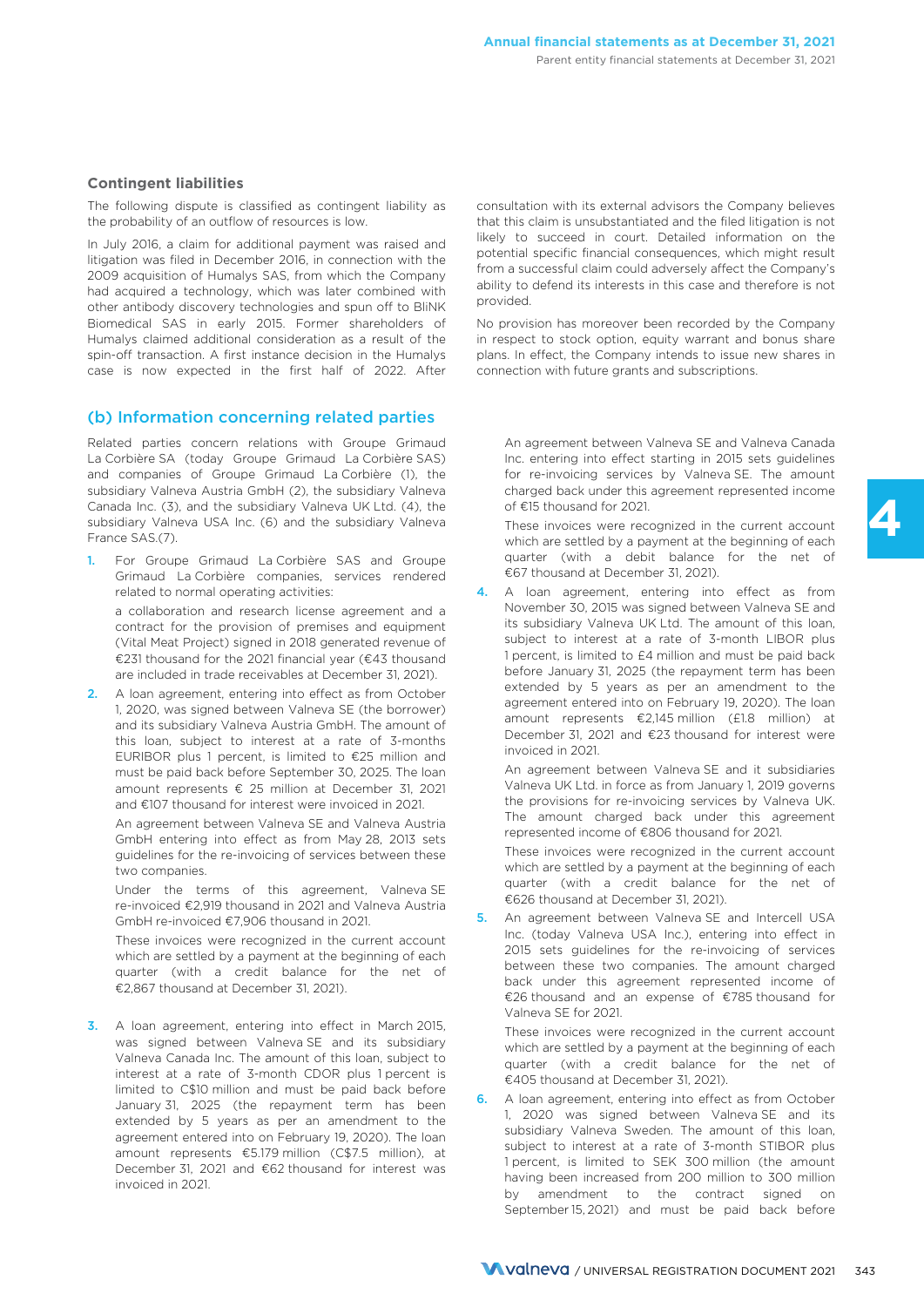October 31, 2025. The loan amount represents €29,286 thousand (SEK 300 million) at December 31, 2021 and €186 thousand for interest were invoiced in 2021.

An agreement between Valneva SE and Valneva Sweden AB entering into effect in 2015 sets guidelines for re-invoicing services by Valneva SE. The amount charged back under this agreement represented income of €101 thousand for 2021. An amendment to this agreement entering into effect on January 1, 2017 sets guidelines for the re-invoicing of services between these two companies. The amount charged back under this agreement represented an expense of €11 thousand for Valneva SE for 2021.

These invoices were recognized in the current account which are settled by a payment at the beginning of each quarter (with a debit balance for the net of €220 thousand at December 31, 2021).

7. A loan agreement, entering into effect as from April 1, 2020 was signed between Valneva SE and its subsidiary Valneva France. The amount of this loan, subject to interest at a rate of 3-month EURIBOR plus 1 percent, is limited to  $\epsilon$  3 million and must be paid back before January 31, 2025. The loan amount represents €2,100 thousand at December 31, 2021 and €8 thousand for interest were invoiced in 2021.

An agreement between Valneva SE and Valneva France SAS entering into effect as from February 20, 2019 sets guidelines for the re-invoicing of services between these two companies. The amount charged back under this agreement represented income of €124 thousand for 2021 and an expense of €61 thousand for Valneva SE for 2021.

These invoices were recognized in the current account which are settled by a payment at the beginning of each quarter (with a debit balance for the net of €54 thousand at December 31, 2021).

| In $\epsilon$ thousand                | December 31, 2021 | <b>December 31, 2020</b> |
|---------------------------------------|-------------------|--------------------------|
| <b>FINANCIAL ASSETS</b>               |                   |                          |
| Equity investments <sup>(1)</sup>     | 166,690           | 166,690                  |
| Loans                                 |                   |                          |
| <b>RECEIVABLES</b>                    |                   |                          |
| Other receivables                     | 40,712            | 13,985                   |
| <b>PAYABLES</b>                       |                   |                          |
| Trade payables and related accounts   |                   |                          |
| Other financial liabilities           | 30,560            | 19,999                   |
| <b>OPERATING EXPENSES</b>             |                   |                          |
| Revenues                              | 3,413             | 3,180                    |
| Other income                          | $\circ$           | 1,850                    |
| Financial income                      | 279               | 77                       |
| <b>OPERATING EXPENSES</b>             |                   |                          |
| Other purchases and external expenses | 9,508             | 7,134                    |
| <b>FINANCIAL EXPENSE</b>              |                   |                          |
| Interest and similar expenses         | 107               | 17                       |

*(1) See Note 3.3.*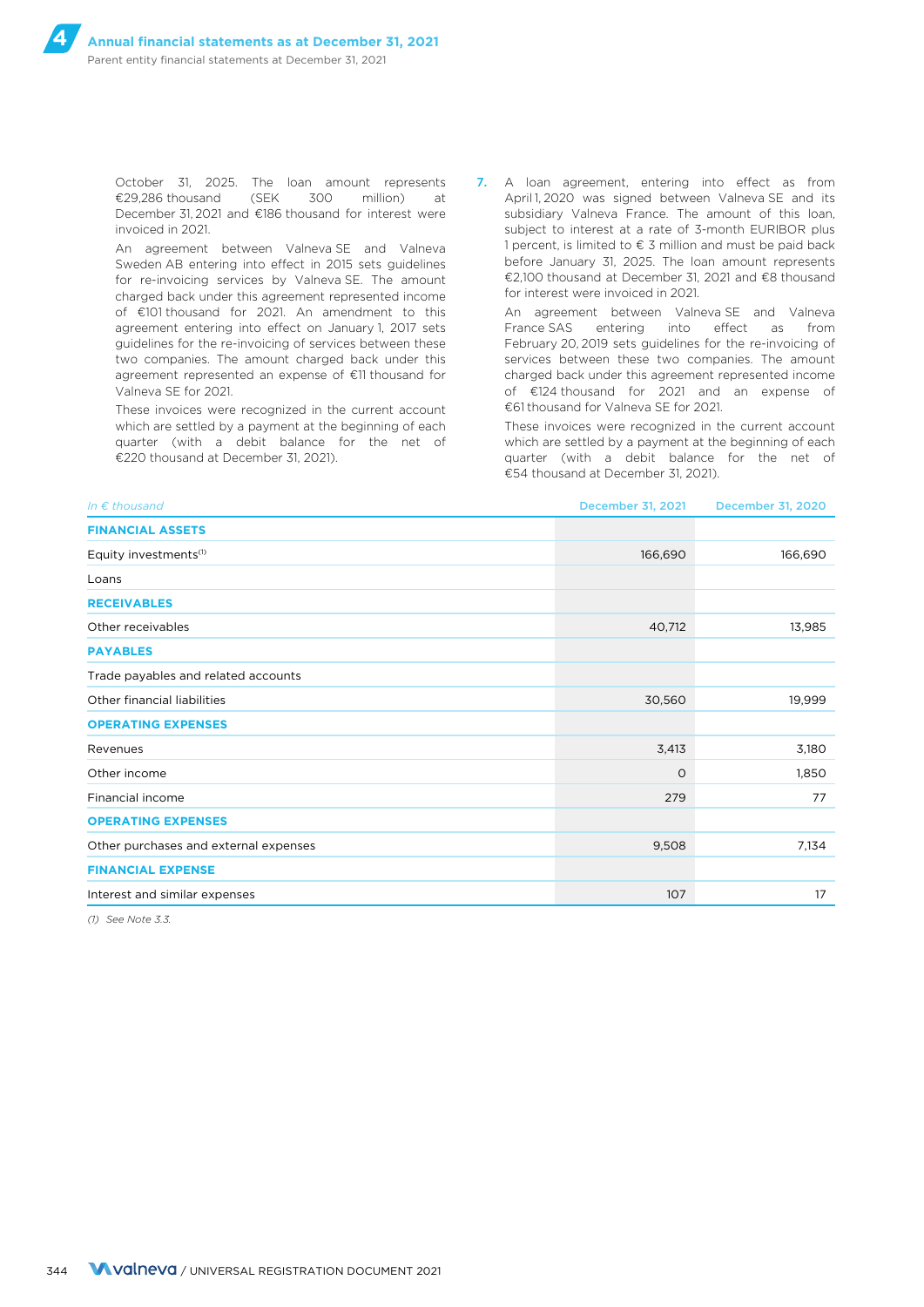### (c) Valneva SE's share capital after the exercise of different dilutive instruments at December 31, 2021

#### Valneva SE shareholding structure before exercise or full vesting (and, if applicable, conversion) of dilutive instruments

#### **At December 31, 2021 (to the Company's knowledge)**

|                                                                                                                                                                 |                                       | Shares held (1)        |                                                                |       |  |
|-----------------------------------------------------------------------------------------------------------------------------------------------------------------|---------------------------------------|------------------------|----------------------------------------------------------------|-------|--|
| <b>SHAREHOLDERS</b>                                                                                                                                             |                                       | <b>Ordinary shares</b> | <b>Preferred shares</b><br>convertible into<br>ordinary shares | %     |  |
| <b>Groupe Grimaud La Corbière</b><br>SAS <sup>(2)</sup>                                                                                                         |                                       | 13,704,831             | $\mathbf{o}$                                                   | 13.02 |  |
| <b>Bpifrance Participations SA</b>                                                                                                                              |                                       | 8,619,478              | $\mathbf{o}$                                                   | 8.19  |  |
|                                                                                                                                                                 | <b>Total Management Board members</b> | 636,674                | 30,316                                                         | 0.64  |  |
| <b>Management</b><br><b>Board members</b>                                                                                                                       | Mr. Franck Grimaud                    | 485.889                | 10,319                                                         | 0.47  |  |
|                                                                                                                                                                 | Mr. Thomas Lingelbach                 | 139,983                | 13,604                                                         | 0.15  |  |
|                                                                                                                                                                 | Mr. Frédéric Jacotot                  | 10,802                 | 6,393                                                          | 0.02  |  |
|                                                                                                                                                                 | Mr. Juan Carlos Jaramillo             | O                      | $\circ$                                                        | O     |  |
| <b>Employees (non-corporate officers)</b>                                                                                                                       |                                       | 101,142                | 13,756                                                         | 0.11  |  |
| Other shareholders (private individuals)                                                                                                                        |                                       | 1,017,595              | 4,790                                                          | 0.97  |  |
| Including members of the Grimaud family (including<br>Mr. Frédéric Grimaud, Chairman of the Supervisory Board)<br>and Financière Grand Champ SAS <sup>(2)</sup> |                                       | 707,458                | $\circ$                                                        | 0.67  |  |
| Including independant members                                                                                                                                   | Mr. James Sulat                       | 27,242                 | O                                                              | 0.03  |  |
| of the Supervisory Board                                                                                                                                        | Ms. Anne-Marie Graffin                | 11,125                 | $\circ$                                                        | 0.01  |  |
| <b>Other floating capital</b>                                                                                                                                   |                                       | 81,110,503             | $\mathbf{o}$                                                   | 77.07 |  |
| <b>SUBTOTAL BY CATEGORY</b>                                                                                                                                     |                                       | 105,190,223            | 48,862                                                         | 100   |  |
| <b>TOTAL</b>                                                                                                                                                    |                                       |                        | 105,239,085                                                    | 100   |  |

*(1) Percentages in this table are calculated in reference to a share capital of 105,239,085 Valneva SE shares, divided into (a) 105,190,223 ordinary shares (ISIN FR0004056851) with a par value of €0.15 each, and (b) 48,862 preferred shares convertible into ordinary shares, also with a par value of €0.15 each.*

*(2) The Groupe Familial Grimaud is composed of the company Groupe Grimaud La Corbière SAS, the private shareholders of the Grimaud family and the company Financière Grand Champ SAS.*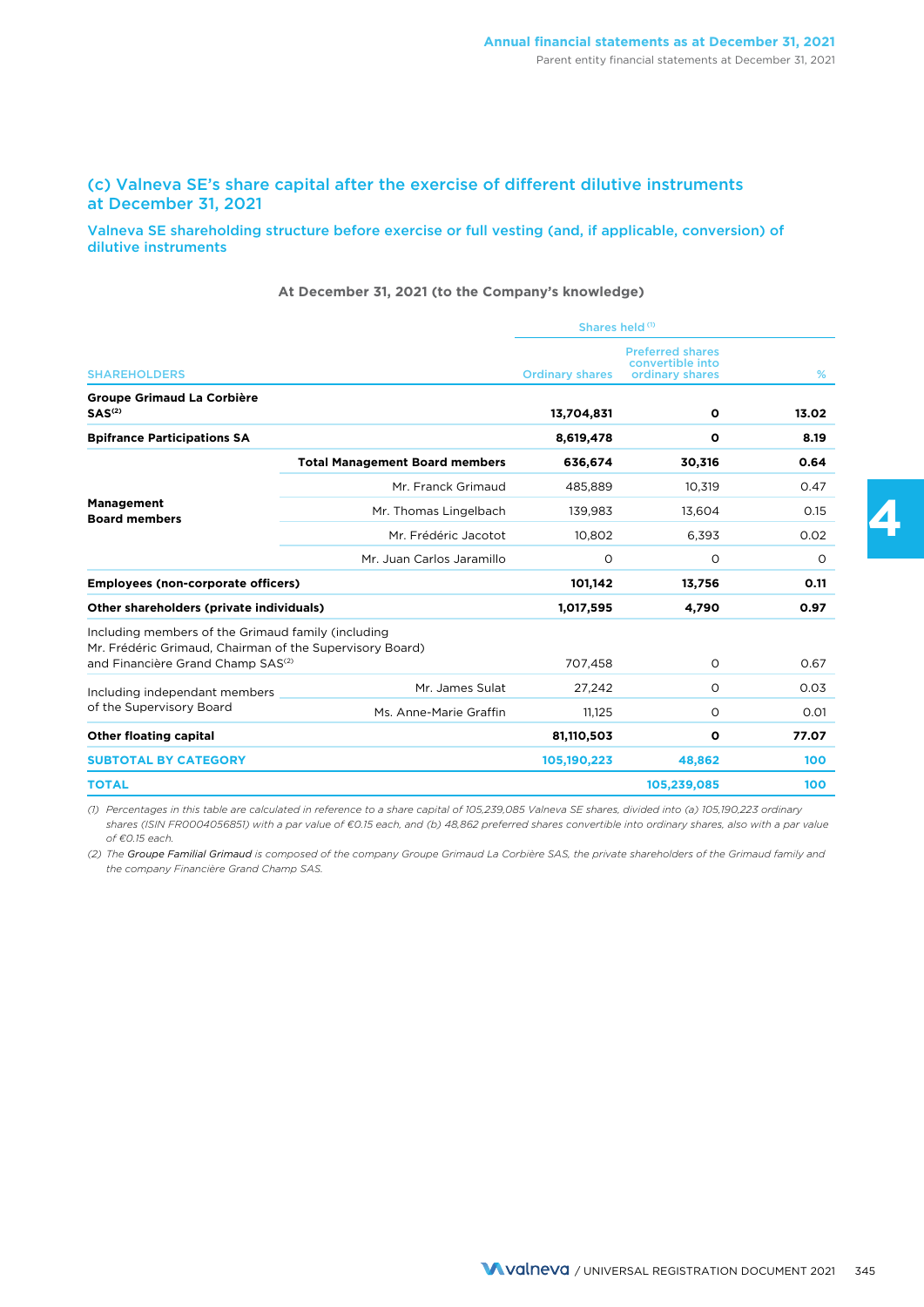#### Number of ordinary shares to be issued after exercise or full vesting (and, if applicable, conversion) of dilutive instruments

#### **At December 31, 2021 (to the Company's knowledge)**

|                                                                                                     |                                                          | Dilutive instruments - Number of ordinary shares<br>to be issued $(1)$ |                              |                                |                                                                 |  |
|-----------------------------------------------------------------------------------------------------|----------------------------------------------------------|------------------------------------------------------------------------|------------------------------|--------------------------------|-----------------------------------------------------------------|--|
| <b>SHAREHOLDERS</b>                                                                                 |                                                          | <b>Stock-options</b>                                                   | Equity<br>warrants<br>(BSA)  | <b>Free ordinary</b><br>shares | <b>Free</b><br>Convertible<br><b>Preferred</b><br><b>Shares</b> |  |
| Groupe Grimaud La Corbière SAS <sup>(2)</sup>                                                       |                                                          | $\mathbf{o}$                                                           | $\mathbf{o}$                 | O                              | $\mathbf{o}$                                                    |  |
| <b>Bpifrance Participations SA</b>                                                                  |                                                          | o                                                                      | $\mathbf{o}$<br>$\mathbf{o}$ |                                | 0                                                               |  |
| <b>Management Board</b><br>members                                                                  | <b>Total Management Board</b><br>members                 | 330,921                                                                | $\mathbf{o}$                 | 856,807                        | 405,756                                                         |  |
|                                                                                                     | Mr. Franck Grimaud                                       | 109,962                                                                | $\circ$                      | 262,570                        | 126,673                                                         |  |
|                                                                                                     | Mr. Thomas Lingelbach                                    | 209.962                                                                | $\circ$                      | 331.667                        | 152,410                                                         |  |
|                                                                                                     | Mr. Frédéric Jacotot                                     | 10.997                                                                 | $\Omega$                     | 262,570                        | 126,673                                                         |  |
|                                                                                                     | Mr. Juan Carlos Jaramillo                                | $\circ$                                                                | O                            | O                              | $\circ$                                                         |  |
| <b>Employees (non-corporate officers)</b>                                                           |                                                          | 3,634,071                                                              | $\mathbf{o}$                 | 720,000                        | 267,367                                                         |  |
| Other shareholders (private individuals)                                                            |                                                          | 31,596                                                                 | 21,875                       | 205,597                        | 98,947                                                          |  |
| Including members of the Grimaud family (including<br>and Financière Grand Champ SAS <sup>(2)</sup> | Mr. Frédéric Grimaud, Chairman of the Supervisory Board) | $\circ$                                                                | 6.250                        | O                              | $\circ$                                                         |  |
| Including independent<br>members of the<br><b>Supervisory Board</b>                                 | Mr. James Sulat                                          | $\circ$                                                                | 3,125                        | $\circ$                        | $\circ$                                                         |  |
|                                                                                                     | Ms. Anne-Marie Graffin                                   | O                                                                      | 3,125                        | O                              | $\circ$                                                         |  |
| <b>Other floating capital</b>                                                                       |                                                          | o                                                                      | $\mathbf{o}$                 | $\mathbf{o}$                   | $\mathbf{o}$                                                    |  |
| <b>SUBTOTAL BY CATEGORY</b>                                                                         |                                                          | 3,996,588                                                              | 21,875                       | 1,782,404                      | 772,070                                                         |  |
| <b>TOTAL</b>                                                                                        |                                                          | 6,572,937                                                              |                              |                                |                                                                 |  |

*(1) Ratios of conversion with respect to the different dilutive instruments are set as follows:*

*- Stock-options: 1 stock option issued pursuant to plan 7 entitles to 1.099617653 Valneva SE ordinary share (then rounded up for each beneficiary), while 1 stock option issued pursuant to plans 8, 9, 10 or 11 entitles to 1 ordinary share of the Company;*

*- BSA 27: 1 BSA entitles to 1 ordinary share of the Company Valneva SE;*

*- Preferred shares convertible into ordinary shares (2017-2021 program): the conversion of convertible preferred shares into ordinary shares is set by multiplying the number of free convertible preferred shares by 27.23567 (then rounded down). Conversion ratio defined at the time of vesting of the free convertible preferred shares, by decision of the Management Board on December 15, 2021.*

*(2) The Groupe Familial Grimaud is composed of the company Groupe Grimaud La Corbière SAS, the private shareholders of the Grimaud family and the company Financière Grand Champ SAS.*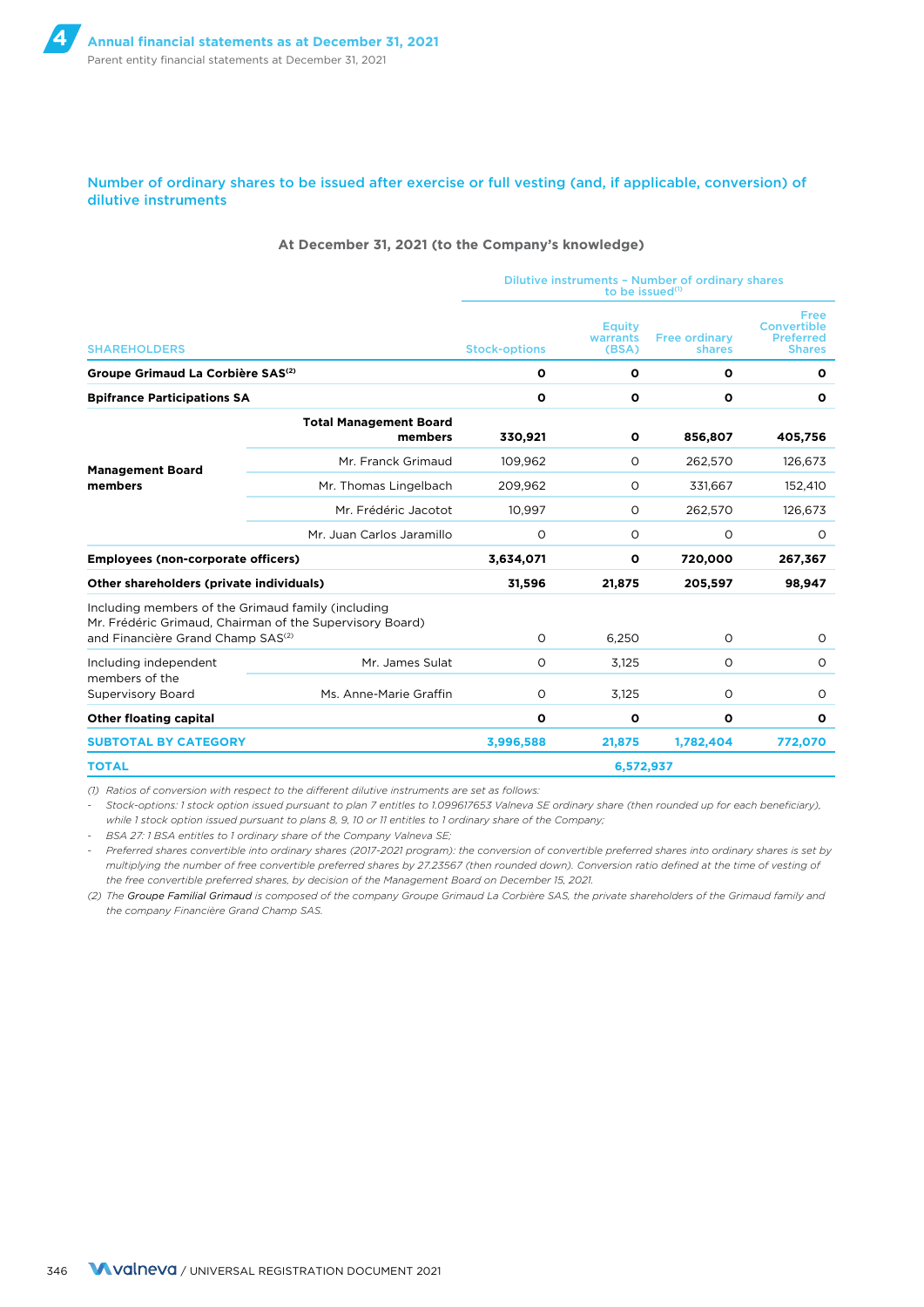Valneva SE shareholding structure after exercise or full vesting (and, if applicable, conversion) of dilutive instruments

#### **At December 31, 2021 (to the Company's knowledge)**

| <b>SHAREHOLDERS</b>                                                                                               |                                       | <b>Valneva SE Ordinary shares</b> | %     |
|-------------------------------------------------------------------------------------------------------------------|---------------------------------------|-----------------------------------|-------|
| Groupe Grimaud La Corbière SAS <sup>(1)</sup>                                                                     |                                       | 13,704,831                        | 12.26 |
| <b>Bpifrance Participations SA</b>                                                                                |                                       | 8,619,478                         | 7.71  |
|                                                                                                                   | <b>Total Management Board members</b> | 2,230,158                         | 2.01  |
|                                                                                                                   | Mr. Franck Grimaud                    | 985.094                           | 0.88  |
| <b>Management Board members</b>                                                                                   | Mr. Thomas Lingelbach                 | 834.022                           | 0.75  |
|                                                                                                                   | Mr. Frédéric Jacotot                  | 411,042                           | 0.37  |
|                                                                                                                   | Mr. Juan Carlos Jaramillo             | $\circ$                           | 0     |
| Employees (non-corporate officers)                                                                                |                                       | 4,722,580                         | 4.23  |
| Other shareholders (private individuals)                                                                          |                                       | 1,375,610                         | 1.23  |
| Including members of the Grimaud family<br>(including Mr. Frédéric Grimaud,<br>Chairman of the Supervisory Board) |                                       |                                   |       |
| and Financière Grand Champ SAS <sup>(1)</sup>                                                                     |                                       | 713,708                           | 0.64  |
| Including independent members                                                                                     | Mr. James Sulat                       | 30,367                            | 0.03  |
| of the Supervisory Board                                                                                          | Ms. Anne-Marie Graffin                | 14.250                            | 0.01  |
| <b>Other floating capital</b>                                                                                     |                                       | 81,110,503                        | 72.57 |
| <b>TOTAL</b>                                                                                                      |                                       | 111,763,160                       | 100   |

*(1) The Groupe Familial Grimaud is composed of the company Groupe Grimaud La Corbière SAS, the private shareholders of the Grimaud family and the Company Financière Grand Champ SAS.*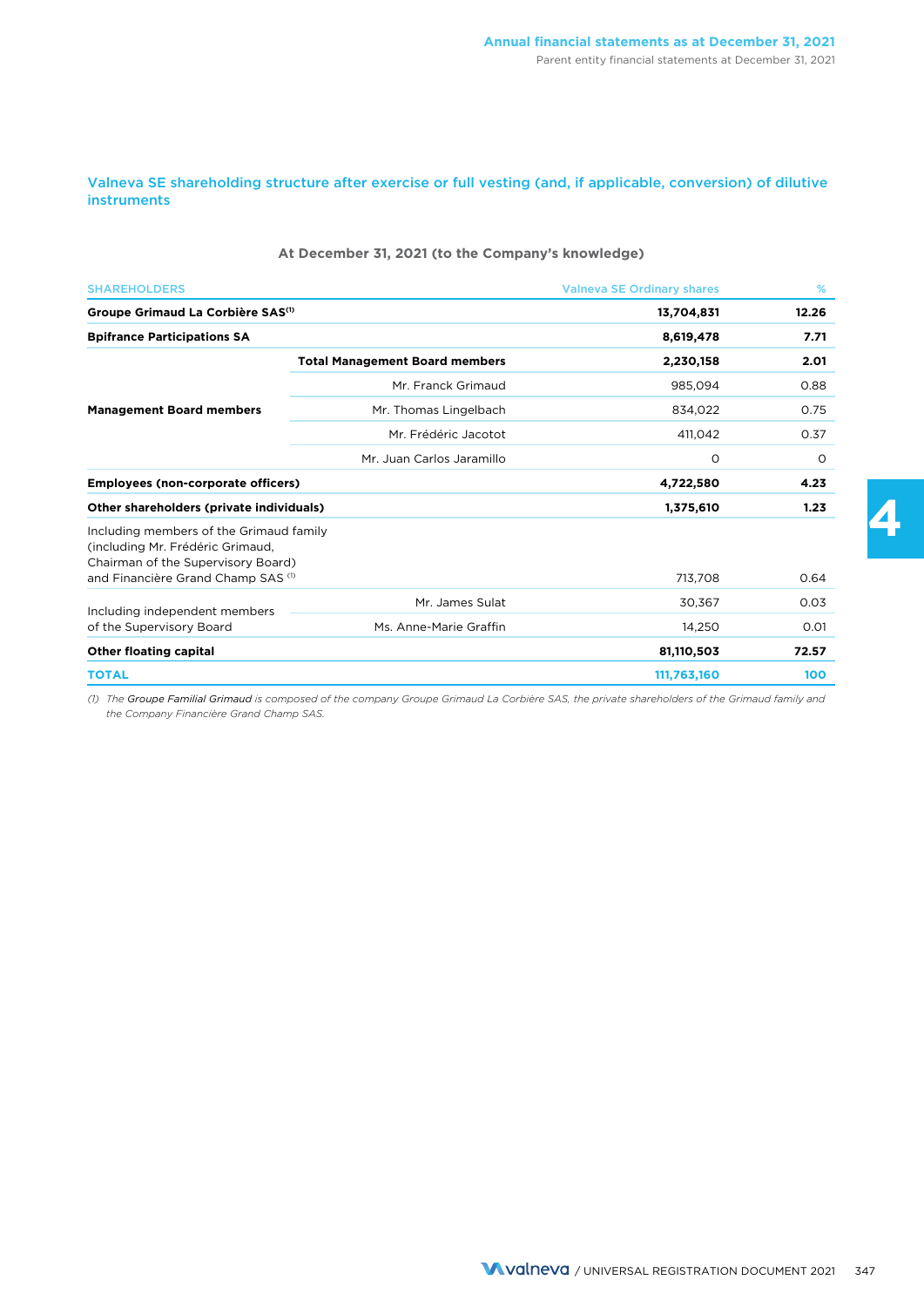### (d) Subsidiaries and associates

#### Subsidiaries (more than 50 percent)

|                                            | <b>Share capital</b>                   | Ownership<br>interest <sup>(2)</sup> | <b>Gross value</b><br>of securities | Loans,<br>advances <sup>(4)</sup> | Net sales $(6)$        |
|--------------------------------------------|----------------------------------------|--------------------------------------|-------------------------------------|-----------------------------------|------------------------|
| <b>Name</b>                                | Shareholders'<br>equity <sup>(1)</sup> | $Dividends^{(3)}$                    | Net value of<br>securities          | Guarantees <sup>(5)</sup>         | Profit or $loss^{(7)}$ |
| Valneva Austria GmbH <sup>(8)</sup>        | €10,070,000                            | 100.00%                              | €147,876,224                        | €O                                | €322,330,929           |
|                                            | €226,847,352                           | €O                                   | €147,876,224                        | €О                                | €(35,350,494)          |
| Vaccines Holdings Sweden AB <sup>(8)</sup> | SEK 50,000                             | 100.00%                              | €9,813,136                          | €O                                | SEK 0                  |
|                                            | SEK 210,317,014                        | €O                                   | €9,813,136                          | €О                                | <b>SEK 8,843</b>       |
| Valneva Canada Inc. <sup>(8)</sup>         | CAD 1,000                              | 100.00%                              | €731                                | €5,179,200                        | CAD 6,242,313          |
|                                            | CAD 4,227,963                          | €O                                   | €731                                | €O                                | CAD 223,735            |
| Valneva Scotland Ltd. <sup>(8)</sup>       | <b>GBP 100</b>                         | 100.00%                              | €136                                | €2.144.644                        | GBP 3,010,642          |
|                                            | GBP 893,349                            | €O                                   | €136                                | €O                                | GBP 125,700            |
| Valneva France SAS <sup>(8)</sup>          | €1,000                                 | 100.00%                              | €1,000                              | €2,100,000                        | €2,484,615             |
|                                            | €(89,804)                              | €О                                   | €1,000                              | €О                                | €(171,747)             |

#### Non-consolidated investments (less than 50 percent)

|                             | Share capital                          | Ownership<br>$interest^{(2)}$ | <b>Gross value</b><br>of securities | Loans,<br>advances <sup>(4)</sup> | Net sales $(6)$        |
|-----------------------------|----------------------------------------|-------------------------------|-------------------------------------|-----------------------------------|------------------------|
| <b>Name</b>                 | Shareholders'<br>equity <sup>(1)</sup> | Dividends $(3)$               | Net value of<br>securities          | Guarantees <sup>(5)</sup>         | Profit or $loss^{(7)}$ |
| <b>BliNK Biomedical SAS</b> | €2.192.459                             | 48.90%                        | €8.998.528                          | €О                                | €267,489               |
|                             | €2,168,441                             | €О                            | €2,124,446                          | €О                                | €(16,430)              |

*(1) Equity = equity other than earnings and share capital.*

*(2) Ownership interest = percentage held by Valneva at 12/31/2021.*

*(3) Dividends = dividends received by Valneva in 2021.*

*(4) Loans, advances = loans, financial advances, current account advances.*

*(5) Guarantees = outstanding balance of guarantees given by Valneva.*

*(6) Net sales = sales excluding tax.*

*(7) Profit or loss = reported net income or loss of the last financial period.*

*(8) 2021 IFRS data.*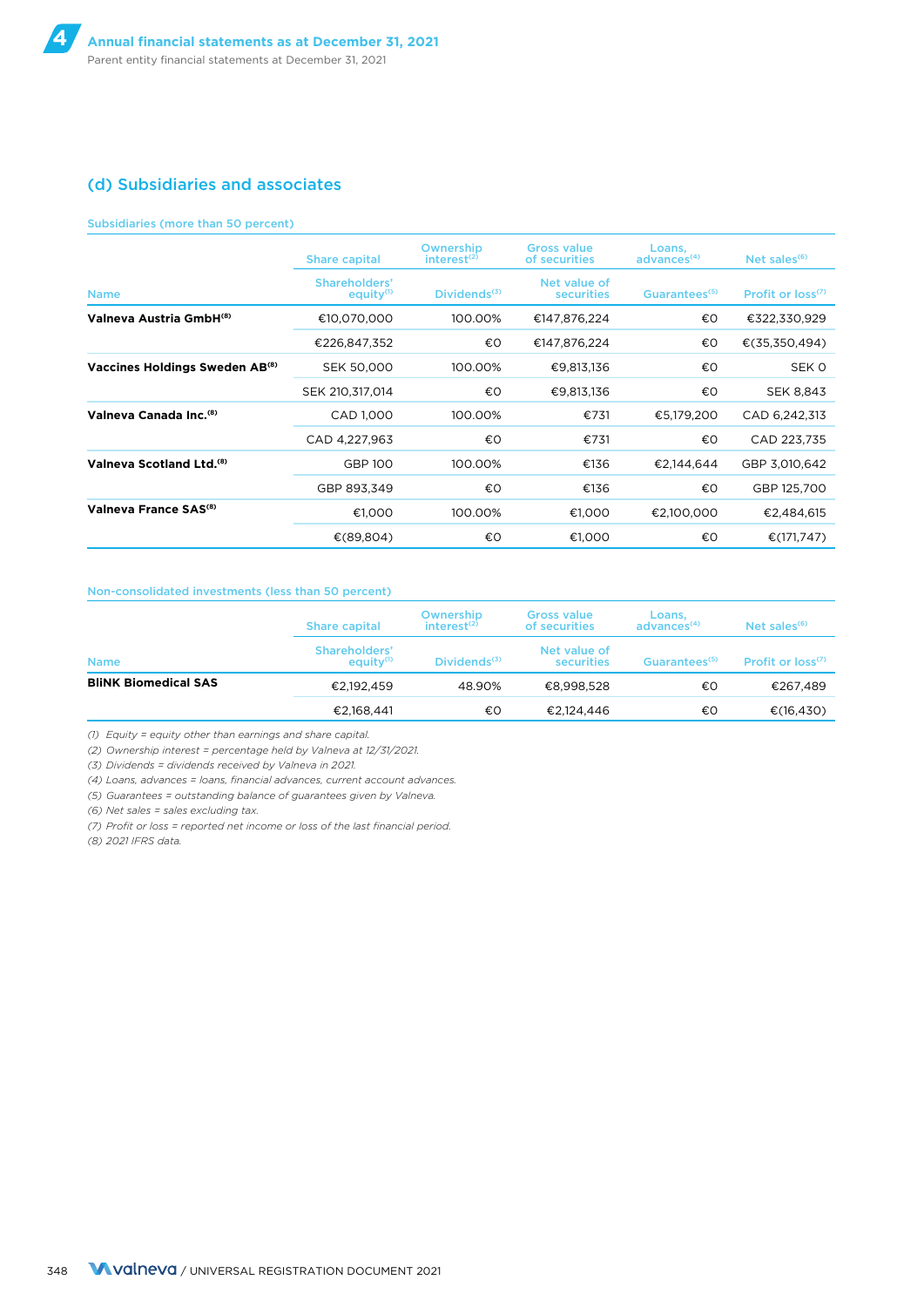### (e) Market Risks

#### **Interest rate risk**

The Company is exposed to market risks in connection with hedging both of its liquid assets and of its medium and long-term indebtedness.

As far as its liquid assets are concerned, the exchange rate risk is controlled by procedures for monitoring and validation existing at the Company level. Liquid assets are also mainly invested in term deposits guaranteed on maturity offering a high degree of security (See Note 3.7).

The Company has also obtained loans to finance its investments and to support research and development. At December 31, 2021, borrowings totaled €3,740 thousand at 1-month Euribor floating rates. (See Note 3.14).

#### **Exchange rate risk**

The Company's exposure to exchange rate risks involving the US dollar or any other currency is limited. Therefore, at this stage of its development, the Company has taken no steps to protect its business against exchange rate risks. The Company will monitor its exchange rate exposure in relation to changes in its situation. The Company's strategy is to use the Euro as the main currency when signing contracts. The Company could enter into contracts, however, in the future to cover exchange rate fluctuations if it appeared necessary and if the risks were deemed to be material.

### (f) Events after the reporting period

No significant events have occurred since the end of the fiscal year.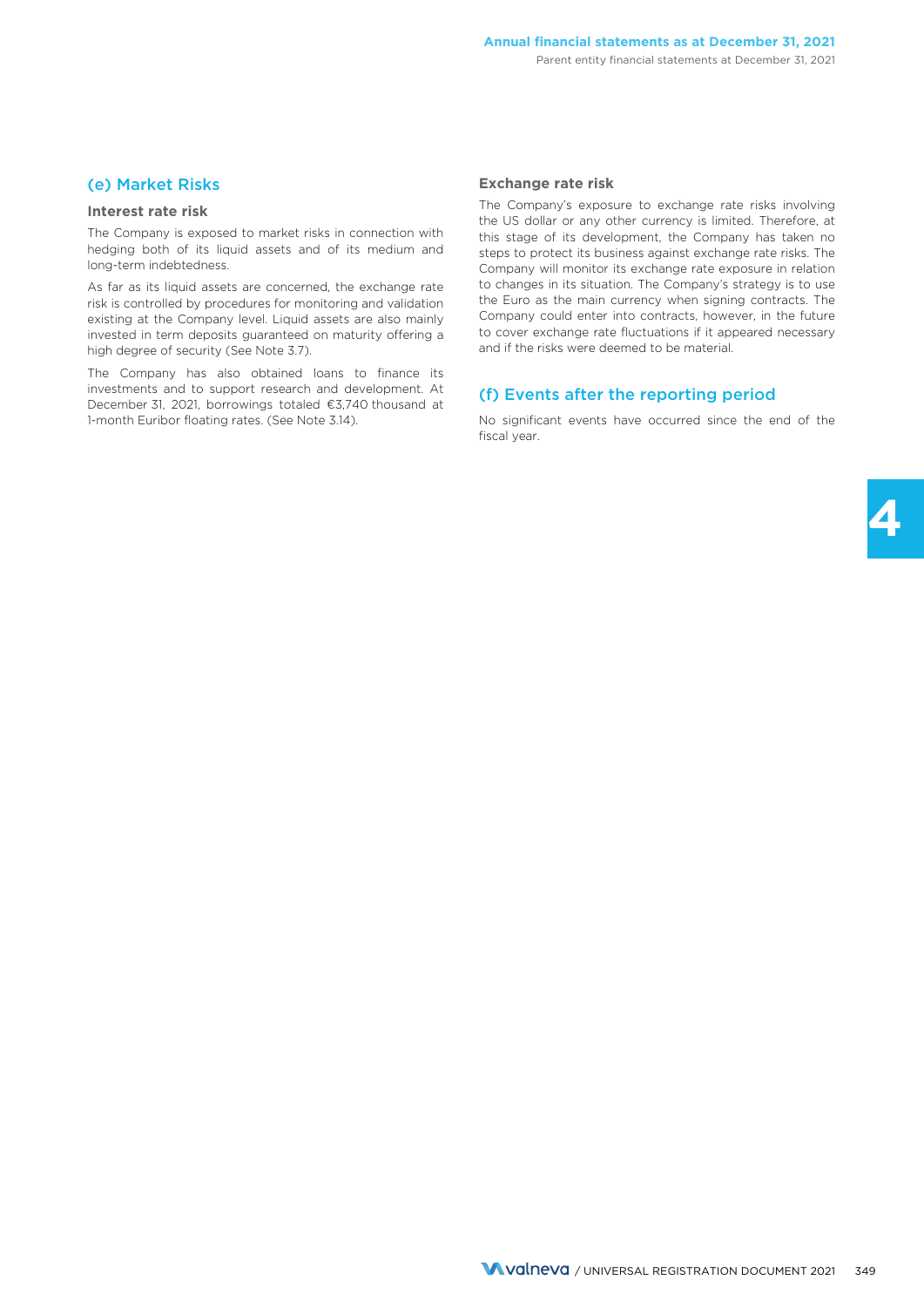## 4.2.5. **Statutory Auditors' report on the financial statements**

#### (For the year ended 31 December 2021)

To the General Assembly

VALNEVA SE

6 rue Alain Bombard 44800 Saint-Herblain

*This is a translation into English of the statutory auditors' report on the financial statements of the Company issued in French and it is provided solely for the convenience of English-speaking users.*

*This statutory auditors' report includes information required by European regulation and French law, such as information about the appointment of the statutory auditors or verification of the management report and other documents provided to shareholders.*

*This report should be read in conjunction with, and construed in accordance with, French law and professional auditing standards applicable in France.*

#### Opinion

In compliance with the engagement entrusted to us by your General Assembly, we have audited the accompanying financial statements of Valneva for the year ended 31 December 2021.

In our opinion, the financial statements give a true and fair view of the assets and liabilities and of the financial position of the Company as at 31 December 2021 and of the results of its operations for the year then ended in accordance with French accounting principles.

The audit opinion expressed above is consistent with our report to the Audit and governance Committee.

#### Basis for Opinion

#### **Audit Framework**

We conducted our audit in accordance with professional standards applicable in France. We believe that the audit evidence we have obtained is sufficient and appropriate to provide a basis for our opinion.

Our responsibilities under those standards are further described in the *Statutory Auditors' Responsibilities for the Audit of the Financial Statements* section of our report.

#### **Independence**

We conducted our audit engagement in compliance with independence requirements of the French Commercial Code (*Code de commerce*) and the French Code of Ethics (c*ode de déontologie*) for statutory auditors, for the period from January 1st, 2021 to the date of our report and specifically we did not provide any prohibited non-audit services referred to in Article 5(1) of Regulation (EU) No 537/2014.

#### **Observation**

Without qualifying our opinion, we draw your attention to Note 2.14 "Employee Commitments" describing the impact of the application at December 31, 2021 of the update of the ANC recommendation no. 2013-02 relating to retirement commitments.

#### Justification of Assessments - Key Audit **Matters**

Due to the global crisis related to the Covid-19 pandemic, the financial statements of this period have been prepared and audited under specific conditions. Indeed, this crisis and the exceptional measures taken in the context of the state of sanitary emergency have had numerous consequences for companies, particularly on their operations and their financing, and have led to greater uncertainties on their future prospects. Those measures, such as travel restrictions and remote working, have also had an impact on the companies' internal organization and the performance of the audits.

It is in this complex and evolving context that, in accordance with the requirements of Articles L.823-9 and R.823-7 of the French Commercial Code (*Code de commerce*) relating to the justification of our assessments , we inform you of the key audit matters relating to risks of material misstatement that, in our professional judgment, were of most significance in our audit of the financial statements of the current period, as well as how we addressed those risks.

These matters were addressed in the context of our audit of the financial statements as a whole and in forming our opinion thereon, and we do not provide a separate opinion on specific items of the financial statements.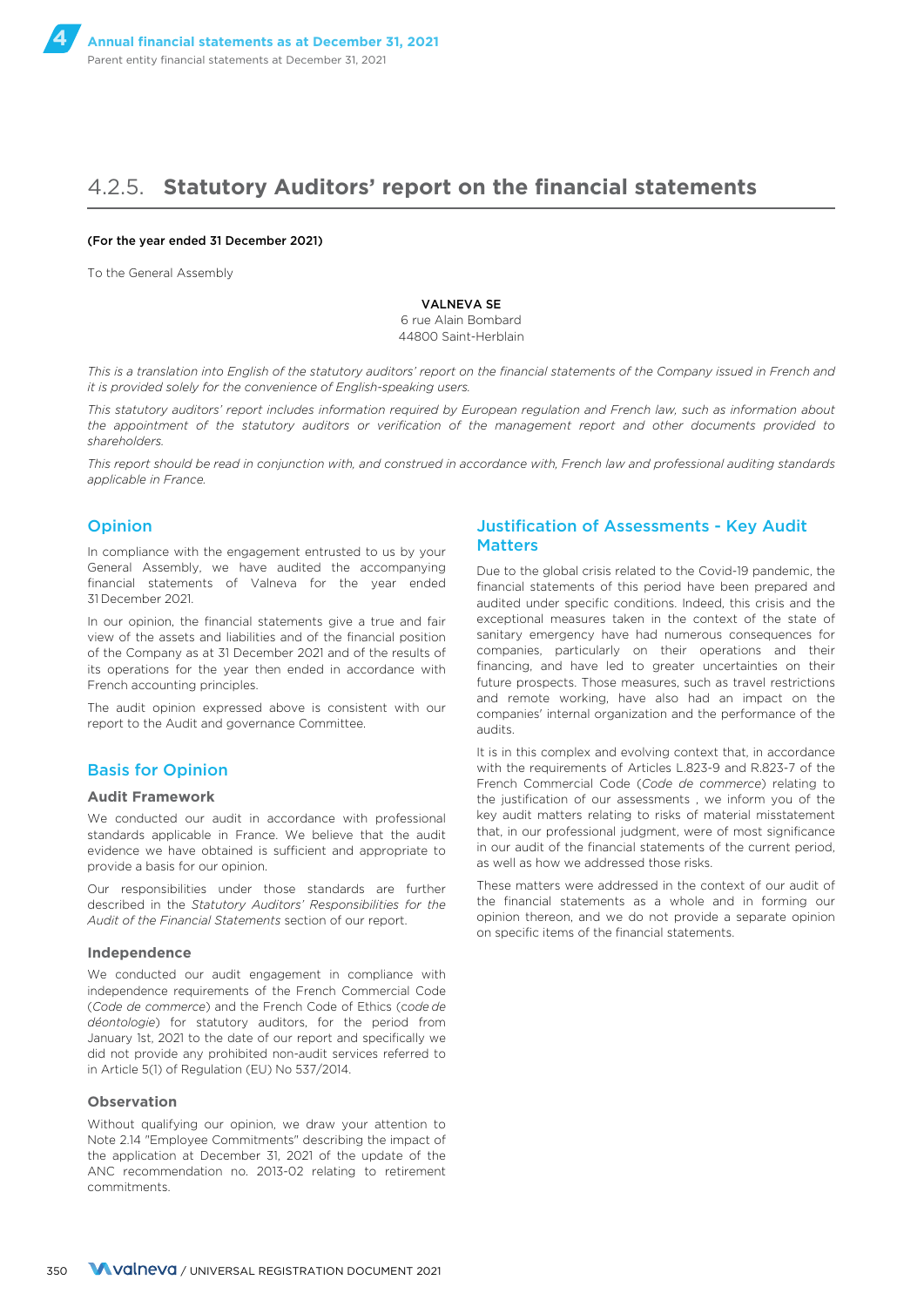#### RISK DESCRIPTION RISK RESPONSE

*Contingencies and Provisions for risk*s

*(Notes 3.13 "Provisions for contingencies and losses" and 4.14 (a) "Other information - Commitments and contingencies liabilities" to the annual financial statements)*

Valneva is involved in two litigations.

- a) In July 2016, the Company received an additional request for payment, accompanied by a threat of legal action, This related to the acquisition of Humalys in 2009, through which Vivalis (today Valneva ) had acquired the technology that was subsequently combined with another antibody discovery technology and contributed to BliNK Biomedical in early 2015. Humalys' former shareholders now demand additional payment pursuant to this disposal. The Company's management, after consultation with its external advisors, believes that this claim is unsubstantiated and the filed litigation is not likely to succeed in court. The Company's management considered this litigation as a contingent liability considering the probability of an outflow of resources is low.
- b)Former shareholders of Intercell, an entity that merged with Valneva, have initiated legal proceedings before the Commercial Court of Vienna to request a revision of the exchange ratio between Intercell and Valneva shares used in the merger in 2013. A provision was recorded in the amount of € 2.1 million as at December 31, 2021.

Given the uncertainties surrounding the outcomes of these litigations, we have considered the accounting treatment in the financial statements to be a key audit matter.

#### Specific verifications

We have also performed, in accordance with professional standards applicable in France, the specific verifications required by laws and regulations.

### Information given in the management report and in the other documents with respect to the financial position and the financial statements provided to the Shareholders

We have no matters to report as to the fair presentation and the consistency with the financial statements of the information given in the management report of the Management Board and in the other documents with respect to the financial position and the financial statements provided to the Shareholders.

We attest the fair presentation and the consistency with the financial statements of the information relating to the payment deadlines mentioned in Article D.441-4 of the French Commercial Code *(Code de commerce*).

We gained an understanding of the procedures implemented by the Management regarding the identification of risks linked to a legal proceeding or a commercial /regulatory litigation.

We estimated the costs related to these risks by :

- Reviewing the risk assessments performed by the Company's Management and in-house legal counsel;
- Obtaining and analyzing the memorandums and responses from the Company's external legal advisors to our confirmation requests.

Finally, we have assessed that notes to the annual financial statements provided appropriate disclosure.

#### **Report on corporate governance**

We attest that the Supervisory Board's report on corporate governance sets out the information required by Articles L.225-37-4, L.22-10-10 and L.22-10-9 of the French Commercial Code (Code de commerce).

Concerning the information given in accordance with the requirements of Article L.22-10-9 of the French Commercial Code (*Code de commerce*) relating to remunerations and benefits received by the directors and any other commitments made in their favour, we have verified its consistency with the financial statements, or with the underlying information used to prepare these financial statements and, where applicable, with the information obtained by your company from controlling and controlled companies. Based on these procedures, we attest the accuracy and fair presentation of this information.

With respect to the information relating to items that your company considered likely to have an impact in the event of a takeover bid or exchange offer, provided pursuant to Article L.22-10-11 of the French Commercial Code (*Code de commerce*), we have agreed this information to the source documents communicated to us. Based on these procedures, we have no observations to make on this information.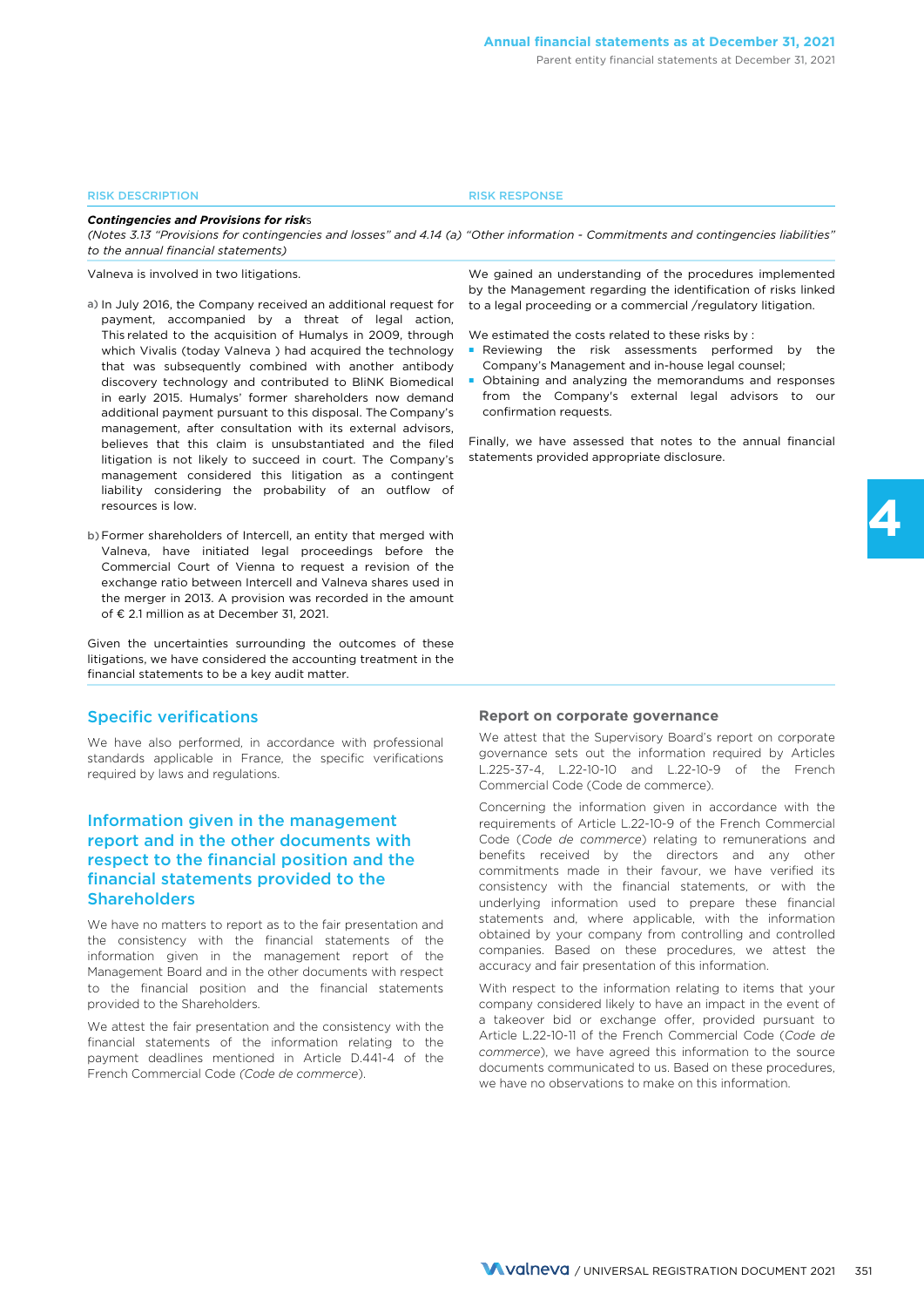#### **Other information**

In accordance with French law, we have verified that the required information concerning the identity of the shareholders and holders of the voting rights has been properly disclosed in the management report.

### Report on Other Legal and Regulatory Requirements

#### **Format of the presentation of the financial statements intended to be included in the annual financial report**

We have also verified, in accordance with the professional standard applicable in France relating to the procedures performed by the statutory auditor relating to the annual and consolidated financial statements presented in the European single electronic format, that the presentation of the financial statements included in the annual financial report mentioned in Article L. 451-1-2, I of the French Monetary and Financial Code (*Code monétaire et financier*), prepared under the responsibility of Management board.

Based on the work we have performed, we conclude that the presentation of the financial statements included in the annual financial report complies, in all material respects, with the European single electronic format.

#### **Appointment of the Statutory Auditors**

We were appointed as statutory auditors of Valneva by the annual general meeting held on June 29, 2012 for PricewaterhouseCoopers Audit and on February 22, 2007 for Deloitte & Associés

As at December 31, 2021, PricewaterhouseCoopers Audit was in the 10th year of total uninterrupted engagement and Deloitte & Associés was in the 15th year, in the which are the 9th year for both firms since securities of the Company were admitted to trading on a regulated market

### Responsibilities of Management and Those Charged with Governance for the Financial **Statements**

Management is responsible for the preparation and fair presentation of the financial statements in accordance with French accounting principlesand for such internal control as management determines is necessary to enable the preparation of financial statements that are free from material misstatement, whether due to fraud or error.

In preparing the financial statements, management is responsible for assessing the Company's ability to continue as a going concern, disclosing, as applicable, matters related to going concern and using the going concern basis of accounting unless it is expected to liquidate the Company or to cease operations.

The Audit & Governance Committee is responsible for monitoring the financial reporting process and the effectiveness of internal control and risks management systems and where applicable, its internal audit, regarding the accounting and financial reporting procedures.

The financial statements were approved by the Management Board.

### Statutory Auditors' Responsibilities for the Audit of the Financial Statements

#### **Objectives and audit approach**

Our role is to issue a report on the financial statements. Our objective is to obtain reasonable assurance about whether the financial statements as a whole are free from material misstatement. Reasonable assurance is a high level of assurance but is not a guarantee that an audit conducted in accordance with professional standards will always detect a material misstatement when it exists. Misstatements can arise from fraud or error and are considered material if, individually or in the aggregate, they could reasonably be expected to influence the economic decisions of users taken on the basis of these financial statements.

As specified in Article L.823-10-1 of the French Commercial Code (*Code de commerce*), our statutory audit does not include assurance on the viability of the Company or the quality of management of the affairs of the Company.

As part of an audit conducted in accordance with professional standards applicable in France, the statutory auditor exercises professional judgment throughout the audit and furthermore:

- Identifies and assesses the risks of material misstatement of the financial statements, whether due to fraud or error, designs and performs audit procedures responsive to those risks, and obtains audit evidence considered to be sufficient and appropriate to provide a basis for his opinion. The risk of not detecting a material misstatement resulting from fraud is higher than for one resulting from error, as fraud may involve collusion, forgery, intentional omissions, misrepresentations, or the override of internal control.
- Obtains an understanding of internal control relevant to the audit in order to design audit procedures that are appropriate in the circumstances, but not for the purpose of expressing an opinion on the effectiveness of the internal control.
- Evaluates the appropriateness of accounting policies used and the reasonableness of accounting estimates and related disclosures made by management in the financial statements.